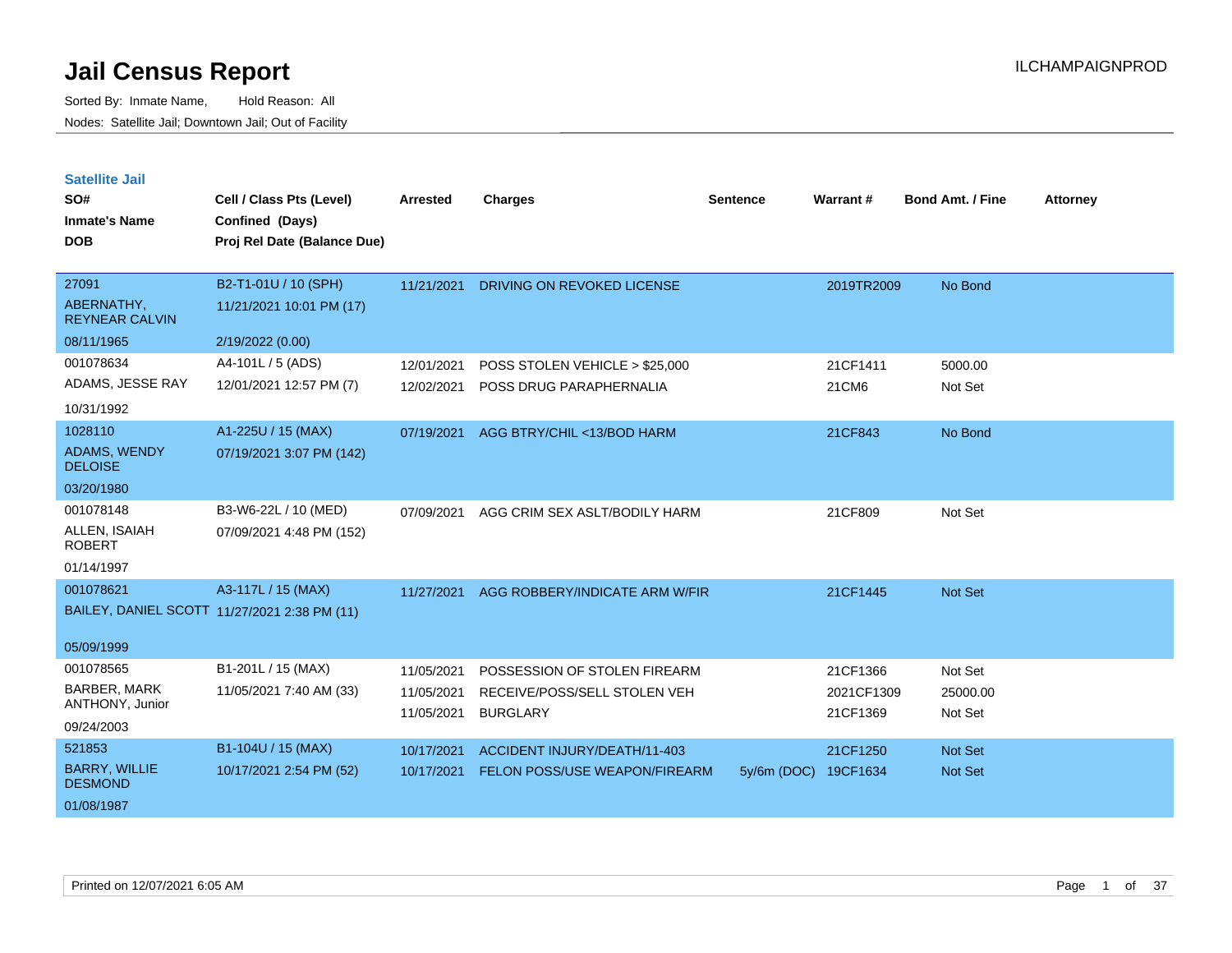| Nudes. Satellite Jali, Downtown Jali, Out of Facility |                             |                 |                                   |                 |             |                         |                 |
|-------------------------------------------------------|-----------------------------|-----------------|-----------------------------------|-----------------|-------------|-------------------------|-----------------|
| SO#                                                   | Cell / Class Pts (Level)    | <b>Arrested</b> | <b>Charges</b>                    | <b>Sentence</b> | Warrant#    | <b>Bond Amt. / Fine</b> | <b>Attorney</b> |
| Inmate's Name                                         | Confined (Days)             |                 |                                   |                 |             |                         |                 |
| <b>DOB</b>                                            | Proj Rel Date (Balance Due) |                 |                                   |                 |             |                         |                 |
|                                                       |                             |                 |                                   |                 |             |                         |                 |
| 1073281                                               | A2-121L / 5 (ADS)           | 11/15/2021      | DOM BTRY/CONTACT/1-2 PRECONV      |                 | 2021CF206   | 5000.00                 |                 |
| <b>BASLER, MONET</b><br><b>MARISA</b>                 | 11/15/2021 11:08 PM (23)    |                 |                                   |                 |             |                         |                 |
| 08/17/1994                                            |                             |                 |                                   |                 |             |                         |                 |
| 001078636                                             | BOOKF-2                     | 12/01/2021      | <b>RESIDENTIAL BURGLARY</b>       |                 | 2021CF12131 | 50000.00                |                 |
| BAYS, JENNIFER ANNE 12/01/2021 8:28 PM (7)            |                             |                 |                                   |                 |             |                         |                 |
| 06/15/1983                                            |                             |                 |                                   |                 |             |                         |                 |
| 001078595                                             | A1-226L / 10 (MED)          | 11/20/2021      | AGGRAVATED DOMESTIC BATTERY       |                 | 21CF1426    | No Bond                 |                 |
| <b>BEADLES, KIERA</b><br>RENEE                        | 11/20/2021 1:54 AM (18)     |                 |                                   |                 |             |                         |                 |
| 01/23/1991                                            |                             |                 |                                   |                 |             |                         |                 |
| 55826                                                 | B1-102L / 15 (MAX)          | 10/22/2021      | MFG/DEL 100<400 GR COCA/ANLG      |                 | 21CF1284    | Not Set                 |                 |
| BEAUREGARD.<br>MAURICE RONALD,                        | 10/22/2021 7:57 AM (47)     |                 |                                   |                 |             |                         |                 |
| 06/19/1982                                            |                             |                 |                                   |                 |             |                         |                 |
| 969121                                                | <b>BOOKH-1 / 15 (MAX)</b>   | 11/25/2021      | <b>CRIM TRESPASS TO RESIDENCE</b> |                 | 21CF1444    | <b>Not Set</b>          |                 |
| <b>BECKLEY, ANTHONY</b><br><b>PATRICK</b>             | 11/25/2021 7:16 PM (13)     |                 |                                   |                 |             |                         |                 |
| 06/30/1989                                            |                             |                 |                                   |                 |             |                         |                 |
| 1057334                                               | B4-221U / 15 (MAX)          | 10/27/2021      | MURDER/INTENT TO KILL/INJURE      |                 |             | No Bond                 |                 |
| BEVERLY, DAVID<br>BENJAMIN                            | 10/27/2021 1:42 PM (42)     |                 |                                   |                 |             |                         |                 |
| 03/31/1987                                            |                             |                 |                                   |                 |             |                         |                 |
| 29626                                                 | B1-105U / 10 (MED)          | 11/09/2021      | MFG/DEL 15<100 GR COCA/ANALOG     |                 | 21CF1387    | <b>Not Set</b>          |                 |
| <b>BISHOP, DARRELL</b><br>EDWARD                      | 11/09/2021 4:46 PM (29)     |                 |                                   |                 |             |                         |                 |
| 07/18/1968                                            |                             |                 |                                   |                 |             |                         |                 |
| 1041250                                               | BOOKH-3 / 10 (ADS)          | 12/04/2021      | POSSESSION OF STOLEN FIREARM      |                 | 21CF1483    | Not Set                 |                 |
| BLOUNT, LINNEZ<br>LEQUON                              | 12/04/2021 7:07 PM (4)      |                 |                                   |                 |             |                         |                 |
| 01/02/1996                                            |                             |                 |                                   |                 |             |                         |                 |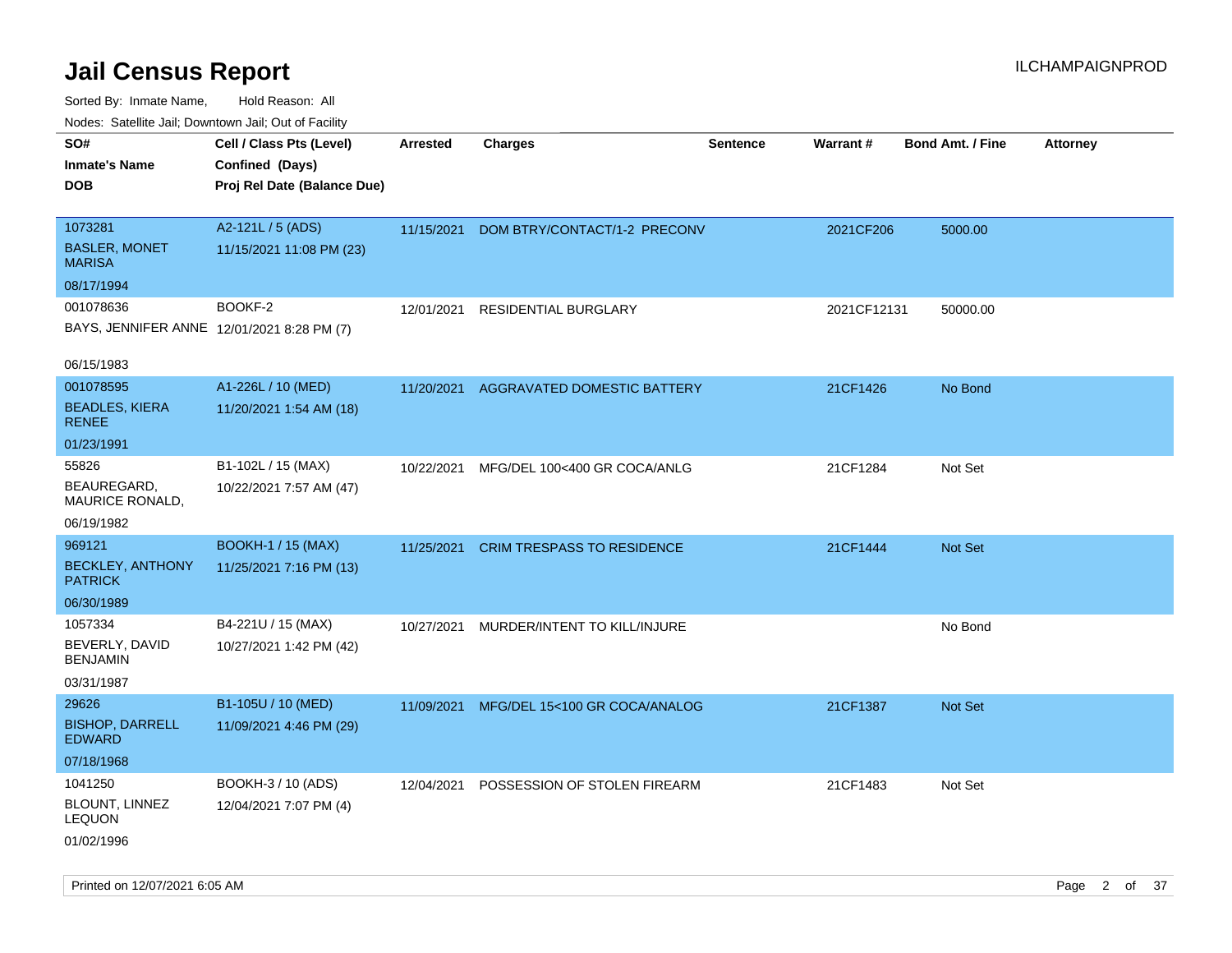| ivouss. Satellite Jali, Downtown Jali, Out of Facility           |                                                  |                                        |                                                                      |                 |                                    |                                |                 |
|------------------------------------------------------------------|--------------------------------------------------|----------------------------------------|----------------------------------------------------------------------|-----------------|------------------------------------|--------------------------------|-----------------|
| SO#<br>Inmate's Name                                             | Cell / Class Pts (Level)<br>Confined (Days)      | <b>Arrested</b>                        | <b>Charges</b>                                                       | <b>Sentence</b> | <b>Warrant#</b>                    | <b>Bond Amt. / Fine</b>        | <b>Attorney</b> |
| DOB                                                              | Proj Rel Date (Balance Due)                      |                                        |                                                                      |                 |                                    |                                |                 |
| 51247<br><b>BROWN, DANTE</b><br><b>MAURICE</b>                   | B1-202U / 10 (MED)<br>04/15/2021 6:24 PM (237)   | 04/15/2021                             | <b>FELON POSS/USE WEAPON/FIREARM</b>                                 |                 | 21CF411                            | <b>Not Set</b>                 |                 |
| 04/19/1979                                                       |                                                  |                                        |                                                                      |                 |                                    |                                |                 |
| 1035923<br><b>BROWN, KYRELL</b><br>NAJUAN                        | B3-W3-12L / 10 (MED)<br>08/23/2021 9:46 AM (107) | 08/23/2021                             | POSS STOLEN VEHICLE > \$25,000                                       |                 | 21CF1029                           | Not Set                        |                 |
| 06/14/1993                                                       |                                                  |                                        |                                                                      |                 |                                    |                                |                 |
| 29957<br><b>BROWN, RODNEY</b><br>Louis                           | B4-222L / 15 (MAX)<br>11/13/2021 8:57 PM (25)    | 11/13/2021<br>11/13/2021               | FELON POSS/USE WEAPON/FIREARM<br>AGG CRIM SX AB/>5 YR OLDER VIC      |                 | 21CF1390<br>2019CF0718             | Not Set<br>250000.00           |                 |
| 01/07/1968                                                       |                                                  |                                        |                                                                      |                 |                                    |                                |                 |
| 001077945<br><b>BROWN, SIDREA</b><br><b>RENEIA</b><br>07/23/1992 | A1-227L / 10 (MED)<br>11/13/2021 10:49 AM (25)   | 11/13/2021<br>11/13/2021<br>11/17/2021 | AGG ASLT PEACE OFF/FIRE/ER WRK<br><b>BURGLARY</b><br><b>BURGLARY</b> |                 | 2021CF637<br>2021CF543<br>21CF1264 | 1000.00<br>50000.00<br>1000.00 |                 |
| 988541                                                           | <b>BOOKH-8 / 5 (MIN)</b>                         | 12/06/2021                             | POSSESSING A CONTROLLED SUBSTAND                                     |                 | 2020CF1195                         | No Bond                        |                 |
| <b>BURDETTE, SHANE</b><br><b>DILLON</b>                          | 12/06/2021 2:57 PM (2)                           |                                        |                                                                      |                 |                                    |                                |                 |
| 11/29/1991                                                       | 1/3/2022 (0.00)                                  |                                        |                                                                      |                 |                                    |                                |                 |
| 56936<br>CALDWELL, STEVEN<br>ANDRE<br>04/19/1982                 | B4-221L / 15 (MAX)<br>11/01/2021 1:09 PM (37)    | 11/01/2021                             | PUBLIC INDECENCY/EXPOSURE/3+                                         |                 |                                    | Not Set                        |                 |
| 39474                                                            | B1-101U / 10 (ADS)                               |                                        |                                                                      |                 |                                    |                                |                 |
| <b>CAMPBELL, AARON</b><br>JACOB                                  | 07/06/2021 11:56 PM (155)                        | 07/06/2021                             | MFG/DEL 15<100 GR HEROIN/ANLG                                        |                 | 21CF792                            | <b>Not Set</b>                 |                 |
| 07/18/1974                                                       |                                                  |                                        |                                                                      |                 |                                    |                                |                 |
| 996275<br>CAMPBELL, JOHNNIE<br>LEE, Third<br>04/02/1992          | B1-105L / 10 (MED)<br>11/15/2021 8:37 AM (23)    | 11/15/2021                             | FELON POSS/USE WEAPON/FIREARM                                        |                 | 21CF1398                           | Not Set                        |                 |
|                                                                  |                                                  |                                        |                                                                      |                 |                                    |                                |                 |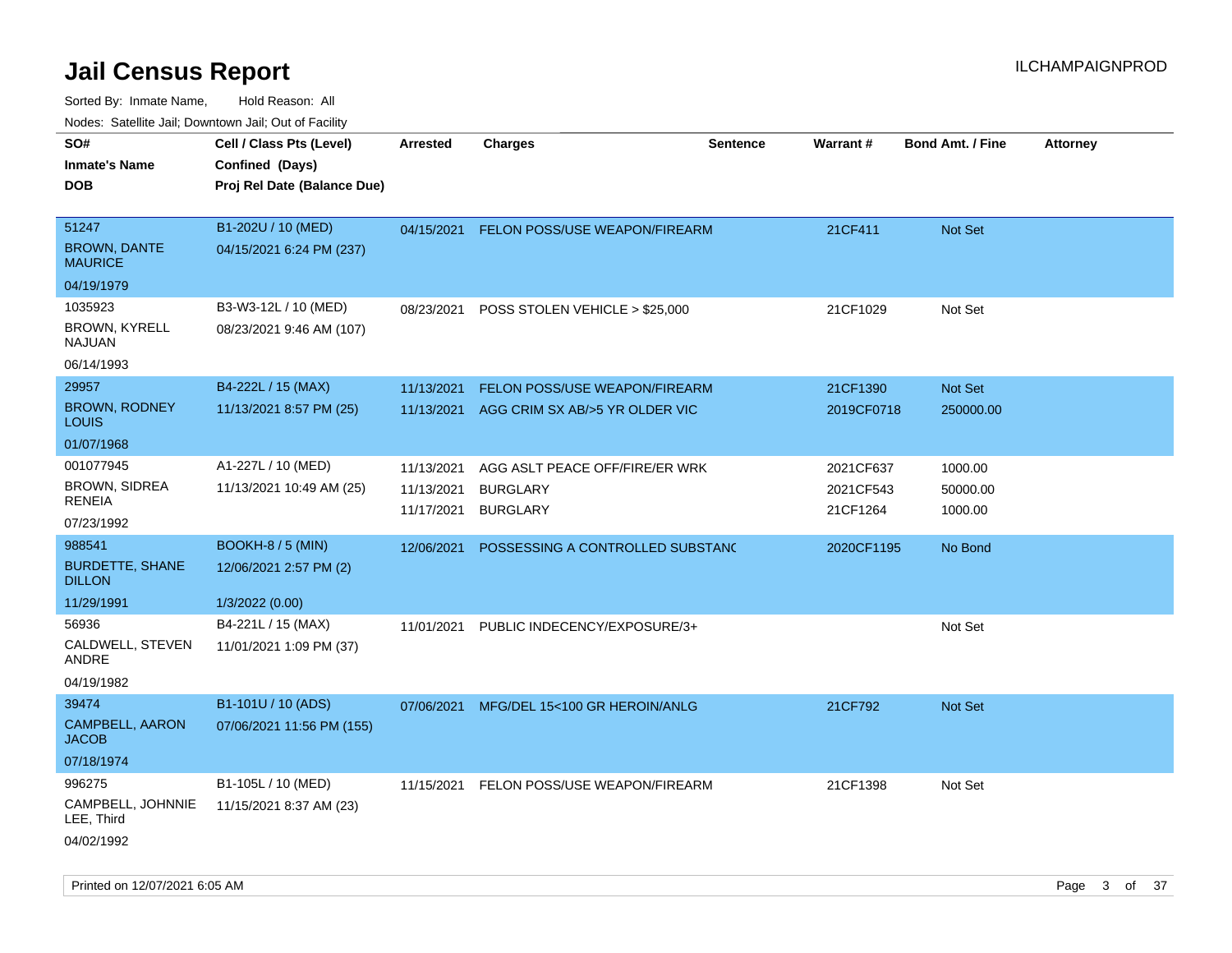| SO#                                         | Cell / Class Pts (Level)    | <b>Arrested</b>    | <b>Charges</b>                          | <b>Sentence</b> | Warrant#   | <b>Bond Amt. / Fine</b> | <b>Attorney</b> |
|---------------------------------------------|-----------------------------|--------------------|-----------------------------------------|-----------------|------------|-------------------------|-----------------|
| <b>Inmate's Name</b>                        | Confined (Days)             |                    |                                         |                 |            |                         |                 |
| <b>DOB</b>                                  | Proj Rel Date (Balance Due) |                    |                                         |                 |            |                         |                 |
|                                             |                             |                    |                                         |                 |            |                         |                 |
| 958898                                      | B4-123L / 15 (MAX)          | 11/18/2021         | <b>AGGRAVATED DOMESTIC BATTERY</b>      |                 | 21CF1409   | Not Set                 |                 |
| <b>CHAMBERS, GARY</b><br><b>DANTE</b>       | 11/18/2021 5:10 AM (20)     |                    |                                         |                 |            |                         |                 |
| 05/24/1973                                  |                             |                    |                                         |                 |            |                         |                 |
| 960551                                      | B4-227L / 10 (MED)          | 08/26/2021         | DOMESTIC BATTERY/HARM/VIO O/P           |                 | 21CF1035   | 100000.00               |                 |
| COFFIN, KYLE LAIR                           | 08/26/2021 4:43 AM (104)    |                    |                                         |                 |            |                         |                 |
| 09/21/1988                                  |                             |                    |                                         |                 |            |                         |                 |
| 34805                                       | B4-222U / 15 (MAX)          | 10/01/2021         | <b>DOMESTIC BATTERY</b>                 |                 | 21CF1183   | Not Set                 |                 |
| CONERLY, KIN JOSEPH 10/01/2021 1:53 AM (68) |                             | 10/01/2021         | ARMED HABITUAL CRIMINAL                 |                 | 21CF1184   | Not Set                 |                 |
|                                             |                             | 10/06/2021         | POSS STOLEN VEHICLE > \$25,000          |                 | 19CF1786   | <b>Not Set</b>          |                 |
| 11/16/1971                                  |                             |                    |                                         |                 |            |                         |                 |
| 1074319                                     | B2-DR / 15 (SPH)            | 10/12/2021         | AGGRAVATED CRUELTY TO ANIMALS           |                 | 21CF1238   | Not Set                 |                 |
| <b>CRAIG, DAVUCCI</b><br><b>DAVION</b>      | 10/12/2021 11:36 AM (57)    | 10/14/2021         | <b>MURDER</b>                           |                 | 21CF1239   | Not Set                 |                 |
| 08/02/2001                                  |                             |                    |                                         |                 |            |                         |                 |
| 001077549                                   | B2-T3-10L / 10 (SPH)        | 12/22/2020         | <b>PRED CRIM SEX ASLT/VICTIM &lt;13</b> |                 | 2020CF1469 | Not Set                 |                 |
| CRISTOBAL-MATEO,<br><b>CRISTOBAL</b>        | 12/22/2020 1:17 PM (351)    |                    |                                         |                 |            |                         |                 |
| 12/02/1988                                  |                             |                    |                                         |                 |            |                         |                 |
| 001077536                                   | B2-T1-03U / 10 (SPH)        | 12/20/2020 ROBBERY |                                         |                 | 20CF1446   | Not Set                 |                 |
| DAVIS, ARTRE LAVAE                          | 12/20/2020 1:38 PM (353)    |                    |                                         |                 |            |                         |                 |
|                                             |                             |                    |                                         |                 |            |                         |                 |
| 06/26/2002                                  |                             |                    |                                         |                 |            |                         |                 |
| 1023587                                     | B1-203U / 15 (MAX)          | 09/24/2021         | MFG/DEL CANNABIS/2.5-10 GRAMS           |                 | 21CF1155   | Not Set                 |                 |
| DAVIS, MARTIN<br><b>DENNIS</b>              | 09/24/2021 9:38 PM (75)     | 09/24/2021         | ARMED HABITUAL CRIMINAL                 |                 | 2021-CF681 | 500000.00               |                 |
| 12/02/1994                                  |                             |                    |                                         |                 |            |                         |                 |
| 001077634                                   | A2-223L / 5 (ADS)           | 09/23/2021         | OBSTRUCT JUST/DESTROY EVIDENCE          |                 | 21CF887    | 25000.00                |                 |
| DAVIS, TAMIKA                               | 09/23/2021 12:30 AM (76)    |                    |                                         |                 |            |                         |                 |
| 03/11/1974                                  |                             |                    |                                         |                 |            |                         |                 |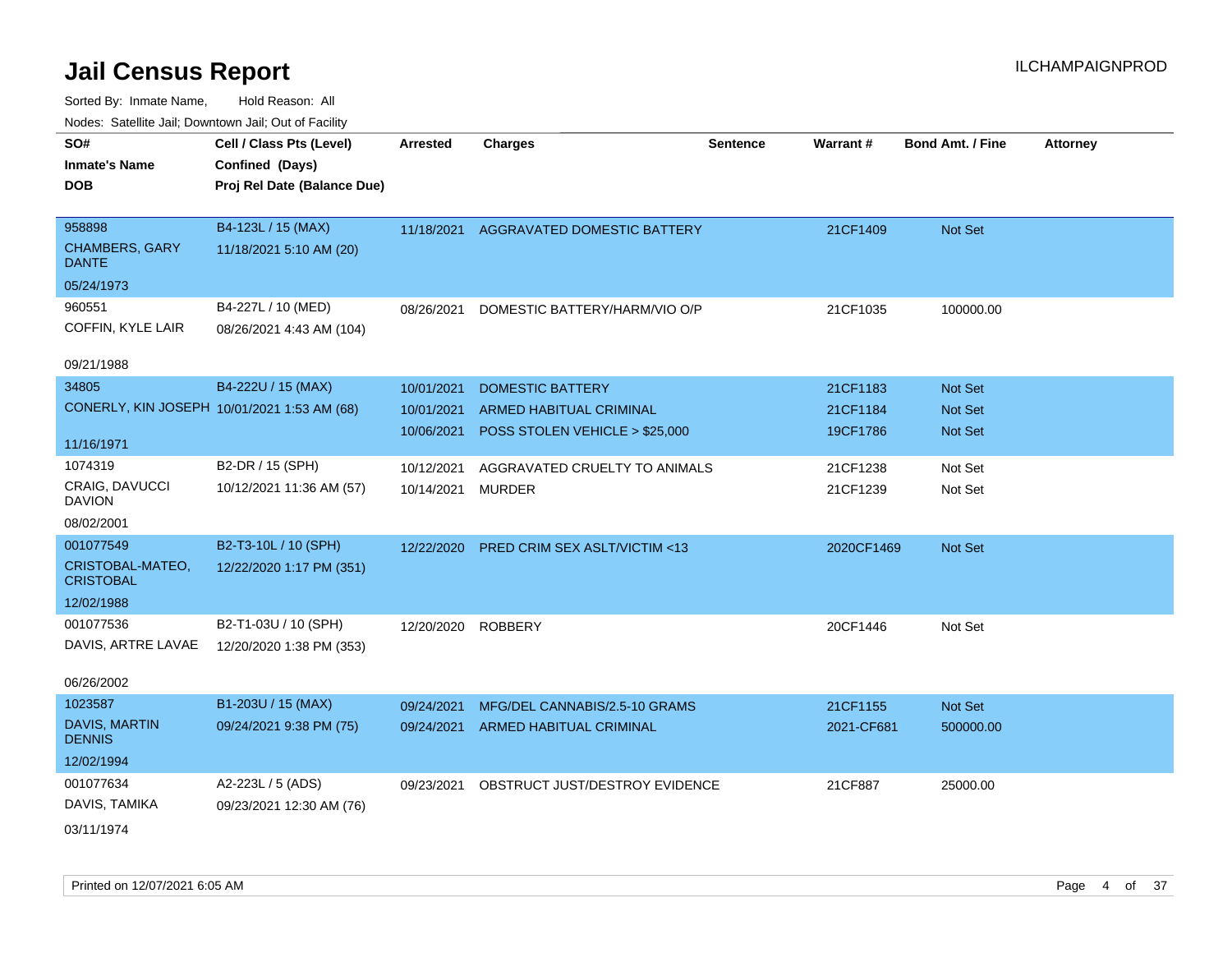Sorted By: Inmate Name, Hold Reason: All Nodes: Satellite Jail; Downtown Jail; Out of Facility

| roucs. Oatchite sail, Downtown sail, Out of Facility |                             |            |                                           |                 |            |                  |                 |
|------------------------------------------------------|-----------------------------|------------|-------------------------------------------|-----------------|------------|------------------|-----------------|
| SO#                                                  | Cell / Class Pts (Level)    | Arrested   | <b>Charges</b>                            | <b>Sentence</b> | Warrant#   | Bond Amt. / Fine | <b>Attorney</b> |
| <b>Inmate's Name</b>                                 | Confined (Days)             |            |                                           |                 |            |                  |                 |
| <b>DOB</b>                                           | Proj Rel Date (Balance Due) |            |                                           |                 |            |                  |                 |
|                                                      |                             |            |                                           |                 |            |                  |                 |
| 001078538                                            | B1-205U / 10 (MED)          | 10/26/2021 | <b>CRIM SEX ASSAULT/FORCE</b>             |                 | 21CF1301   | Not Set          |                 |
| DAWKINS, LEN                                         | 10/26/2021 8:18 PM (43)     |            |                                           |                 |            |                  |                 |
| 03/23/1987                                           |                             |            |                                           |                 |            |                  |                 |
| 56972                                                | B4-227U / 10 (MED)          | 08/30/2021 | POSS STOLEN VEHICLE > \$25,000            |                 | 21CF1044   | Not Set          |                 |
| DAY, DANIEL JOSEPH                                   | 08/30/2021 3:07 PM (100)    | 09/04/2021 | <b>BURGLARY</b>                           |                 | 21CF1054   | Not Set          |                 |
| 10/16/1982                                           |                             |            |                                           |                 |            |                  |                 |
| 522497                                               | A4-203U / 10 (MED)          | 11/28/2021 | FELON POSS/USE WEAPON/FIREARM             |                 | 21CF1447   | Not Set          |                 |
| DELANEY, KEANDRE                                     | 11/28/2021 2:06 AM (10)     |            |                                           |                 |            |                  |                 |
|                                                      |                             |            |                                           |                 |            |                  |                 |
| 11/27/1986                                           |                             |            |                                           |                 |            |                  |                 |
| 989143                                               | B3-W2-06L / 10 (MED)        | 09/27/2021 | STALKING/CAUSE PERSON DISTRESS            | 2y (DOC)        | 21CF1149   | 50000.00         |                 |
| DIAL, CLAYTON COLE                                   | 09/27/2021 4:12 PM (72)     | 09/27/2021 | POSSESSION OF METH< 5 GRAMS               | 3y (DOC)        |            | 9430.00          |                 |
| 07/28/1991                                           |                             |            |                                           |                 |            |                  |                 |
|                                                      |                             |            |                                           |                 |            |                  |                 |
| 515892                                               | B4-224U / 15 (MAX)          | 11/18/2021 | AGG DOMESTIC BATTERY/STRANGLE             | 4y (DOC)        | 15CF1432   | No Bond          |                 |
| <b>DISHMAN, BYRON</b><br><b>EUJEAN</b>               | 11/18/2021 2:33 PM (20)     |            |                                           |                 |            |                  |                 |
| 07/30/1983                                           |                             |            |                                           |                 |            |                  |                 |
| 25659                                                | B4-125L / 15 (MAX)          | 06/15/2021 | RESIDENTIAL BURGLARY                      |                 | 2020CF1218 | 50000.00         |                 |
| DORRIS, LORENZO                                      | 06/15/2021 6:17 AM (176)    | 06/15/2021 | <b>BURGLARY</b>                           |                 | 21CF689    | Not Set          |                 |
| 07/19/1966                                           |                             |            |                                           |                 |            |                  |                 |
| 001078653                                            | <b>BOOKH-3/5 (ADS)</b>      |            | 12/05/2021 STALKING/CAUSE PERSON DISTRESS |                 | 2021CFAWOW | <b>Not Set</b>   |                 |
| DULANY,<br><b>CHRISTOPHER D</b>                      | 12/05/2021 4:32 PM (3)      |            |                                           |                 |            |                  |                 |
| 09/07/1961                                           |                             |            |                                           |                 |            |                  |                 |
| 987328                                               | BOOKH-5                     | 12/06/2021 | AGGRAVATED BATTERY                        |                 | 2021CFAWOW | Not Set          |                 |
| ERVIN, DEIDRA ANN<br><b>RUTH</b>                     | 12/06/2021 9:51 PM (2)      | 12/06/2021 | <b>CRIM TRESPASS/REMOVE NOTICE</b>        |                 | 2021CFAWOW | Not Set          |                 |
|                                                      |                             |            |                                           |                 |            |                  |                 |

04/15/1991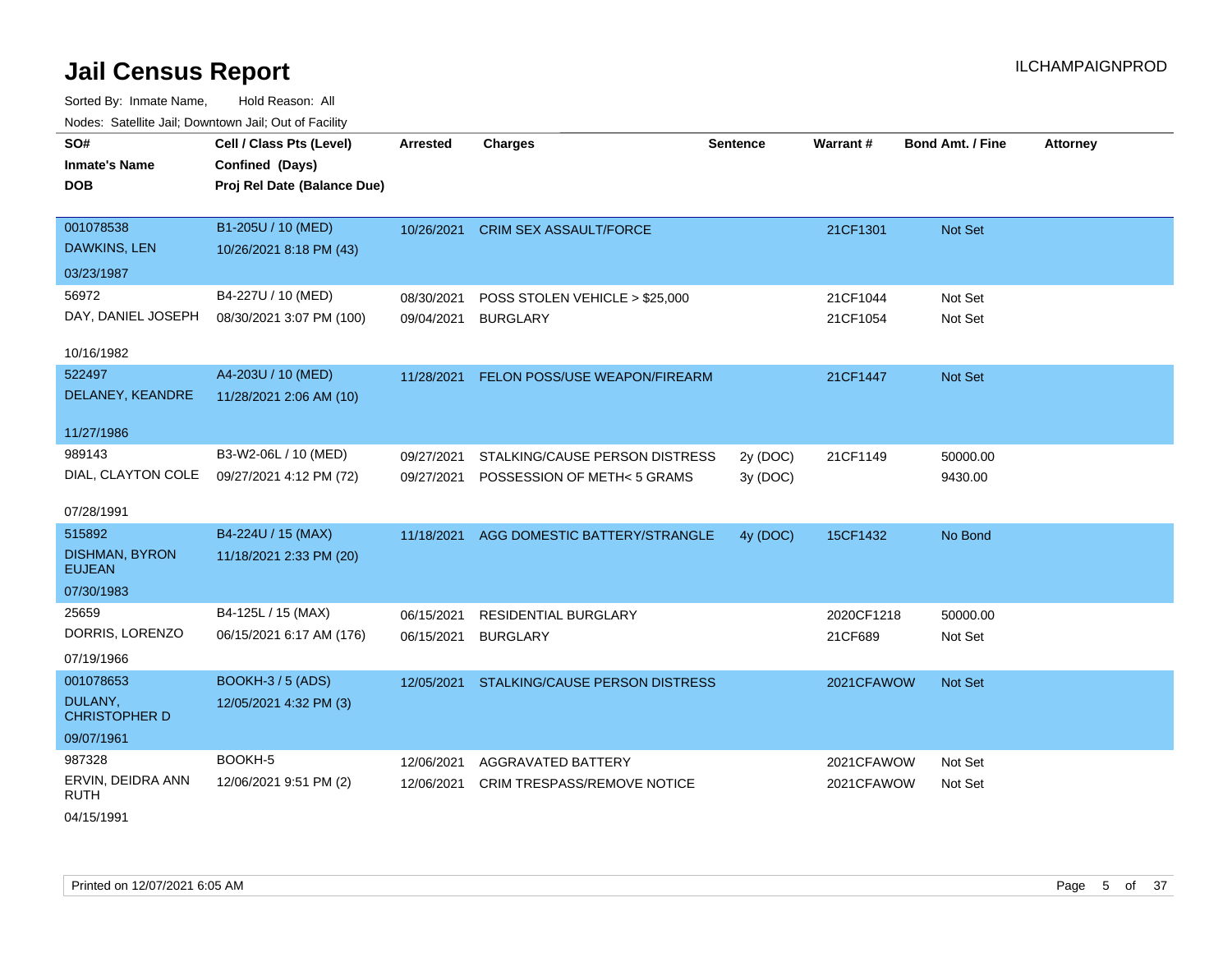| roaco. Calcinio dan, Downtown dan, Oal or Fability                    |                                                                            |                          |                                                   |                 |                       |                         |                 |
|-----------------------------------------------------------------------|----------------------------------------------------------------------------|--------------------------|---------------------------------------------------|-----------------|-----------------------|-------------------------|-----------------|
| SO#<br>Inmate's Name<br>DOB                                           | Cell / Class Pts (Level)<br>Confined (Days)<br>Proj Rel Date (Balance Due) | <b>Arrested</b>          | Charges                                           | <b>Sentence</b> | Warrant#              | <b>Bond Amt. / Fine</b> | <b>Attorney</b> |
| 45194<br><b>FALLS, ANDREW</b><br>08/15/1976                           | B3-W1-01U / 10 (MED)<br>10/20/2021 12:59 AM (49)                           | 10/20/2021               | DOMESTIC BATTERY/OTHER PRIOR                      |                 | 21CF1265              | Not Set                 |                 |
| 527081<br>FERGUSON,<br>CHRISTOPHER<br>12/21/1981                      | B3-W6-24L / 10 (MED)<br>09/06/2021 1:18 PM (93)                            | 09/06/2021               | ARSON/REAL/PERSONAL PROP>\$150                    |                 | 2021 CF 797           | 25000.00                |                 |
| 1039744<br><b>FONVILLE, TREVOY</b><br>JERMAINE<br>01/13/1996          | A3-113L / 15 (MAX)<br>12/06/2021 10:52 AM (2)                              | 12/06/2021               | MURDER                                            |                 | 20CF959               | 1000000.00              |                 |
| 518395<br>09/10/1985                                                  | B2-T3-12L / 15 (SPH)<br>FRANDLE, MARK RYAN 07/07/2020 3:42 PM (519)        | 07/07/2020               | CRIMINAL SEXUAL ASSAULT                           |                 | 2020-CF735            | 250000.00               |                 |
| 001078583<br><b>FRAZIER, RICHARD</b><br><b>EMOND</b><br>04/19/2001    | B1-107L / 15 (MAX)<br>11/14/2021 3:12 AM (24)                              | 11/14/2021               | AGG UNLAWFUL USE WEAPON/PERSON                    |                 | 21CF1392              | <b>Not Set</b>          |                 |
| 001077934<br>FREED, LOGAN<br>SUZANNE<br>08/18/1996                    | A1-224L / 10 (MED)<br>08/22/2021 11:45 PM (108)                            | 08/22/2021<br>08/22/2021 | <b>DOMESTIC BATTERY</b><br>AGG DUI/ACCIDENT/DEATH |                 | 21 CM 172<br>21CF1024 | 10000.00<br>Not Set     |                 |
| 001078290<br><b>FREEMAN, ANGEL</b><br><b>JANILA KAY</b><br>12/25/1995 | A1-125U / 10 (ADS)<br>08/19/2021 1:26 AM (111)                             | 08/19/2021               | MACHINE GUN/AUTO WEAPON/VEH                       |                 | 21CF1012              | <b>Not Set</b>          |                 |
| 001078450<br>GAMBLE, HAKEEM<br>DARION<br>12/17/1999                   | B3-W2-05U / 10 (MED)<br>10/26/2021 1:01 PM (43)<br>12/23/2021 (0.00)       | 10/26/2021<br>10/26/2021 | AGGRAVATED BATTERY<br>BURGLARY W/O CAUSING DAMAGE |                 |                       | Not Set<br>No Bond      |                 |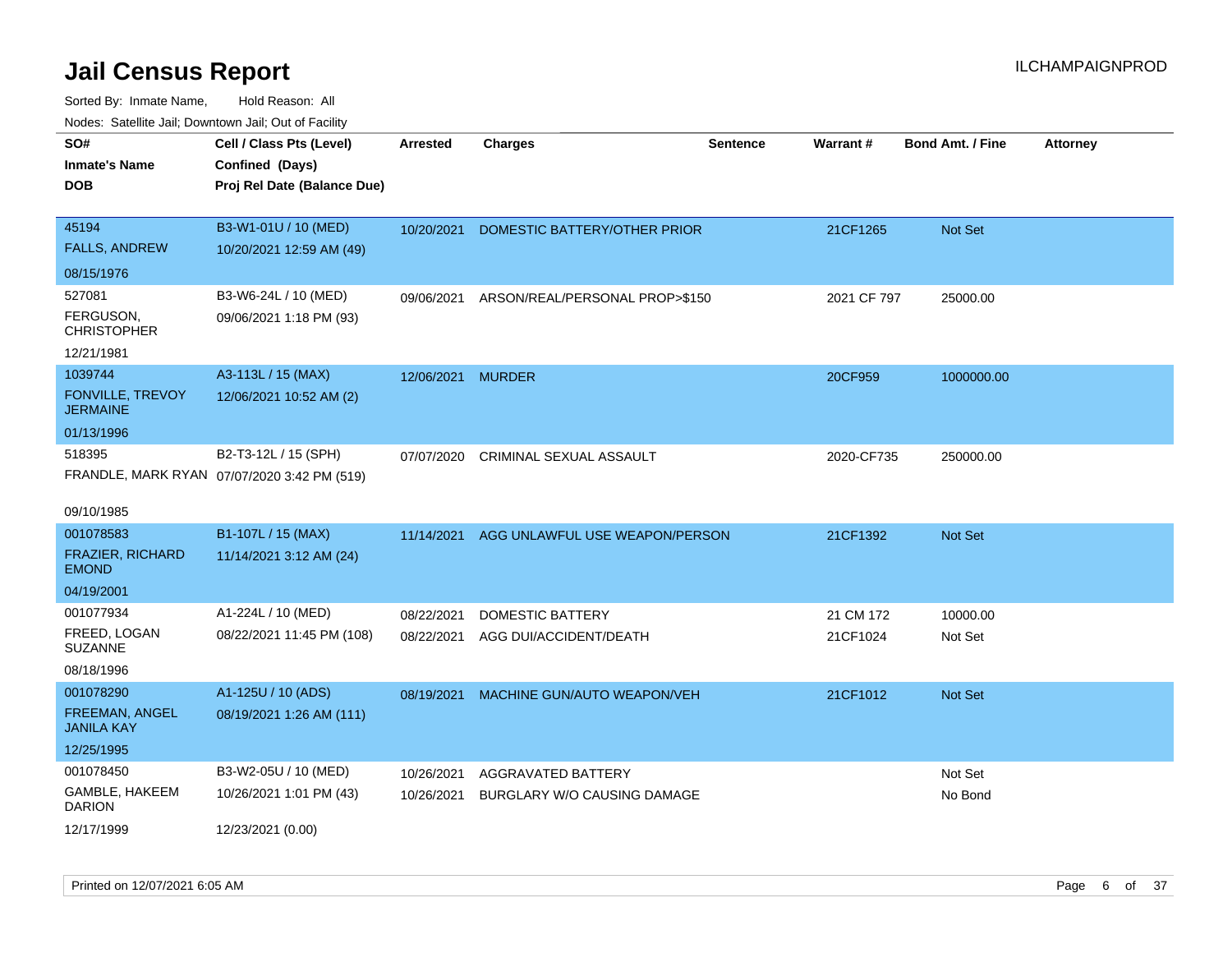Sorted By: Inmate Name, Hold Reason: All Nodes: Satellite Jail; Downtown Jail; Out of Facility

| roacs. Catellite Jall, Downtown Jall, Out of Facility |                                                                            |                 |                                          |                 |            |                         |                 |
|-------------------------------------------------------|----------------------------------------------------------------------------|-----------------|------------------------------------------|-----------------|------------|-------------------------|-----------------|
| SO#<br><b>Inmate's Name</b><br><b>DOB</b>             | Cell / Class Pts (Level)<br>Confined (Days)<br>Proj Rel Date (Balance Due) | <b>Arrested</b> | <b>Charges</b>                           | <b>Sentence</b> | Warrant#   | <b>Bond Amt. / Fine</b> | <b>Attorney</b> |
| 001078633<br>GONZALEZ-GUILLEN,<br><b>EDWARD</b>       | A4-205L / 15 (MAX)<br>12/01/2021 12:08 PM (7)                              |                 | 12/01/2021 PRED CRIM SEX ASLT/VICTIM <13 |                 | 21CF1416   | 250000.00               |                 |
| 08/25/2002                                            |                                                                            |                 |                                          |                 |            |                         |                 |
| 001078607                                             | B4-122U / 15 (MAX)                                                         | 11/22/2021      | FELON POSS/USE FIREARM/PAROLE            |                 | 21CF1437   | Not Set                 |                 |
| GRAY, WILLIAM<br>DA'VON                               | 11/22/2021 2:57 PM (16)                                                    |                 | 11/22/2021 ATTEMPT (FIRST DEGREE MURDER) |                 | 21CF1435   | Not Set                 |                 |
| 04/18/1984                                            |                                                                            |                 |                                          |                 |            |                         |                 |
| 56342                                                 | B1-205L / 10 (MED)                                                         | 10/21/2021      | THEFT CONTROL INTENT <\$500              |                 | 17CF1451   | 10000.00                |                 |
| <b>GRIFFIN, NATHAN</b>                                | 10/21/2021 4:20 PM (48)                                                    | 10/21/2021      | DRIVING ON REVOKED LICENSE               |                 | 20TR1979   | 3000.00                 |                 |
| <b>EUGENE</b>                                         |                                                                            | 10/21/2021      | ARMED HABITUAL CRIMINAL                  |                 | 21CF1279   | <b>Not Set</b>          |                 |
| 02/24/1969                                            |                                                                            |                 |                                          |                 |            |                         |                 |
| 32913<br>GROB, WARREN A,<br>Junior                    | BOOKF-1 / 15 (ADS)<br>12/03/2021 4:24 PM (5)                               | 12/03/2021      | PRED CRIM SEX ASLT/VICTIM <13            |                 | 21CF1481   | Not Set                 |                 |
| 12/07/1950                                            |                                                                            |                 |                                          |                 |            |                         |                 |
| 977825                                                | A4-201U / 5 (ADS)                                                          | 11/25/2021      | RET THEFT/DISP MERCH/>\$300              | 4y (DOC)        | 21CF203    | Not Set                 |                 |
| <b>GWIN, RAYMOND</b><br><b>CHARLES</b>                | 11/25/2021 2:23 PM (13)                                                    |                 |                                          |                 |            |                         |                 |
| 09/30/1989                                            |                                                                            |                 |                                          |                 |            |                         |                 |
| 1071098                                               | B1-201U / 15 (MAX)                                                         | 11/06/2021      | AGG CRIM SEX ASSAULT/FIREARM             |                 | 21CF1368   | Not Set                 |                 |
| <b>HARRIS, SHEMAR</b><br><b>HARLEM</b>                | 11/06/2021 8:22 AM (32)                                                    |                 |                                          |                 |            |                         |                 |
| 07/22/2000                                            |                                                                            |                 |                                          |                 |            |                         |                 |
| 1038973                                               | B4-225L / 10 (MED)                                                         | 11/05/2021      | AGG DOMESTIC BATTERY/STRANGLE            |                 | 21CF1365   | Not Set                 |                 |
|                                                       | HAYS, DAMIEN CLYDE 11/05/2021 8:59 PM (33)                                 |                 |                                          |                 |            |                         |                 |
| 03/19/1994                                            |                                                                            |                 |                                          |                 |            |                         |                 |
| 965829                                                | BOOKH-4 / 10 (ADS)                                                         | 09/09/2021      | HRSMT/NO CONVERSATION/KILL               |                 | 2021CF1072 | 25000.00                |                 |
| <b>HEINZ, ANDREW</b><br><b>MICHAEL</b>                | 09/09/2021 5:21 PM (90)                                                    | 09/13/2021      | PROBATION VIOLATION                      |                 | 21CF7      | Not Set                 |                 |
| 07/01/1987                                            |                                                                            |                 |                                          |                 |            |                         |                 |

Printed on 12/07/2021 6:05 AM **Page 7** of 37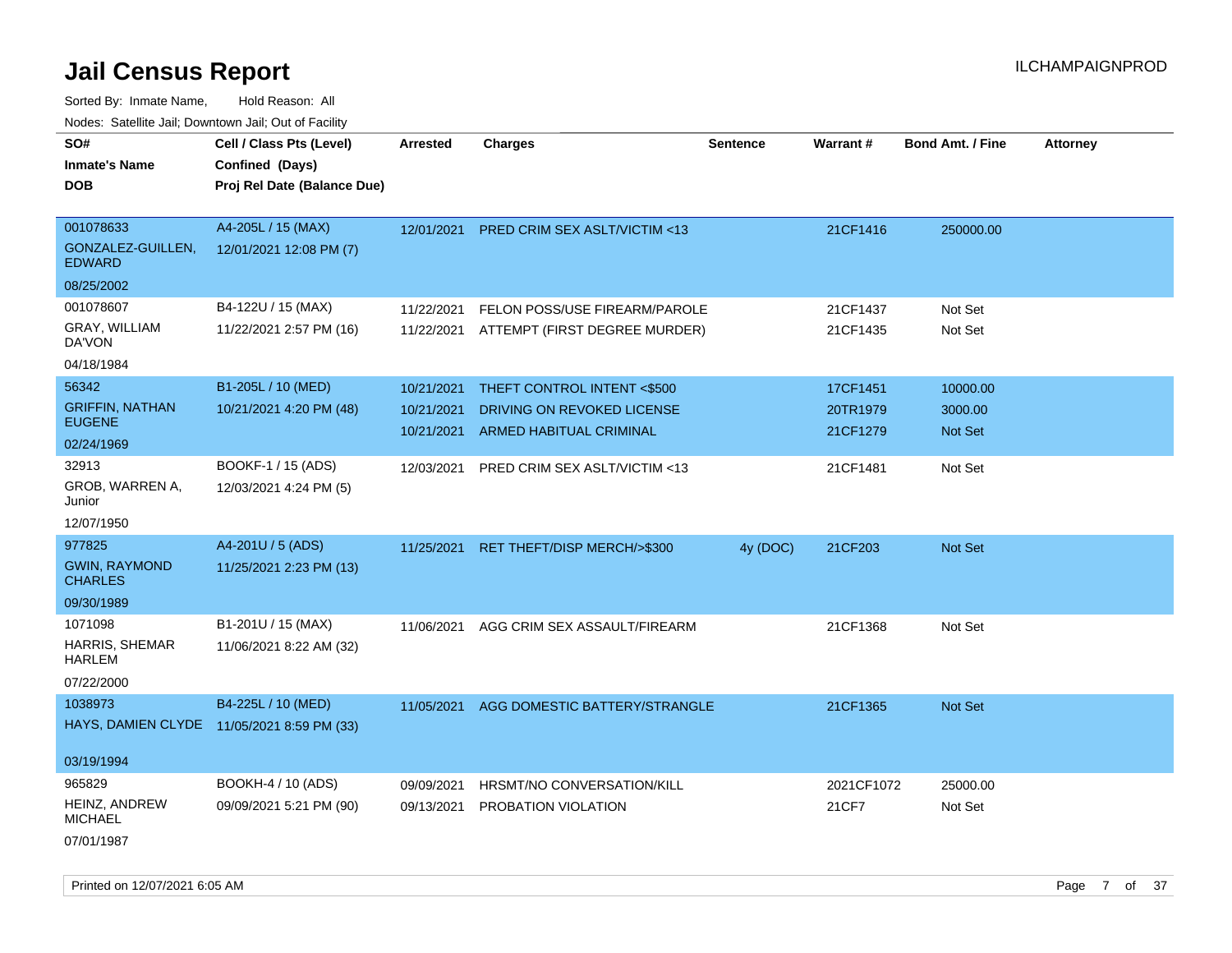| SO#                                         | Cell / Class Pts (Level)                       | <b>Arrested</b> | <b>Charges</b>                           | <b>Sentence</b> | Warrant#   | <b>Bond Amt. / Fine</b> | <b>Attorney</b> |
|---------------------------------------------|------------------------------------------------|-----------------|------------------------------------------|-----------------|------------|-------------------------|-----------------|
| <b>Inmate's Name</b><br><b>DOB</b>          | Confined (Days)<br>Proj Rel Date (Balance Due) |                 |                                          |                 |            |                         |                 |
|                                             |                                                |                 |                                          |                 |            |                         |                 |
| 001078488                                   | B2-T3-11U / 15 (SPH)                           | 10/14/2021      | PRED CRIM SEX ASLT/VICTIM <13            |                 | 21CF1232   | 500000.00               |                 |
| HERNANDEZ-LOPEZ,<br><b>ERNESTO</b>          | 10/14/2021 3:15 PM (55)                        |                 | 10/14/2021 FUGITIVE FROM JUSTICE         |                 | 21CF1246   | <b>Not Set</b>          |                 |
| 11/28/1975                                  |                                                |                 |                                          |                 |            |                         |                 |
| 975293                                      | B2-T4-14L / 10 (SPH)                           | 07/21/2021      | VIO ORDER/PRIOR VIO OF ORDER             |                 | 21CF914    | No Bond                 |                 |
| HILL, JACOB MILES                           | 07/21/2021 8:43 PM (140)                       | 07/21/2021      | <b>STALKING</b>                          |                 | 2021CF863  | Not Set                 |                 |
|                                             |                                                | 07/25/2021      | PAROLE REVOCATION                        |                 | CH2104646  | Not Set                 |                 |
| 02/06/1988                                  |                                                | 08/18/2021      | <b>HARASS WITNESS/FAMILY MBR/REP</b>     |                 | 21CF992    | Not Set                 |                 |
|                                             |                                                | 09/09/2021      | AGG STALKING/BODILY HARM                 |                 | 21CF1073   | Not Set                 |                 |
| 48471                                       | B1-207L / 15 (MAX)                             |                 | 08/08/2021 AGG BATTERY/DISCHARGE FIREARM |                 | 21CF946    | Not Set                 |                 |
| <b>HILL, RAMESH</b><br><b>JERMAINE</b>      | 08/08/2021 4:45 AM (122)                       |                 |                                          |                 |            |                         |                 |
| 12/11/1978                                  |                                                |                 |                                          |                 |            |                         |                 |
| 994115                                      | BOOKF-2                                        | 12/06/2021      | <b>INDIRECT CRIMINAL CONTEMPT</b>        |                 | 2021CC27   | 50000.00                |                 |
| HILL, SHARITA SHANTE 12/06/2021 8:23 PM (2) |                                                |                 |                                          |                 |            |                         |                 |
| 03/01/1987                                  |                                                |                 |                                          |                 |            |                         |                 |
| 1043704                                     | B4-223L / 15 (MAX)                             | 07/13/2021      | ARMED ROBBERY/ARMED W/FIREARM            |                 | 21CF815    | Not Set                 |                 |
| <b>HOUSTON, STEVEN</b>                      | 07/13/2021 5:56 AM (148)                       | 07/13/2021      | <b>PROBATION VIOLATION</b>               |                 | 18CF1697   | 25000.00                |                 |
| <b>CORDELL</b>                              |                                                | 07/13/2021      | PROBATION VIOLATION                      |                 | 19CF1295   | 25000.00                |                 |
| 01/24/1989                                  |                                                |                 |                                          |                 |            |                         |                 |
| 999198                                      | A4-206L / 15 (MAX)                             | 11/30/2021      | FELON POSS/USE FIREARM PRIOR             |                 | 21CF1377   | 500000.00               |                 |
| HOWARD, BRION LIN                           | 11/30/2021 10:41 AM (8)                        |                 |                                          |                 |            |                         |                 |
| 06/10/1992                                  |                                                |                 |                                          |                 |            |                         |                 |
| 1061996                                     | A1-124L / 5 (MIN)                              | 10/30/2021      | <b>THEFT</b>                             |                 | 21CF1321   | No Bond                 |                 |
| HUBBARD, REBEKIAH                           | 10/30/2021 1:37 PM (39)                        | 10/30/2021      | DRVG UNDER INFLUENCE OF DRUG             |                 | 2021DT71   | 7500.00                 |                 |
| <b>DIONA</b>                                |                                                | 10/30/2021      | CRIM DAMAGE TO PROPERTY <\$500           |                 | 2021CM156  | 660.00                  |                 |
| 04/08/1998                                  |                                                | 10/30/2021      | RETAIL THEFT/DISP MERCH/<\$300           |                 | 2018CF1302 | 20000.00                |                 |
|                                             |                                                | 10/31/2021      | USE FORGED CR/DEBIT CARD/<\$300          | 2y (DOC)        | 2020CF670  | No Bond                 |                 |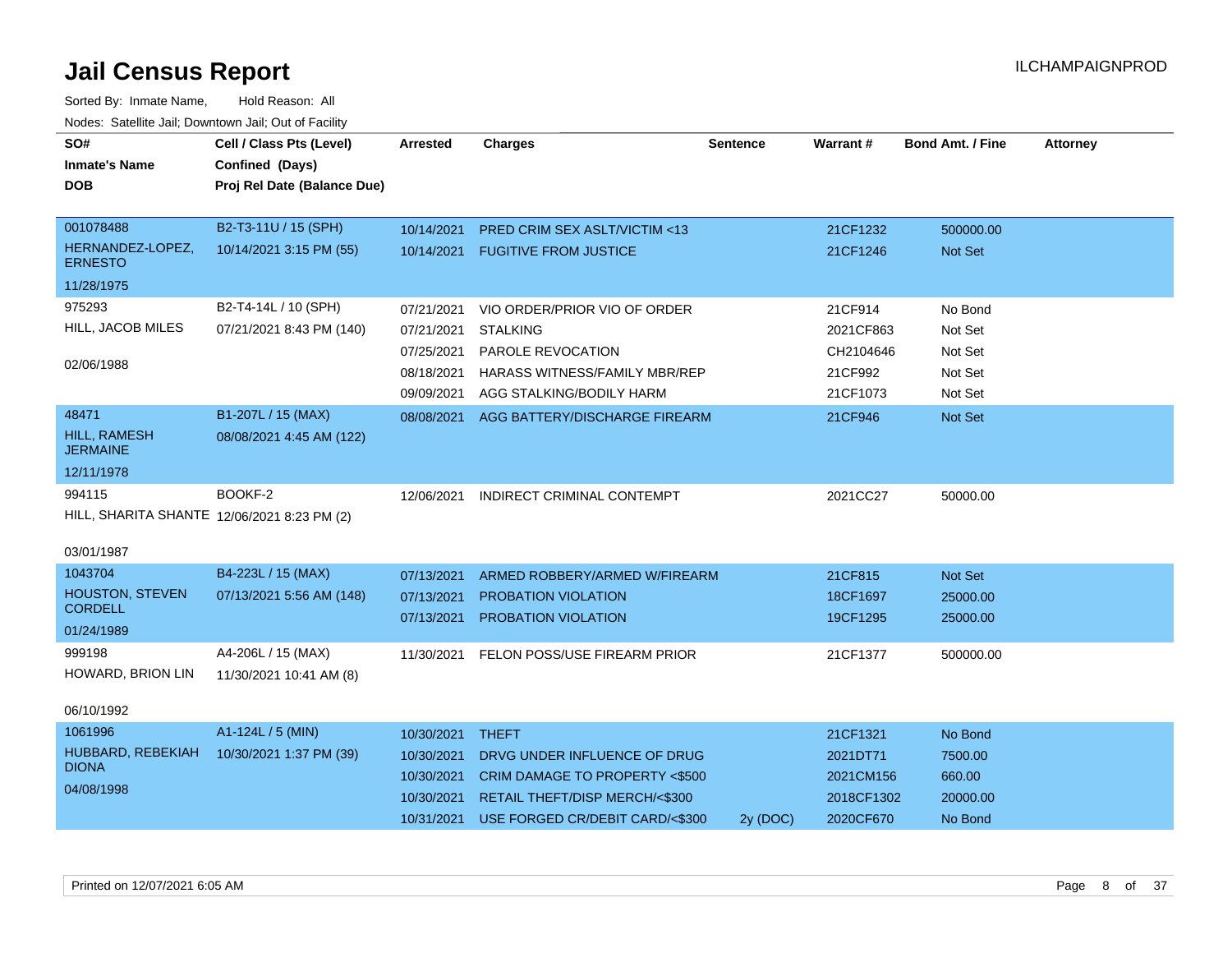| roaco. Catolino dall, Downtown dall, Out of Fability |                                            |                 |                                           |                 |             |                         |                 |
|------------------------------------------------------|--------------------------------------------|-----------------|-------------------------------------------|-----------------|-------------|-------------------------|-----------------|
| SO#                                                  | Cell / Class Pts (Level)                   | <b>Arrested</b> | <b>Charges</b>                            | <b>Sentence</b> | Warrant#    | <b>Bond Amt. / Fine</b> | <b>Attorney</b> |
| <b>Inmate's Name</b>                                 | Confined (Days)                            |                 |                                           |                 |             |                         |                 |
| <b>DOB</b>                                           | Proj Rel Date (Balance Due)                |                 |                                           |                 |             |                         |                 |
|                                                      |                                            |                 |                                           |                 |             |                         |                 |
| 953555                                               | B4-122L / 15 (MAX)                         | 03/10/2021      | <b>CRIM TRESPASS TO RESIDENCE</b>         |                 | 21CF272     | Not Set                 |                 |
| HUNT, TAVARIS EARL                                   | 03/10/2021 4:58 AM (273)                   |                 | 04/14/2021 AGG FLEEING POLICE/21 MPH OVER | 3y (DOC)        | 2020CF94    | 10000.00                |                 |
|                                                      |                                            |                 |                                           |                 |             |                         |                 |
| 12/29/1987                                           |                                            |                 |                                           |                 |             |                         |                 |
| 001078639                                            | A4-103L / 10 (ADS)                         | 12/02/2021      | <b>FUGITIVE FROM JUSTICE</b>              |                 | 21CF1465    | Not Set                 |                 |
| JACKSON, GREGORY<br>LYNN                             | 12/02/2021 3:43 AM (6)                     |                 |                                           |                 |             |                         |                 |
| 11/22/1994                                           |                                            |                 |                                           |                 |             |                         |                 |
| 38993                                                | B4-126L / 15 (MAX)                         |                 | 02/13/2021 ATTEMPT (FIRST DEGREE MURDER)  |                 | 21CF181     | Not Set                 |                 |
| JACKSON, LAMONT                                      | 02/13/2021 7:45 AM (298)                   |                 |                                           |                 |             |                         |                 |
| <b>JEREMIE</b>                                       |                                            |                 |                                           |                 |             |                         |                 |
| 07/31/1973                                           |                                            |                 |                                           |                 |             |                         |                 |
| 001077487                                            | B3-W8-30L / 10 (MED)                       | 12/03/2020      | FELON POSS/USE WEAPON/FIREARM             |                 | 20CF1377    | Not Set                 |                 |
| JACKSON, TERREL                                      | 12/03/2020 10:18 AM (370)                  | 11/09/2021      | AGG DISCHARGE FIREARM/OCC VEH             |                 | 21CR0331401 | No Bond                 |                 |
| <b>DANDRE</b>                                        |                                            |                 |                                           |                 |             |                         |                 |
| 08/11/1990                                           |                                            |                 |                                           |                 |             |                         |                 |
| 001077864                                            | B1-103L / 15 (MAX)                         | 04/18/2021      | FELON POSS/USE WEAPON/FIREARM             |                 | 21CF428     | Not Set                 |                 |
| D                                                    | JAMERSON, ANTHONY 04/18/2021 7:21 PM (234) |                 |                                           |                 |             |                         |                 |
| 01/26/1990                                           |                                            |                 |                                           |                 |             |                         |                 |
| 001077437                                            | B3-W4-16L / 10 (MED)                       | 08/23/2021      | DOM BTRY/CONTACT/1-2 PRECONV              |                 | 21CF1025    | Not Set                 |                 |
| JOHNSON, ANTONIO<br>LASHAUN                          | 08/23/2021 7:48 PM (107)                   |                 |                                           |                 |             |                         |                 |
| 01/06/1980                                           |                                            |                 |                                           |                 |             |                         |                 |
| 1071536                                              | B1-206U / 15 (MED)                         |                 | 06/17/2021 ATTEMPT (FIRST DEGREE MURDER)  |                 | 21CF702     | Not Set                 |                 |
| JOHNSON, ZACHERY<br><b>EDWARD</b>                    | 06/17/2021 2:00 AM (174)                   |                 |                                           |                 |             |                         |                 |
| 10/30/1987                                           |                                            |                 |                                           |                 |             |                         |                 |
| 001078645                                            | A4-104U / 10 (MED)                         | 12/02/2021      | AGG DISCHARGE FIREARM                     |                 | 21CF1478    | No Bond                 |                 |
| JONES, KELVIN                                        | 12/02/2021 6:56 PM (6)                     |                 |                                           |                 |             |                         |                 |
| <b>KHYRIC</b>                                        |                                            |                 |                                           |                 |             |                         |                 |
| 02/27/2001                                           |                                            |                 |                                           |                 |             |                         |                 |
|                                                      |                                            |                 |                                           |                 |             |                         |                 |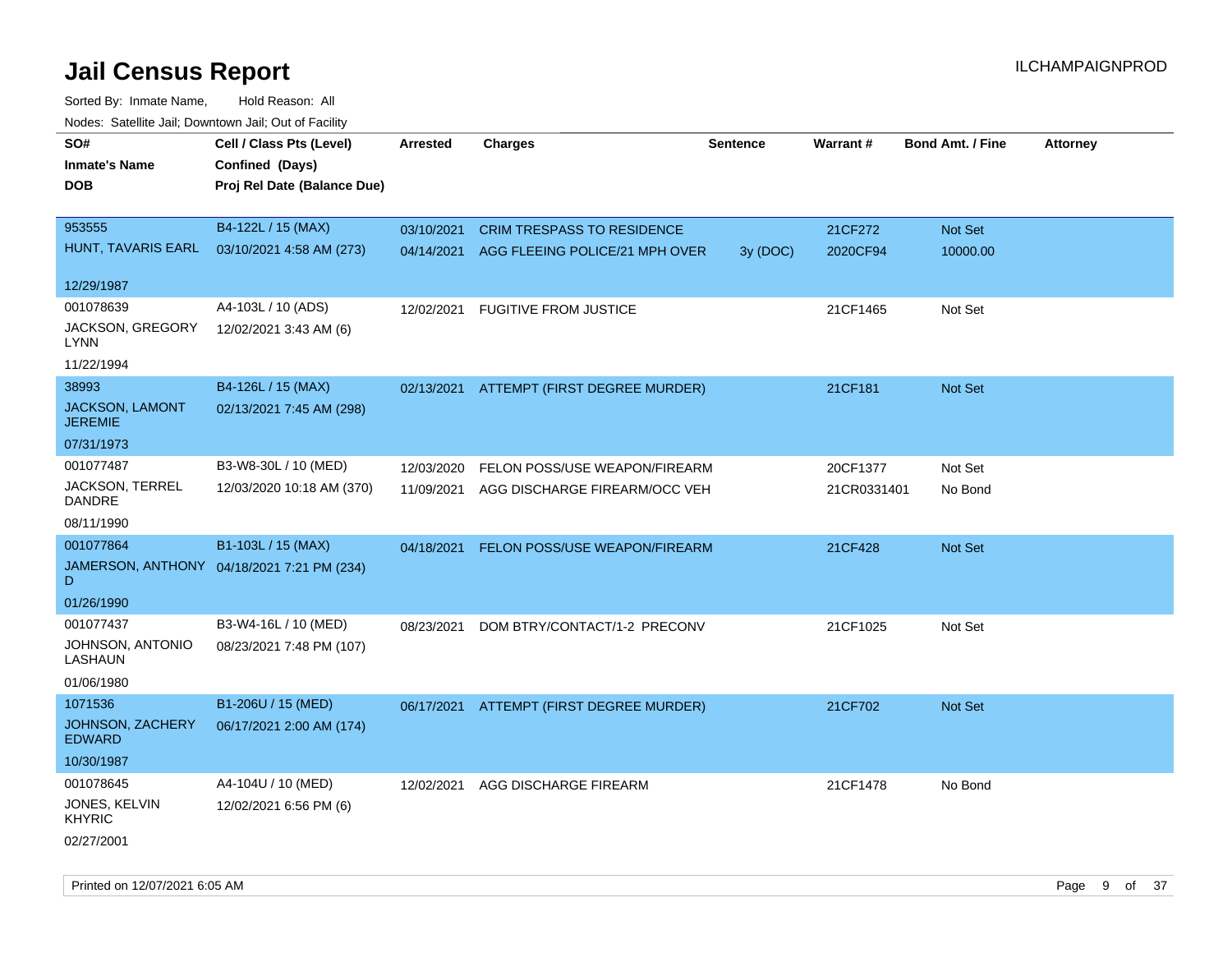Sorted By: Inmate Name, Hold Reason: All Nodes: Satellite Jail; Downtown Jail; Out of Facility

| SO#                                         | Cell / Class Pts (Level)    | <b>Arrested</b> | <b>Charges</b>                            | <b>Sentence</b> | Warrant#     | <b>Bond Amt. / Fine</b> | <b>Attorney</b> |
|---------------------------------------------|-----------------------------|-----------------|-------------------------------------------|-----------------|--------------|-------------------------|-----------------|
| <b>Inmate's Name</b>                        | Confined (Days)             |                 |                                           |                 |              |                         |                 |
| <b>DOB</b>                                  | Proj Rel Date (Balance Due) |                 |                                           |                 |              |                         |                 |
|                                             |                             |                 |                                           |                 |              |                         |                 |
| 956822                                      | A4-203L / 15 (MAX)          | 11/25/2021      | <b>AGGRAVATED DOMESTIC BATTERY</b>        |                 | 21CF1442     | Not Set                 |                 |
| <b>JONES, MARIO</b><br><b>NATHANIEL</b>     | 11/25/2021 10:37 AM (13)    | 11/25/2021      | <b>PAROLE REVOCATION</b>                  |                 | CH2106361    | No Bond                 |                 |
| 10/27/1987                                  |                             | 11/25/2021      | <b>UNLAWFUL RESTRAINT</b>                 |                 | 21CF1443     | <b>Not Set</b>          |                 |
| 1008468                                     | A3-114L                     | 12/01/2021      | FELON POSS/USE WEAPON/FIREARM             |                 | 21CF1472     | Not Set                 |                 |
| JONES, MARTEZ                               | 12/01/2021 1:28 PM (7)      | 12/02/2021      | PROBATION VIOLATION                       |                 | 20CF1151     | Not Set                 |                 |
| <b>LAMONTE</b>                              |                             |                 |                                           |                 |              |                         |                 |
| 06/22/1993                                  |                             |                 |                                           |                 |              |                         |                 |
| 506244                                      | B1-204L / 15 (MAX)          | 07/15/2021      | ARMED ROBBERY/ARMED W/FIREARM             |                 | 2021CF791    | 250000.00               |                 |
| <b>JOSLIN, JASON LEE</b>                    | 07/15/2021 4:38 AM (146)    |                 |                                           |                 |              |                         |                 |
|                                             |                             |                 |                                           |                 |              |                         |                 |
| 12/22/1985                                  |                             |                 |                                           |                 |              |                         |                 |
| 66662                                       | A3-112L / 10 (ADS)          | 12/05/2021      | POSS AMT CON SUB EXCEPT(A)/(D)            |                 | 18CF597      | 200000.00               |                 |
| KINTNER, WESLEY J                           | 12/05/2021 1:57 PM (3)      |                 |                                           |                 |              |                         |                 |
|                                             |                             |                 |                                           |                 |              |                         |                 |
| 04/15/1986                                  |                             |                 |                                           |                 |              |                         |                 |
| 1070011                                     | B4-124U / 15 (MAX)          |                 | 08/03/2021 AGG DISCH FIREARM/1ST AID PERS |                 | 21CF929      | Not Set                 |                 |
| LAWS, WILLIAM<br>ZARAK, Third               | 08/03/2021 3:53 PM (127)    |                 |                                           |                 |              |                         |                 |
| 07/06/1999                                  |                             |                 |                                           |                 |              |                         |                 |
| 548089                                      | B1-204U / 15 (MAX)          |                 | METH DELIVERY/100<400 GRAMS               |                 | 20CF1481     | Not Set                 |                 |
| LEWIS, LAWRENCE                             | 12/04/2020 4:42 AM (369)    | 12/04/2020      |                                           |                 |              |                         |                 |
| PAUL, Third                                 |                             | 12/04/2020      | AGG DOMESTIC BATTERY/STRANGLE             |                 | 18CF1507     | 10000.00                |                 |
| 02/08/1993                                  |                             |                 | 12/04/2020 ATTEMPT (FIRST DEGREE MURDER)  |                 | 20CF1378     | Not Set                 |                 |
| 001077524                                   | B2-T4-15U / 10 (SPH)        | 12/14/2020      | AGG BATTERY/JUDGE/EMT                     |                 | 2020-CF-1212 | 10000.00                |                 |
| <b>LEWIS, TREVOR</b>                        | 12/14/2020 5:16 PM (359)    | 12/14/2020      | <b>RESIDENTIAL ARSON</b>                  |                 | 2020-CF-1388 | 150000.00               |                 |
| <b>DANIEL</b>                               |                             | 12/14/2020      | AGG BATTERY/PUBLIC PLACE                  |                 | 2020-CF-1231 | 50000.00                |                 |
| 06/03/2002                                  |                             | 12/14/2020      | AGG BATTERY/PEACE OFFICER                 |                 | 2020-CF-1211 | 10000.00                |                 |
| 001077621                                   | A3-112U / 10 (ADS)          | 12/05/2021      | DRIVING ON SUSPENDED LICENSE              |                 | 2021TR6246   | 1500.00                 |                 |
| LINDSEY, DONALD RAY 12/05/2021 10:23 AM (3) |                             | 12/05/2021      | AGG ASLT PEACE OFF/FIRE/ER WRK            |                 | 2021CF64     | 100000.00               |                 |

08/19/1996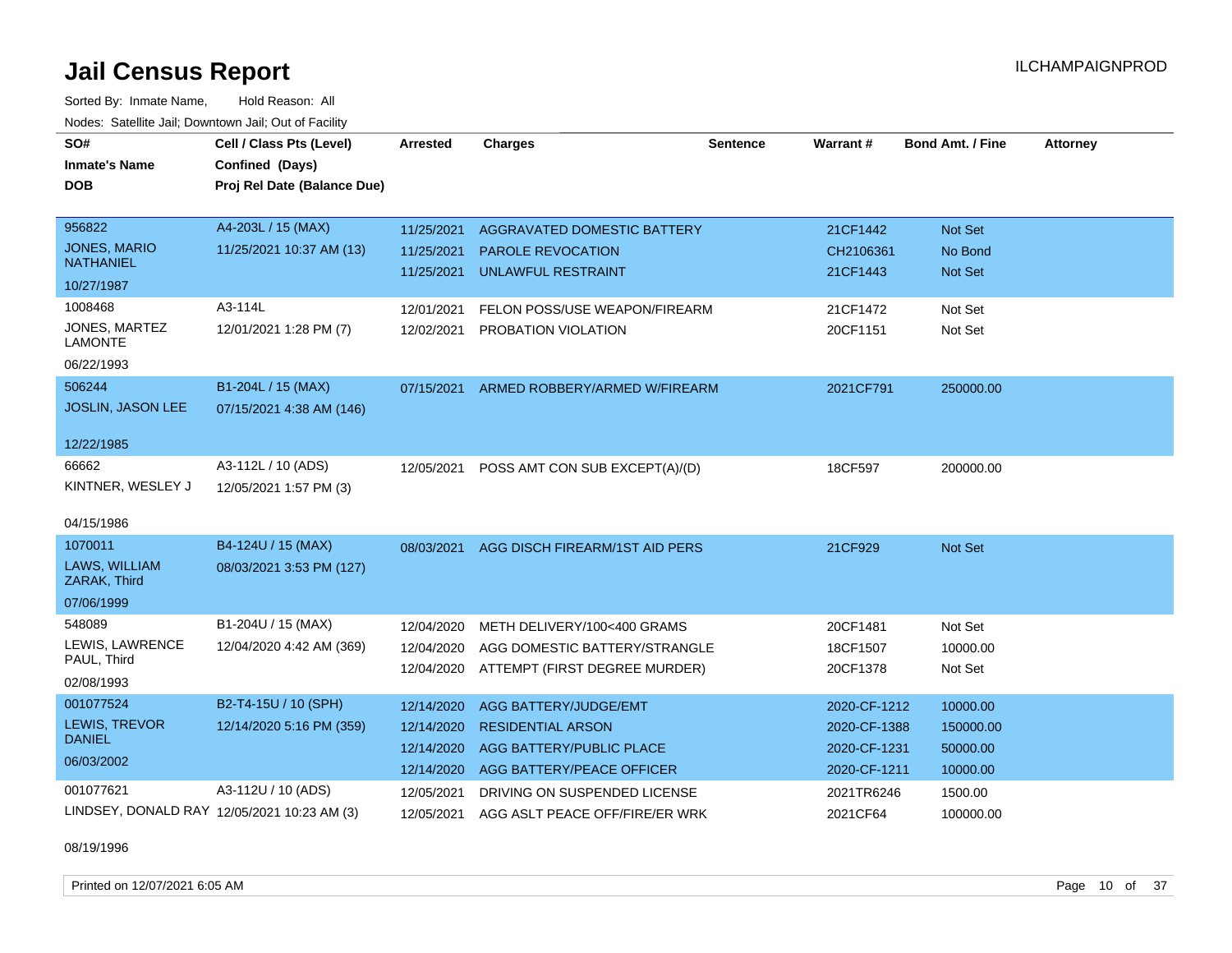Sorted By: Inmate Name, Hold Reason: All Nodes: Satellite Jail; Downtown Jail; Out of Facility

| SO#                                   | Cell / Class Pts (Level)                   | Arrested   | <b>Charges</b>                      | <b>Sentence</b>       | Warrant#     | <b>Bond Amt. / Fine</b> | <b>Attorney</b> |
|---------------------------------------|--------------------------------------------|------------|-------------------------------------|-----------------------|--------------|-------------------------|-----------------|
| <b>Inmate's Name</b>                  | Confined (Days)                            |            |                                     |                       |              |                         |                 |
| <b>DOB</b>                            | Proj Rel Date (Balance Due)                |            |                                     |                       |              |                         |                 |
|                                       |                                            |            |                                     |                       |              |                         |                 |
| 542800                                | A4-104L / 15 (ADS)                         | 12/03/2021 | <b>RECKLESS CONDUCT/BODILY HARM</b> |                       | 18CM187      | 1000.00                 |                 |
| LOVE, REGINALD<br><b>MONTEAS</b>      | 12/03/2021 10:00 AM (5)                    | 12/03/2021 | MFG/DEL CANNABIS/>5,000 GRAMS       | 54m (DOC)             | 20-CF-917    | No Bond                 |                 |
| 11/11/1985                            |                                            |            |                                     |                       |              |                         |                 |
| 1065002                               | B1-206L / 10 (MED)                         | 11/16/2021 | DOMESTIC BTRY/CONTACT/VIO O/P       |                       | 2019CF001781 | 25000.00                |                 |
| LOVELESS, DUSTIN<br><b>DEE</b>        | 11/16/2021 11:41 AM (22)                   | 11/16/2021 | DOM BTRY/CONTACT/1-2 PRECONV        |                       | 2021CF000494 | 25000.00                |                 |
| 06/17/1982                            |                                            |            |                                     |                       |              |                         |                 |
| 1072891                               | A4-202L / 5 (ADS)                          | 11/29/2021 | AGG CRIM SEX ABUSE/BODILY HARM      | 3y/0m/0d (DOI 19CF664 |              | No Bond                 |                 |
| MALAK, ATILCAN                        | 11/29/2021 8:57 AM (9)                     |            |                                     |                       |              |                         |                 |
| 02/17/1997                            |                                            |            |                                     |                       |              |                         |                 |
| 1000869                               | B1-106L / 15 (MAX)                         | 09/11/2021 | FELON POSS/USE WEAPON/FIREARM       |                       | 21CF1102     | Not Set                 |                 |
| MARTIN, MANNIX<br><b>TILMOND</b>      | 09/12/2021 12:40 AM (87)                   |            |                                     |                       |              |                         |                 |
| 07/19/1991                            |                                            |            |                                     |                       |              |                         |                 |
| 48792                                 | B4-225U / 10 (MED)                         | 11/19/2021 | AGG BATTERY/DISCHARGE FIREARM       |                       | 21CF1425     | Not Set                 |                 |
| MCCLAIN, HURCHEL<br><b>JOSEPH</b>     | 11/20/2021 4:11 AM (18)                    |            |                                     |                       |              |                         |                 |
| 05/01/1979                            |                                            |            |                                     |                       |              |                         |                 |
| 001077938                             | BOOKH-2 / 15 (ADS)                         | 05/10/2021 | AGG KIDNAPING DISCH FIR/HARM        |                       | 21CF532      | Not Set                 |                 |
| MCGAHA,                               | 05/10/2021 7:02 PM (212)                   | 05/11/2021 | <b>MURDER</b>                       |                       | 2021-CF-215  | No Bond                 |                 |
| CHRISTOPHER D                         |                                            | 05/27/2021 | ESCAPE FROM DEPT OF CORRECTION      |                       | 21CF600      | Not Set                 |                 |
| 07/27/1991                            |                                            |            |                                     |                       |              |                         |                 |
| 1043071                               | A2-220L / 10 (MED)                         | 11/08/2021 | CRIM DMG/GOVT PROP/<\$500           |                       | 21CF1378     | Not Set                 |                 |
| <b>MERRELL-</b><br>SUTHERLAND, ALICIA | 11/08/2021 2:22 AM (30)                    | 11/08/2021 | <b>CRIM TRESPASS TO STATE LAND</b>  |                       | 2021CM208    | 25000.00                |                 |
| 11/26/1972                            |                                            |            |                                     |                       |              |                         |                 |
| 41584                                 | A4-103U / 15 (ADS)                         | 12/01/2021 | ARMED HABITUAL CRIMINAL             |                       | 21CF1467     | Not Set                 |                 |
|                                       | MILLER, JOSE LOVELL 12/02/2021 1:04 AM (6) |            |                                     |                       |              |                         |                 |

10/07/1975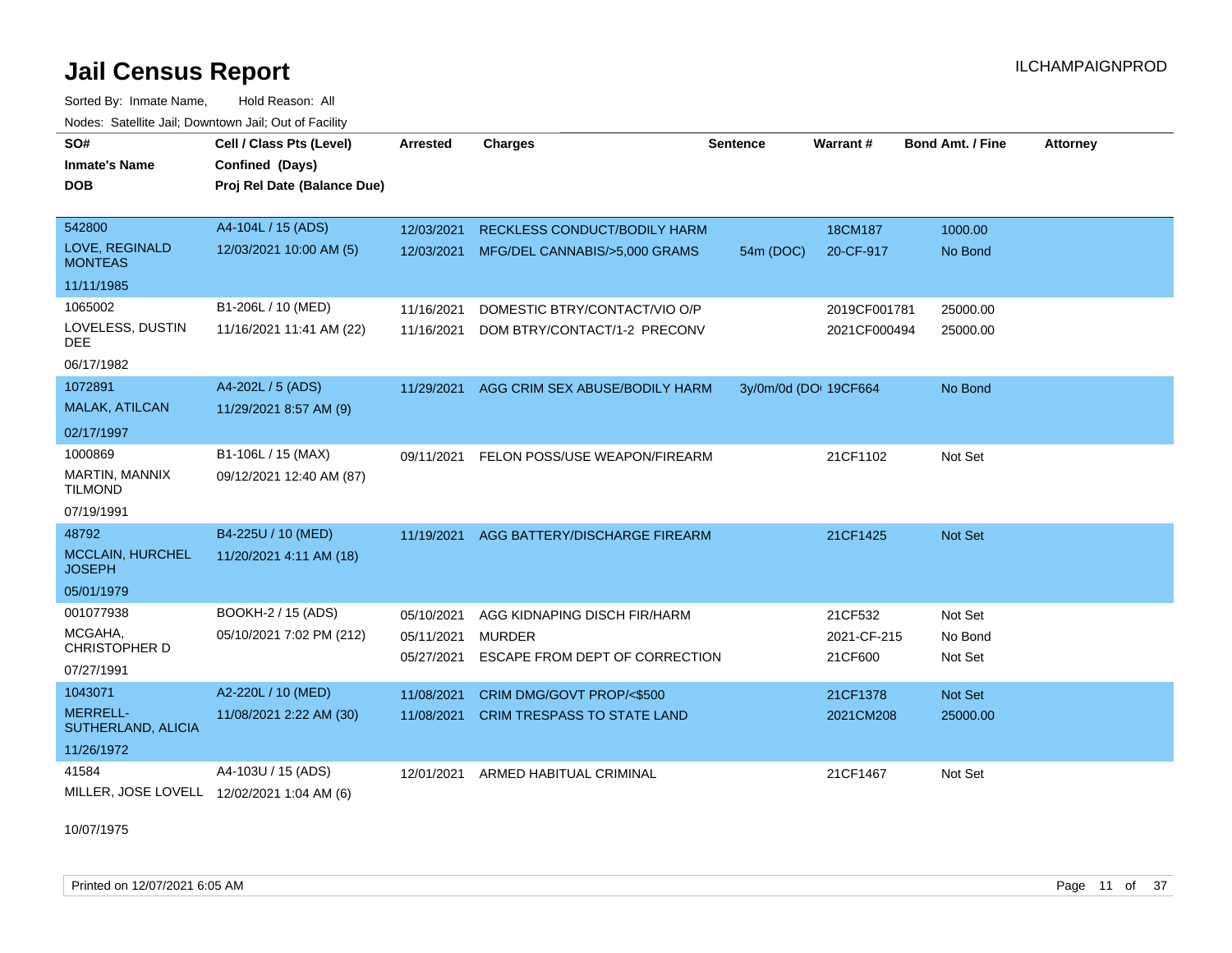Sorted By: Inmate Name, Hold Reason: All Nodes: Satellite Jail; Downtown Jail; Out of Facility

| roacs. Catellite Jall, Downtown Jall, Out of Facility |                                                                            |                 |                                          |                 |           |                         |                 |
|-------------------------------------------------------|----------------------------------------------------------------------------|-----------------|------------------------------------------|-----------------|-----------|-------------------------|-----------------|
| SO#<br><b>Inmate's Name</b><br><b>DOB</b>             | Cell / Class Pts (Level)<br>Confined (Days)<br>Proj Rel Date (Balance Due) | <b>Arrested</b> | <b>Charges</b>                           | <b>Sentence</b> | Warrant#  | <b>Bond Amt. / Fine</b> | <b>Attorney</b> |
| 001077902                                             | A2-123L / 5 (ADS)                                                          | 11/21/2021      | CRIM DAMAGE TO PROPERTY <\$500           |                 | 21CF1427  | Not Set                 |                 |
| MOFFETT, CAROLYN<br><b>REENE</b>                      | 11/21/2021 10:31 AM (17)                                                   | 11/23/2021      | BATTERY/CAUSE BODILY HARM                |                 | 21CM187   | <b>Not Set</b>          |                 |
| 10/23/1988                                            |                                                                            |                 |                                          |                 |           |                         |                 |
| 39106                                                 | B4-121L / 10 (MED)                                                         | 10/12/2021      | DOMESTIC BATTERY/OTHER PRIOR             |                 | 21CF1217  | Not Set                 |                 |
| Junior                                                | MOORE, ANDREW LEE, 10/12/2021 1:02 AM (57)                                 |                 |                                          |                 |           |                         |                 |
| 04/12/1973                                            |                                                                            |                 |                                          |                 |           |                         |                 |
| 48033                                                 | BOOKH-8 / 5 (ADS)                                                          | 12/04/2021      | DOMESTIC BATTERY/OTHER PRIOR             |                 | 21CF1482  | Not Set                 |                 |
| MOORE,                                                | 12/04/2021 4:38 PM (4)                                                     | 12/06/2021      | AGG DUI/LIC SUSP OR REVOKED              |                 | 19CF354   | 50000.00                |                 |
| <b>CHRISTOPHER ALLEN</b>                              |                                                                            | 12/06/2021      | DRIVING ON REVOKED LICENSE               |                 | 21CF854   | 50000.00                |                 |
| 07/02/1976                                            |                                                                            |                 |                                          |                 |           |                         |                 |
| 47871                                                 | BOOKH-3                                                                    | 12/06/2021      | CRIM DMG TO PROP \$500-10K               |                 | 2020CF208 | 2500.00                 |                 |
| MUNDS,<br><b>CHRISTOPHER DAVID</b>                    | 12/06/2021 10:07 PM (2)                                                    |                 |                                          |                 |           |                         |                 |
| 01/21/1970                                            |                                                                            |                 |                                          |                 |           |                         |                 |
| 1076384                                               | A2-120L / 5 (ADS)                                                          | 10/28/2021      | RETAIL THEFT/DISP MERCH/<\$300           |                 | 21CM149   | 12500.00                |                 |
|                                                       | MURPHY, AZIA CIMONE 10/29/2021 12:49 AM (40)                               |                 |                                          |                 |           |                         |                 |
| 09/23/1995                                            |                                                                            |                 |                                          |                 |           |                         |                 |
| 001078517                                             | B2-T1-02L / 15 (SPH)                                                       |                 | 10/19/2021 ATTEMPT (FIRST DEGREE MURDER) |                 | 21CF1267  | Not Set                 |                 |
| NELSON, RORY<br><b>DEMOND</b>                         | 10/19/2021 3:55 AM (50)                                                    |                 |                                          |                 |           |                         |                 |
| 08/14/1984                                            |                                                                            |                 |                                          |                 |           |                         |                 |
| 1064664                                               | A4-205U / 10 (MED)                                                         | 12/01/2021      | <b>DOMESTIC BATTERY</b>                  |                 | 20CF1443  | No Bond                 |                 |
| NEVAREZ, OSCAR<br><b>DEWEY</b>                        | 12/01/2021 4:46 PM (7)                                                     |                 |                                          |                 |           |                         |                 |
| 09/26/1996                                            | 12/29/2021 (0.00)                                                          |                 |                                          |                 |           |                         |                 |
| 1009176                                               | BOOKH-6 / 10 (ADS)                                                         | 12/04/2021      | RESIST/OBSTRUCTING A PEACE OFFICEF       |                 | 21CM294   | 1000.00                 |                 |
| OVERMAN, ZACHARY<br><b>WILLIAM</b>                    | 12/04/2021 1:46 PM (4)                                                     | 12/04/2021      | AGGRAVATED ASSAULT                       |                 | 2020CM78  | No Bond                 |                 |
| 11/01/1992                                            |                                                                            |                 |                                          |                 |           |                         |                 |

Printed on 12/07/2021 6:05 AM **Page 12** of 37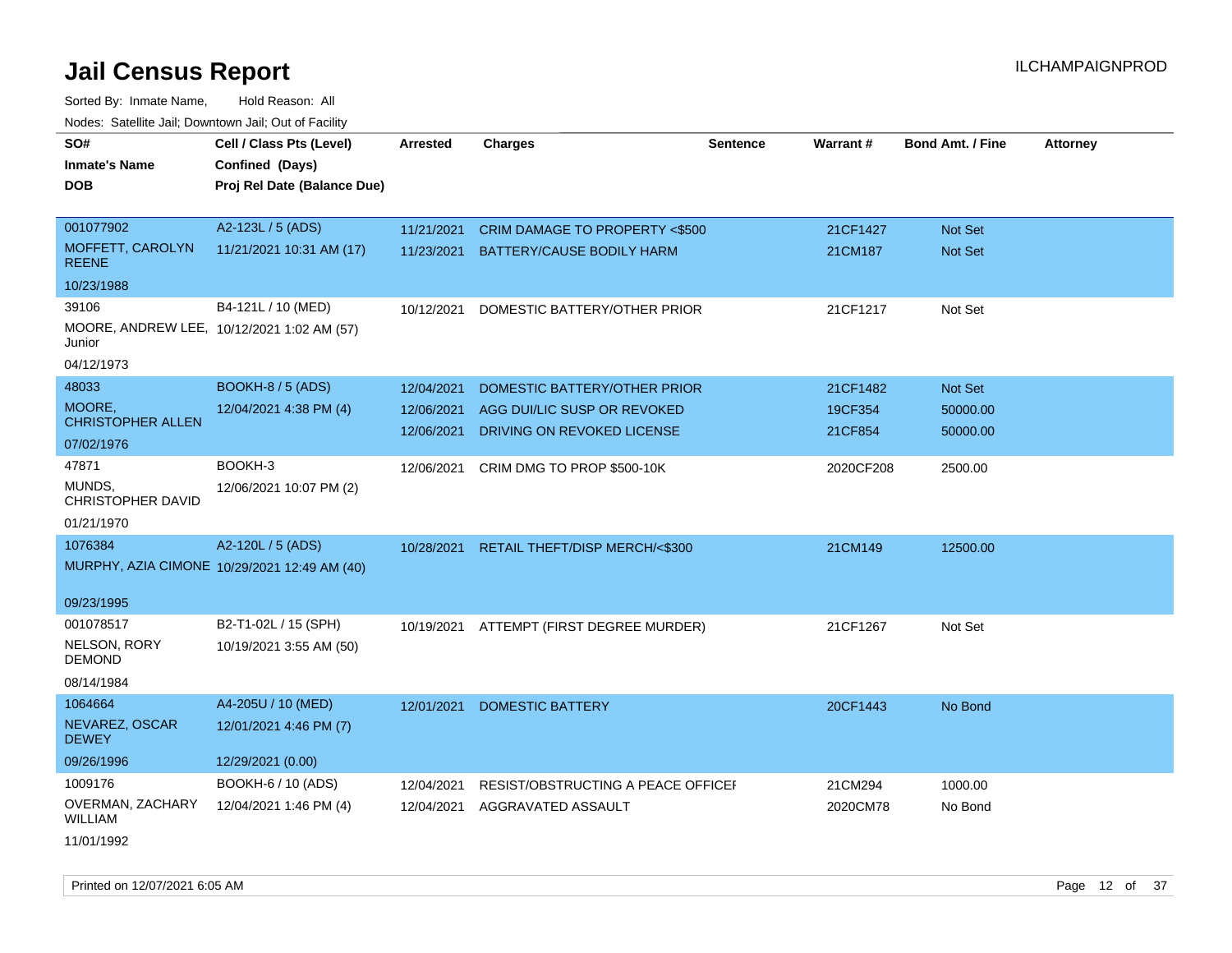Sorted By: Inmate Name, Hold Reason: All Nodes: Satellite Jail; Downtown Jail; Out of Facility

| SO#                                 | Cell / Class Pts (Level)    | <b>Arrested</b> | <b>Charges</b>                      | <b>Sentence</b> | Warrant#  | <b>Bond Amt. / Fine</b> | <b>Attorney</b> |
|-------------------------------------|-----------------------------|-----------------|-------------------------------------|-----------------|-----------|-------------------------|-----------------|
| <b>Inmate's Name</b>                | Confined (Days)             |                 |                                     |                 |           |                         |                 |
| <b>DOB</b>                          | Proj Rel Date (Balance Due) |                 |                                     |                 |           |                         |                 |
|                                     |                             |                 |                                     |                 |           |                         |                 |
| 1064809                             | B4-127L / 10 (MED)          | 11/03/2021      | <b>CRIMINAL TRESPASS TO LAND</b>    |                 | 21CF1318  | 50000.00                |                 |
| PARKER, ALVIN<br><b>JARELL</b>      | 11/03/2021 2:39 PM (35)     | 11/08/2021      | <b>FELON POSS/USE FIREARM PRIOR</b> |                 | 21CF635   | 25000.00                |                 |
| 08/24/1982                          |                             |                 |                                     |                 |           |                         |                 |
| 965211                              | B1-106U / 10 (MED)          | 11/23/2021      | VIOLATE SEX OFFENDER REGIS/2+       |                 | 21CF648   | 2410.00                 |                 |
| PINE, DUSTIN LAYNE                  | 11/23/2021 11:28 PM (15)    | 11/23/2021      | MFG/DISTRIB LOOK-ALIKE SUB          |                 | 19CF46    | 3000.00                 |                 |
|                                     |                             |                 |                                     |                 |           |                         |                 |
| 11/30/1988                          |                             |                 |                                     |                 |           |                         |                 |
| 999352                              | B3-W5-20L / 10 (MED)        | 09/09/2021      | <b>VIOLATE OP/OTHER PRIOR</b>       |                 | 21CF1092  | Not Set                 |                 |
| PIRLOT, JUSTIN LEE                  | 09/09/2021 11:28 AM (90)    | 10/23/2021      | FALSE REPORT OF OFFENSE             |                 | 2019CF836 | 5000.00                 |                 |
|                                     |                             |                 |                                     |                 |           |                         |                 |
| 11/08/1982                          |                             |                 |                                     |                 |           |                         |                 |
| 1069524                             | B4-224L / 15 (MAX)          | 08/08/2021      | MFG/DEL CANNABIS/30-500 GRAMS       |                 | 21CF953   | Not Set                 |                 |
| RAY DAVIS, KAMARI<br><b>DAYVON</b>  | 08/09/2021 2:44 AM (121)    |                 |                                     |                 |           |                         |                 |
| 03/30/2000                          |                             |                 |                                     |                 |           |                         |                 |
| 45473                               | B1-202L / 15 (MAX)          | 11/23/2021      | CHIL SEX OFFEN/RESIDE DAY CARE      |                 | 21CF1275  | 10000.00                |                 |
| REXROAD, CALVIN<br><b>ALLEN</b>     | 11/23/2021 6:27 PM (15)     | 11/23/2021      | <b>VIOLATE SEX OFFENDER REGIS</b>   |                 | 21CF546   | 50000.00                |                 |
| 10/04/1970                          |                             |                 |                                     |                 |           |                         |                 |
| 001078602                           | B4-226L / 10 (MED)          | 11/21/2021      | AGGRAVATED DOMESTIC BATTERY         |                 | 21CF1428  | Not Set                 |                 |
| RICHARDSON,<br><b>JOHNNY LINDAL</b> | 11/21/2021 10:00 AM (17)    |                 |                                     |                 |           |                         |                 |
| 06/27/2000                          |                             |                 |                                     |                 |           |                         |                 |
| 979485                              | B2-T4-16L / 15 (ADS)        | 03/12/2021      | PRED CRIM SEX ASLT/VICTIM <13       |                 | 21CF282   | Not Set                 |                 |
| RODRIGUEZ, JOSHUA<br><b>ANTHONY</b> | 03/12/2021 1:57 PM (271)    |                 |                                     |                 |           |                         |                 |
| 04/06/1990                          |                             |                 |                                     |                 |           |                         |                 |
| 61330                               | A3-114U                     | 12/01/2021      | ARMED HABITUAL CRIMINAL             |                 | 21CF1473  | Not Set                 |                 |
| RUFFIN, JONATHON<br><b>CECIL</b>    | 12/01/2021 5:34 AM (7)      | 12/01/2021      | <b>PAROLE REVOCATION</b>            |                 | CH2107545 | No Bond                 |                 |
| 05/10/1984                          |                             |                 |                                     |                 |           |                         |                 |

Printed on  $12/07/2021$  6:05 AM Page 13 of 37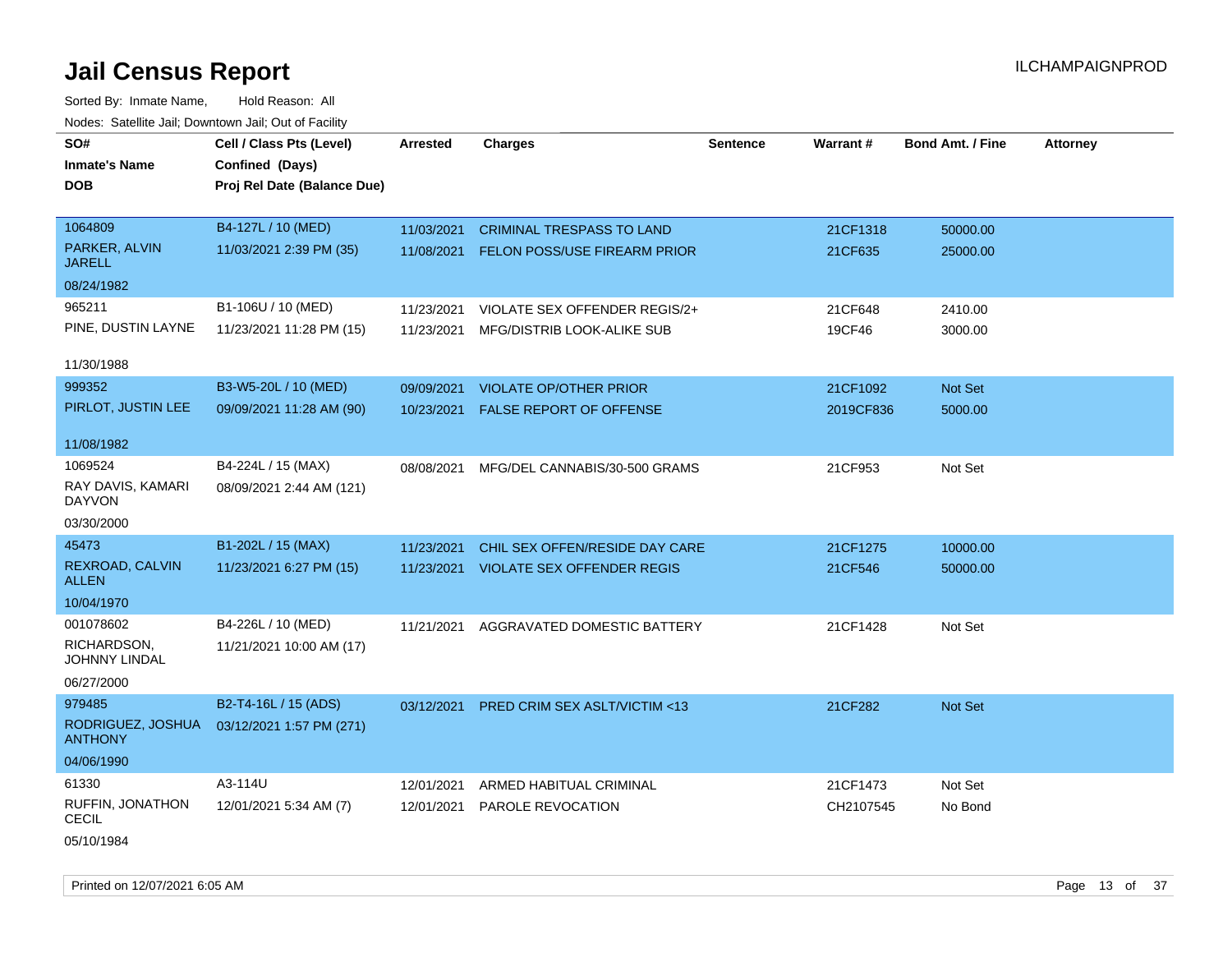Sorted By: Inmate Name, Hold Reason: All

Nodes: Satellite Jail; Downtown Jail; Out of Facility

| SO#<br><b>Inmate's Name</b><br><b>DOB</b>              | Cell / Class Pts (Level)<br>Confined (Days)<br>Proj Rel Date (Balance Due) | <b>Arrested</b> | <b>Charges</b>                     | <b>Sentence</b> | <b>Warrant#</b> | <b>Bond Amt. / Fine</b> | <b>Attorney</b> |
|--------------------------------------------------------|----------------------------------------------------------------------------|-----------------|------------------------------------|-----------------|-----------------|-------------------------|-----------------|
| 1071161<br>SANDERS, MARKELL<br><b>LAMAR</b>            | B4-124L / 15 (MAX)<br>08/18/2021 6:18 PM (112)                             | 08/18/2021      | DELIVERY OF OR POSSESSION OF W/INT |                 | 21CF1008        | No Bond                 |                 |
| 02/02/2000                                             |                                                                            |                 |                                    |                 |                 |                         |                 |
| 1047469<br>ALLEN                                       | B3-W5-18L / 10 (MED)<br>SCHINDLER, RICHARD 07/03/2021 10:25 PM (158)       | 07/03/2021      | CRIMINAL SEX ASSAULT/CONSENT       |                 | 21CF773         | Not Set                 |                 |
| 10/16/1979                                             |                                                                            |                 |                                    |                 |                 |                         |                 |
| 001077488<br>SESSUM, NICHOLAS C 11/30/2021 6:56 AM (8) | A3-216L / 5 (MIN)                                                          | 11/30/2021      | <b>RETAIL THEFT</b>                | 4y (DOC)        | 20CF1376        | No Bond                 |                 |
| 06/22/1989                                             |                                                                            |                 |                                    |                 |                 |                         |                 |
| 001078441<br>SINGLETON, CORRIE<br>DERRELL              | BOOKF-3 / 15 (ADS)<br>10/01/2021 12:36 PM (68)                             | 10/01/2021      | ARMED HABITUAL CRIMINAL            |                 | 21CF1182        | Not Set                 |                 |
| 05/07/1983                                             |                                                                            |                 |                                    |                 |                 |                         |                 |
| 38305                                                  | B2-T2-06L / 10 (SPH)                                                       | 03/18/2020      | <b>CRIMINAL SEXUAL ABUSE</b>       |                 | 20CF-343        | 500000.00               |                 |
| STOVER, JOSH<br><b>ANDREW</b>                          | 03/18/2020 10:24 AM (630)                                                  |                 |                                    |                 |                 |                         |                 |
| 08/18/1973                                             |                                                                            |                 |                                    |                 |                 |                         |                 |
| 001078436<br>STRONG, CORTEZ                            | B2-T1-04L / 10 (SPH)<br>09/30/2021 2:47 PM (69)                            | 09/30/2021      | CRIMINAL SEX ASSAULT/CONSENT       |                 | 20CF255         | 150000.00               |                 |
| 04/13/1996                                             |                                                                            |                 |                                    |                 |                 |                         |                 |
| 1030307<br><b>SUTTON, FRANKIE</b><br><b>DMARVIO</b>    | A4-204L / 10 (MED)<br>11/28/2021 11:16 PM (10)                             | 11/28/2021      | DOMESTIC BATTERY/OTHER PRIOR       |                 | 21CF1450        | No Bond                 |                 |
| 07/03/1983                                             |                                                                            |                 |                                    |                 |                 |                         |                 |
| 1066794                                                | B3-W2-07U / 5 (MIN)                                                        |                 | 09/07/2021 VIOLATE OP/OTHER PRIOR  |                 | 21CF1061        | Not Set                 |                 |
| TAYLOR, STANLEY<br>JAMES                               | 09/07/2021 7:01 AM (92)                                                    |                 |                                    |                 |                 |                         |                 |
| 01/05/1994                                             |                                                                            |                 |                                    |                 |                 |                         |                 |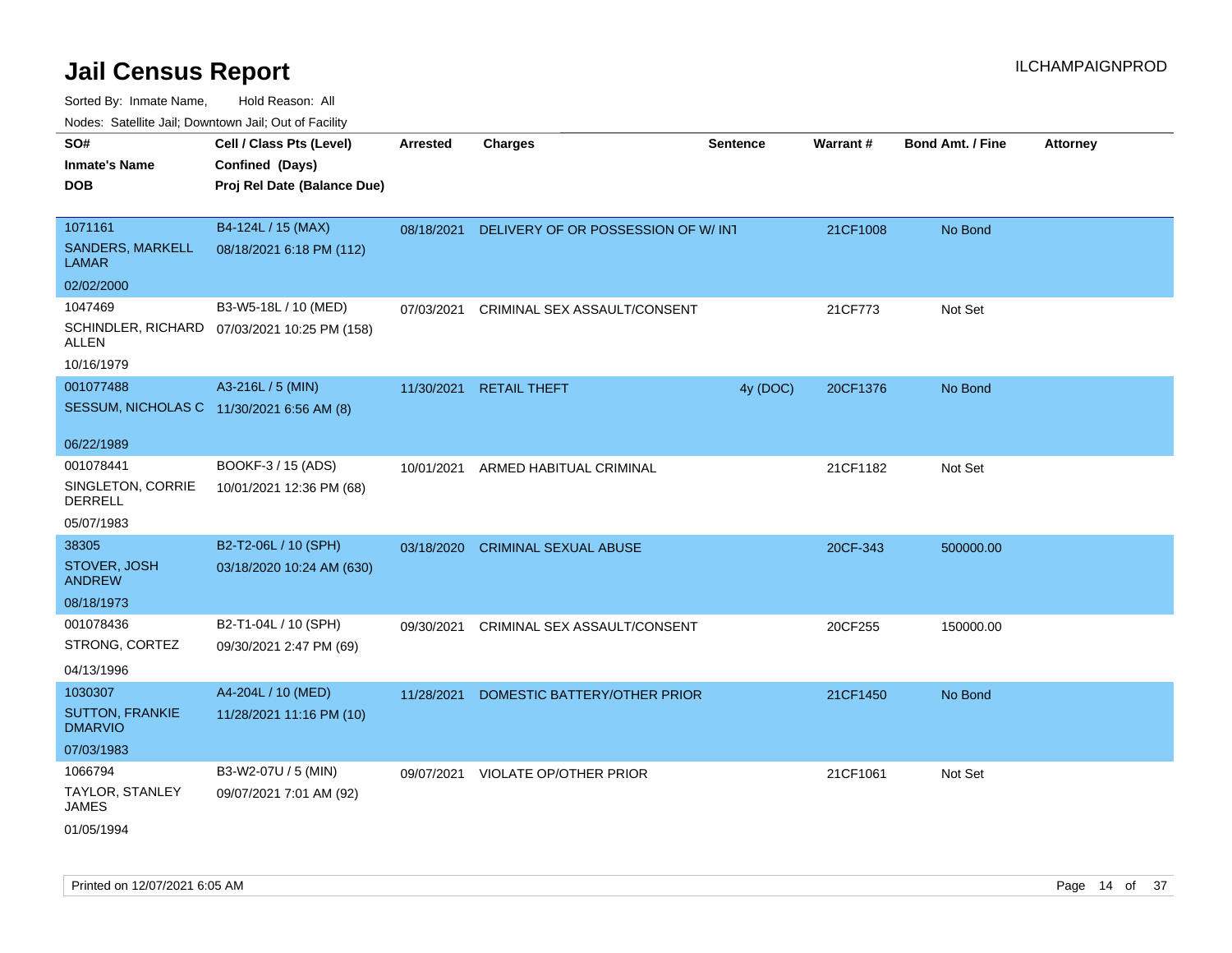| roaco. Catolino dall, Downtown dall, Out of Fability |                             |            |                               |                 |                 |                         |                 |
|------------------------------------------------------|-----------------------------|------------|-------------------------------|-----------------|-----------------|-------------------------|-----------------|
| SO#                                                  | Cell / Class Pts (Level)    | Arrested   | <b>Charges</b>                | <b>Sentence</b> | <b>Warrant#</b> | <b>Bond Amt. / Fine</b> | <b>Attorney</b> |
| <b>Inmate's Name</b>                                 | Confined (Days)             |            |                               |                 |                 |                         |                 |
| <b>DOB</b>                                           | Proj Rel Date (Balance Due) |            |                               |                 |                 |                         |                 |
|                                                      |                             |            |                               |                 |                 |                         |                 |
| 1071922                                              | BOOKF-2                     | 12/06/2021 | AGG DOMESTIC BATTERY/STRANGLE |                 | 21CFAWOW        | Not Set                 |                 |
| <b>TESTER, REBECCA</b><br><b>GENE</b>                | 12/06/2021 1:11 PM (2)      |            |                               |                 |                 |                         |                 |
| 12/15/1985                                           |                             |            |                               |                 |                 |                         |                 |
| 001078471                                            | B4-127U / 10 (MED)          | 10/11/2021 | AGG UUW/VEHICLE/<21           |                 | 21CF1210        | 100.00                  |                 |
| THATCH, OMARION<br><b>DIAMONTE</b>                   | 10/11/2021 1:26 AM (58)     |            |                               |                 |                 |                         |                 |
| 09/05/2003                                           |                             |            |                               |                 |                 |                         |                 |
| 21252                                                | B4-121U / 15 (MAX)          | 10/18/2021 | MFG/DEL 1<15 GR COCAINE/ANLG  |                 | 2021CF172       | 25000.00                |                 |
| THOMAS, ELIJAH                                       | 10/18/2021 12:35 AM (51)    |            |                               |                 |                 |                         |                 |
| 07/31/1962                                           |                             |            |                               |                 |                 |                         |                 |
| 001078658                                            | BOOKH-3                     | 12/07/2021 | <b>DOMESTIC BATTERY</b>       |                 | 2021 CM AWOW    | Not Set                 |                 |
| THOMPSON,<br><b>MALCOLM GABREL</b>                   | 12/07/2021 4:16 AM (1)      |            |                               |                 |                 |                         |                 |
| 02/02/1999                                           |                             |            |                               |                 |                 |                         |                 |
| 32058                                                | B4-123U / 15 (MAX)          | 06/14/2021 | <b>AGG DISCH FIREARM</b>      |                 | 21CF690         | Not Set                 |                 |
| THOMPSON, STEVEN<br>ONEAL                            | 06/14/2021 6:44 AM (177)    |            |                               |                 |                 |                         |                 |
| 03/14/1969                                           |                             |            |                               |                 |                 |                         |                 |
| 32910                                                | B3-W4-14L / 10 (MED)        | 10/04/2021 | DOM BTRY/HARM/1-2 PRECONV     |                 | 21CF1189        | Not Set                 |                 |
| TULL, CHRISTOPHER<br><b>MICHAEL</b>                  | 10/04/2021 10:53 PM (65)    |            |                               |                 |                 |                         |                 |
| 04/02/1971                                           |                             |            |                               |                 |                 |                         |                 |
| 001078403                                            | <b>BOOKH-7</b>              | 12/06/2021 | AGGRAVATED ASSAULT            |                 | 2021CFAWOW      | <b>Not Set</b>          |                 |
| <b>TYLER, RICRIANA</b><br><b>ALLENIA</b>             | 12/06/2021 11:32 PM (2)     | 12/06/2021 | THEFT/STOLEN/>10K<100K        |                 | 2021CFAWOW      | <b>Not Set</b>          |                 |
| 11/03/2002                                           |                             |            |                               |                 |                 |                         |                 |
| 001078529                                            | A2-122L / 10 (ADS)          | 10/23/2021 | ARMED ROBBERY/NO FIREARM      |                 | 21CF1286        | Not Set                 |                 |
| VANHOOK, ALEXIS<br>ANNE                              | 10/23/2021 5:50 PM (46)     |            |                               |                 |                 |                         |                 |
| 10/25/1998                                           |                             |            |                               |                 |                 |                         |                 |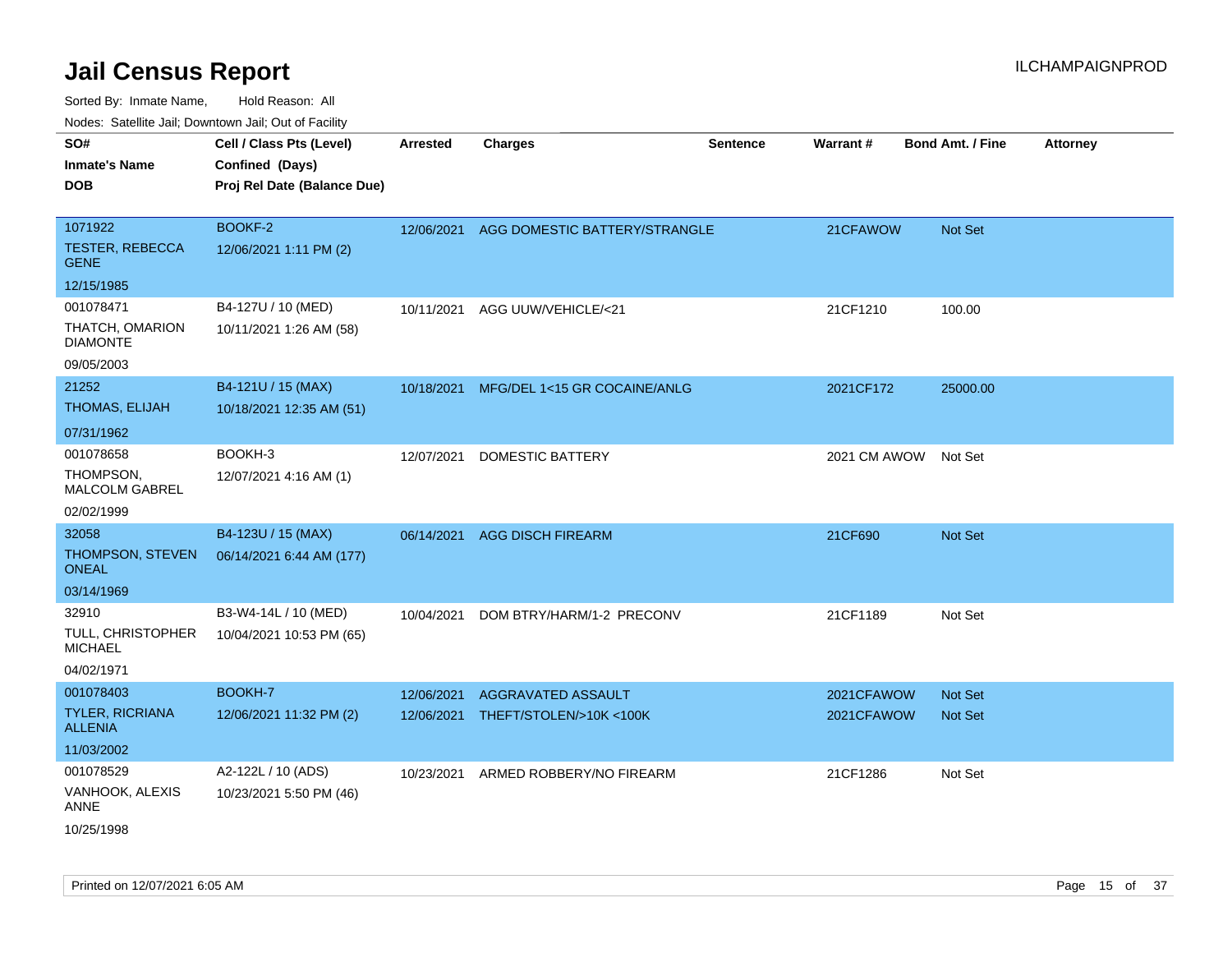Sorted By: Inmate Name, Hold Reason: All

|  |  | Nodes: Satellite Jail; Downtown Jail; Out of Facility |  |  |
|--|--|-------------------------------------------------------|--|--|
|--|--|-------------------------------------------------------|--|--|

| SO#<br><b>Inmate's Name</b><br><b>DOB</b>                              | Cell / Class Pts (Level)<br>Confined (Days)<br>Proj Rel Date (Balance Due) | <b>Arrested</b>   | <b>Charges</b>                           | <b>Sentence</b> | Warrant#    | <b>Bond Amt. / Fine</b> | <b>Attorney</b> |
|------------------------------------------------------------------------|----------------------------------------------------------------------------|-------------------|------------------------------------------|-----------------|-------------|-------------------------|-----------------|
| 1070737<br><b>WASHINGTON,</b><br><b>JASTINA VIRGINIA</b><br>04/11/2000 | A1-126L / 15 (MAX)<br>10/14/2021 12:02 PM (55)                             | 10/14/2021        | AGG KIDNAPG/<13/INTEL DISABL             |                 | 2020CF418   | 250000.00               |                 |
| 977140<br><b>WEBSTER, DERRIAL</b><br><b>DEVON</b><br>01/14/1990        | B1-203L / 10 (MED)<br>10/24/2021 2:46 AM (45)                              | 10/24/2021        | ARMED HABITUAL CRIMINAL                  |                 | 21CF1289    | Not Set                 |                 |
| 001078328<br><b>WHITE, JUSTIN</b><br><b>STEVEN</b><br>10/25/1995       | B1-207U / 15 (MAX)<br>08/30/2021 10:48 AM (100)                            | 08/30/2021        | FELON POSS/USE WEAPON/FIREARM            |                 | 21CF1045    | Not Set                 |                 |
| 503631<br><b>WILLIAMS, DOUGLAS</b><br><b>LAMAR</b><br>03/01/1991       | B4-223U / 10 (MED)<br>11/10/2021 1:11 PM (28)                              | 11/10/2021        | AGG BATTERY/USE DEADLY WEAPON            |                 | 20CF1340    | 25000.00                |                 |
| 638552<br><b>WILLIAMS, MICHAEL</b><br><b>JAMES</b><br>03/29/1964       | B2-DR / 5 (SPH)<br>10/07/2021 12:20 PM (62)                                | 10/07/2021        | CHILD PORNOGRAPHY/PHOTOGRAPH             |                 | 2021CF1207  | No Bond                 |                 |
| 1066370<br><b>WILLIAMS, REONTE</b><br><b>REMIR</b><br>05/14/1999       | B1-101L / 15 (MAX)<br>07/28/2021 5:40 AM (133)                             | 07/28/2021        | ARMED VIOLENCE/CATEGORY III              |                 | 2021 CF 882 | Not Set                 |                 |
| 972160<br>WOOD, ANTONIO<br>10/16/1981                                  | BOOKH-3<br>12/06/2021 2:08 AM (2)                                          |                   | 12/06/2021 VIO BAIL BOND/CLASS A OFFENSE |                 | 21CM559     | 100.00                  |                 |
| <b>Total Satellite Jail: 125</b>                                       |                                                                            | <b>Males: 107</b> | Females: 18<br>Unknown: 0                |                 |             |                         |                 |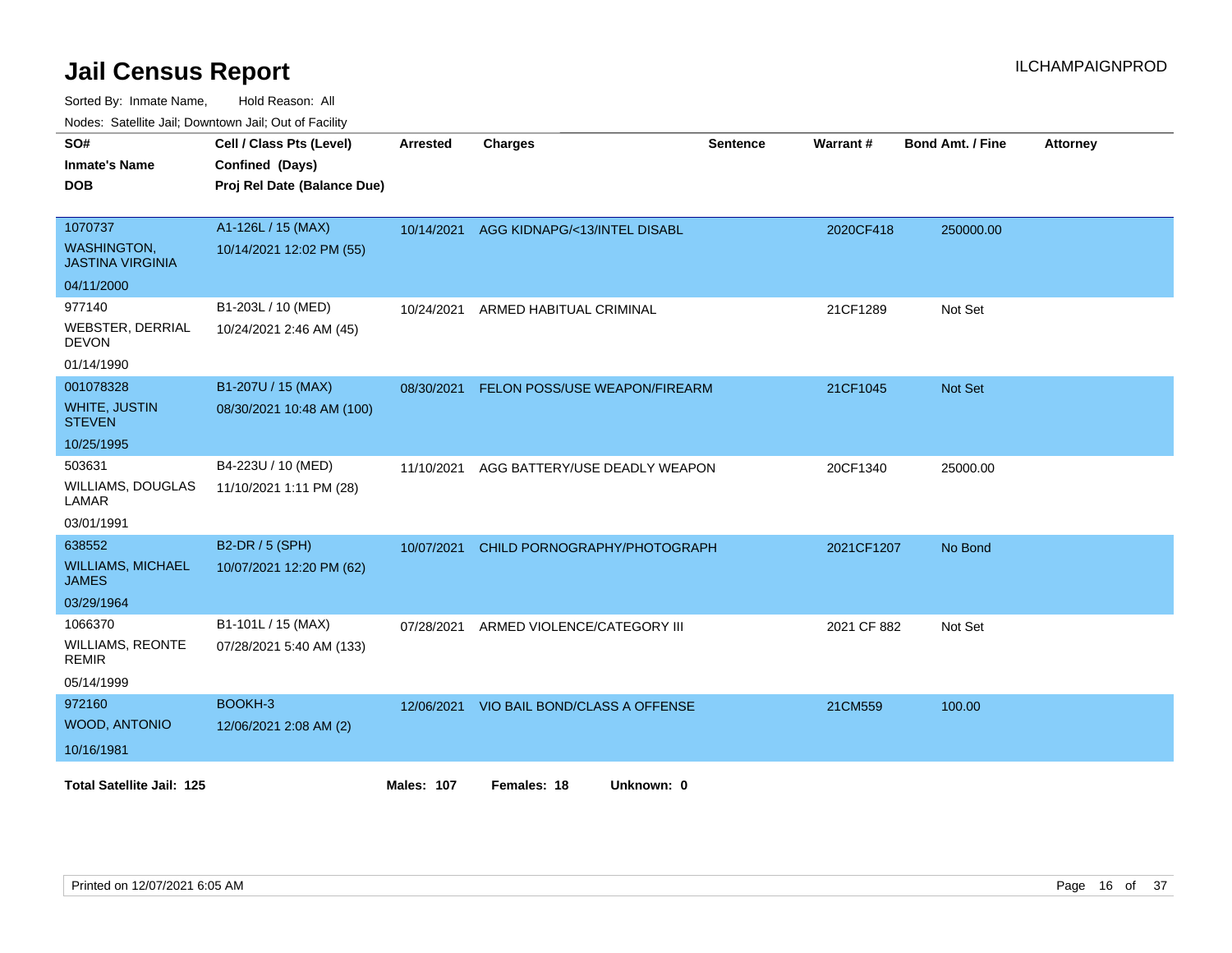| <b>Downtown Jail</b><br>SO#<br><b>Inmate's Name</b><br><b>DOB</b> | Cell / Class Pts (Level)<br>Confined (Days)<br>Proj Rel Date (Balance Due) | Arrested                 | <b>Charges</b>                                    | <b>Sentence</b> | <b>Warrant#</b>      | <b>Bond Amt. / Fine</b>    | <b>Attorney</b> |
|-------------------------------------------------------------------|----------------------------------------------------------------------------|--------------------------|---------------------------------------------------|-----------------|----------------------|----------------------------|-----------------|
| 1073165                                                           | G4L / 5 (MIN)                                                              | 04/30/2021               | UNLWFL POSS/DRIVER/VEH/STOLEN                     |                 | 21CF486              | Not Set                    |                 |
| <b>ACKERMAN, CODY</b><br><b>JAMES</b>                             | 04/30/2021 4:48 PM (222)                                                   | 04/30/2021               | FORGERY/ISSUE/DELIVER DOCUMENT                    |                 | 19CF143              | 75000.00                   |                 |
| 02/01/1989                                                        |                                                                            | 04/30/2021<br>05/03/2021 | <b>BURGLARY</b><br>FORGERY/ISSUE/DELIVER DOCUMENT |                 | 21CF516<br>2018CF689 | Not Set<br>2500.00 / 75.00 |                 |
| 1059371                                                           | F5U / 15 (MAX)                                                             | 11/15/2021               | RESIDENTIAL BURGLARY                              | 10y (DOC)       | 2021CF154            | No Bond                    |                 |
| BECKETT, ANQWAUN<br><b>JAWAUN</b>                                 | 11/15/2021 11:01 AM (23)                                                   | 11/15/2021               | AGG BATTERY/PEACE OFFICER                         | 5y (DOC)        | 2021CF154            | No Bond                    |                 |
| 11/14/1996                                                        |                                                                            |                          |                                                   |                 |                      |                            |                 |
| 001078535                                                         | D3 / 15 (ADS)                                                              | 10/26/2021               | <b>CRIM SEX ASSAULT/FORCE</b>                     |                 | 21CF1305             | <b>Not Set</b>             |                 |
| BERRY, DAVID ISAAC                                                | 10/26/2021 10:52 AM (43)                                                   |                          |                                                   |                 |                      |                            |                 |
| 09/23/2000                                                        |                                                                            |                          |                                                   |                 |                      |                            |                 |
| 517915                                                            | G8U / 5 (MIN)                                                              | 08/03/2021               | FORGERY/ISSUE/DELIVER DOCUMENT                    |                 |                      | No Bond                    |                 |
| <b>BOXLEY, CHARLES</b><br><b>OMAR</b>                             | 08/03/2021 2:18 PM (127)                                                   | 08/03/2021               | <b>BURGLARY</b>                                   |                 | 21CF289              | 20000.00                   |                 |
| 01/10/1985                                                        |                                                                            | 08/03/2021               | <b>BURGLARY</b>                                   |                 | 21CF679              | 20000.00                   |                 |
| 1067476                                                           | F5L / 10 (MED)                                                             | 11/13/2021               | AGG DOMESTIC BATTERY/STRANGLE                     |                 | 20CF575              | 5000.00                    |                 |
| <b>BROWN, JAMES</b><br><b>BRONELL</b>                             | 11/13/2021 2:35 AM (25)                                                    | 11/13/2021               | <b>RESIDENTIAL BURGLARY</b>                       |                 | 21CF385              | 25000.00                   |                 |
| 01/08/1996                                                        |                                                                            |                          |                                                   |                 |                      |                            |                 |
| 1075941<br><b>BROWN, LIONEL</b><br><b>TERRELL</b>                 | G2L / 5 (MIN)<br>10/08/2021 5:16 PM (61)                                   | 10/08/2021               | <b>HARASS WITNESS/FAMILY MBR/REP</b>              |                 | 2021CF1188           | 500000.00                  |                 |
| 10/19/1981                                                        |                                                                            |                          |                                                   |                 |                      |                            |                 |
| 1071534                                                           | C7L / 15 (ADS)                                                             | 09/18/2020               | AGG BATTERY/DISCHARGE FIREARM                     |                 | 20CF1049             | Not Set                    |                 |
| BRYANT, KETONE<br><b>LEVELL</b>                                   | 09/18/2020 1:19 PM (446)                                                   |                          |                                                   |                 |                      |                            |                 |
| 04/07/2000                                                        |                                                                            |                          |                                                   |                 |                      |                            |                 |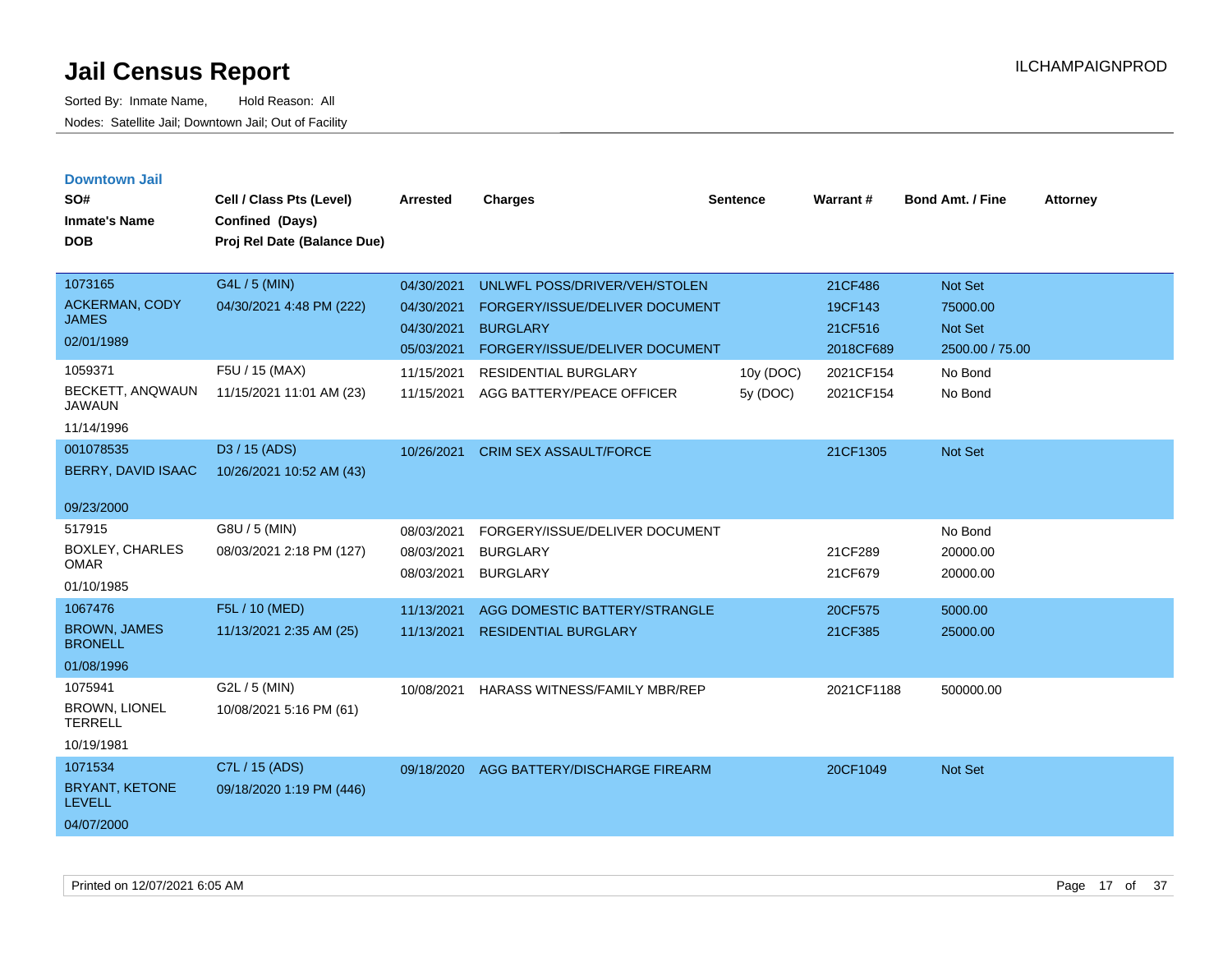Sorted By: Inmate Name, Hold Reason: All Nodes: Satellite Jail; Downtown Jail; Out of Facility

| Noues. Salemie Jan, Downlown Jan, Out of Facility |                             |                     |                                       |                 |            |                         |                 |
|---------------------------------------------------|-----------------------------|---------------------|---------------------------------------|-----------------|------------|-------------------------|-----------------|
| SO#                                               | Cell / Class Pts (Level)    | <b>Arrested</b>     | <b>Charges</b>                        | <b>Sentence</b> | Warrant#   | <b>Bond Amt. / Fine</b> | <b>Attorney</b> |
| <b>Inmate's Name</b>                              | Confined (Days)             |                     |                                       |                 |            |                         |                 |
| <b>DOB</b>                                        | Proj Rel Date (Balance Due) |                     |                                       |                 |            |                         |                 |
|                                                   |                             |                     |                                       |                 |            |                         |                 |
| 61904                                             | D4 / 15 (ADS)               | 10/23/2021          | <b>ROBBERY</b>                        |                 | 21CF1287   | Not Set                 |                 |
| <b>BURNETT, TIMOTHY</b><br><b>LYNN</b>            | 10/23/2021 5:43 PM (46)     |                     |                                       |                 |            |                         |                 |
| 09/09/1983                                        |                             |                     |                                       |                 |            |                         |                 |
| 1075361                                           | J6L / 5 (ADS)               | 04/16/2021 BURGLARY |                                       |                 | 21CF414    | Not Set                 |                 |
| <b>COWART, TORREY</b><br>BENJAMEN, Junior         | 04/16/2021 9:17 PM (236)    |                     |                                       |                 |            |                         |                 |
| 11/22/1987                                        |                             |                     |                                       |                 |            |                         |                 |
| 34111                                             | G6L / 5 (MIN)               | 10/29/2021          | <b>OBSTRUCT JUST/DESTROY EVIDENCE</b> |                 | 2018CF1243 | 50000.00                |                 |
| <b>CROSSLAND, KEVIN</b><br><b>SHAWN</b>           | 10/29/2021 10:15 PM (40)    |                     |                                       |                 |            |                         |                 |
| 10/02/1967                                        |                             |                     |                                       |                 |            |                         |                 |
| 1067370                                           | E3L / 15 (MAX)              | 11/05/2021          | FIREARM/FOID INVALID/NOT ELIG         |                 | 21CF1370   | Not Set                 |                 |
| DAVIS, AUSTIN<br><b>CHRISTOPHER</b>               | 11/06/2021 12:23 AM (32)    |                     |                                       |                 |            |                         |                 |
| 08/11/1997                                        |                             |                     |                                       |                 |            |                         |                 |
| 56063                                             | H4L / 10 (ADS)              | 09/18/2021          | <b>AGGRAVATED BATTERY</b>             |                 | 21CF1127   | <b>Not Set</b>          |                 |
| <b>DAVIS, DAMIEN</b><br><b>DOMINIQUE</b>          | 09/18/2021 4:25 AM (81)     | 09/19/2021          | <b>AGGRAVATED BATTERY</b>             |                 | 21CF1132   | <b>Not Set</b>          |                 |
| 02/28/1977                                        |                             | 11/24/2021          | <b>FUGITIVE FROM JUSTICE</b>          |                 | 21CF1454   | Not Set                 |                 |
| 1066719                                           | C5L / 10 (MED)              | 06/09/2021          | RET THEFT/DISP MERCH/>\$300           |                 | 19CF959    | 5000.00                 |                 |
| DAVIS, TAVEON                                     | 06/09/2021 10:50 PM (182)   | 06/09/2021          | RETAIL THEFT/DISP MERCH/<\$300        |                 | 19CM897    | 3000.00                 |                 |
| <b>CORNELIUS</b>                                  |                             | 06/09/2021          | AGG DOMESTIC BATTERY/STRANGLE         |                 | 21CF310    | 100000.00               |                 |
| 12/21/1997                                        |                             |                     |                                       |                 |            |                         |                 |
| 001078223                                         | G9L / 5 (MIN)               | 11/09/2021          | AGG DUI/NO VALID DL                   |                 | 21CF1382   | <b>Not Set</b>          |                 |
| DIEGO-MATEO,<br><b>JOAQUIN</b>                    | 11/09/2021 10:52 PM (29)    |                     |                                       |                 |            |                         |                 |
| 01/23/2002                                        |                             |                     |                                       |                 |            |                         |                 |
| 571307                                            | J3L / 15 (ADS)              | 09/14/2020          | <b>CRIM SEXUAL ABUSE/CONSENT</b>      |                 | 2020CF1026 | Not Set                 |                 |
| DOMINGO-<br>CASTANEDA,                            | 09/14/2020 11:19 PM (450)   | 09/14/2020          | PRED CRIM SEX ASLT/VICTIM <13         |                 | 2020CF1025 | Not Set                 |                 |
|                                                   |                             |                     |                                       |                 |            |                         |                 |

09/29/1989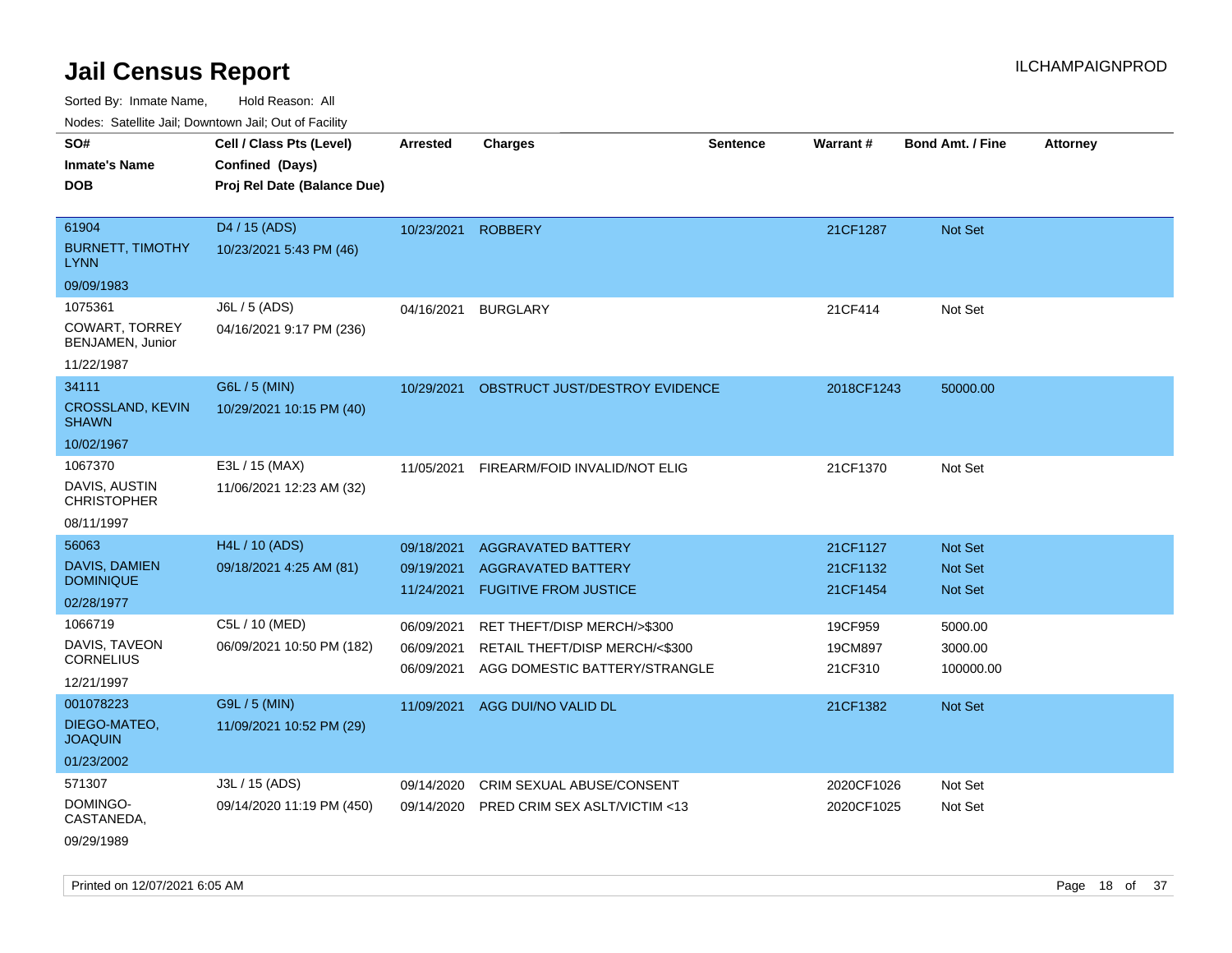| SO#<br>Inmate's Name<br><b>DOB</b><br>527379<br>DRAKE, MARCELL<br>DEON  | Cell / Class Pts (Level)<br>Confined (Days)<br>Proj Rel Date (Balance Due)<br>C9U / 15 (ADS)<br>10/25/2021 5:05 PM (44) | Arrested<br>10/25/2021<br>10/27/2021                                             | <b>Charges</b><br>ARMED HABITUAL CRIMINAL<br>AGG DOMESTIC BATTERY/STRANGLE                                                                                                             | <b>Sentence</b> | Warrant#<br>21CF1297<br>21CF1245                                    | <b>Bond Amt. / Fine</b><br>Not Set<br>Not Set                   | <b>Attorney</b> |
|-------------------------------------------------------------------------|-------------------------------------------------------------------------------------------------------------------------|----------------------------------------------------------------------------------|----------------------------------------------------------------------------------------------------------------------------------------------------------------------------------------|-----------------|---------------------------------------------------------------------|-----------------------------------------------------------------|-----------------|
| 04/20/1987<br>959292<br>DUNCAN, COREYON<br><b>ANTHONY</b><br>01/17/1989 | K1 / 15 (ADS)<br>04/01/2021 8:46 PM (251)                                                                               |                                                                                  | 04/01/2021 ATTEMPT (FIRST DEGREE MURDER)                                                                                                                                               |                 | 2020CF565                                                           | 2000000.00                                                      |                 |
| 1053207<br>FAUST, JAQUAVEON<br>LAVELL<br>07/25/1996                     | K2 / 15 (SPH)<br>06/06/2019 2:24 PM (916)                                                                               |                                                                                  | 06/06/2019 MURDER/INTENT TO KILL/INJURE                                                                                                                                                |                 | 2019-CF849                                                          | 2000000.00                                                      |                 |
| 54397<br>FICKLIN, GORDON<br>RAYMOND<br>11/03/1973                       | F1L / 10 (MED)<br>11/23/2021 10:22 AM (15)                                                                              | 11/23/2021<br>11/23/2021<br>11/23/2021<br>11/23/2021<br>11/23/2021<br>11/23/2021 | <b>DISORDERLY CONDUCT</b><br>FELON POSS/USE WEAPON/FIREARM<br>HRSMT/THREATEN PERSON/KILL<br>DRIVING ON SUSPENDED LICENSE<br><b>RECKLESS DRIVING</b><br>CRIM DMG/GOVT PROP/>\$500-\$10K |                 | 21CM538<br>21CF859<br>21CF767<br>21TR10075<br>21TR10074<br>21CF1462 | 100.00<br>50000.00<br>50000.00<br>2500.00<br>Not Set<br>Not Set |                 |
| 962759<br>12/28/1988                                                    | E6L / 5 (ADS)<br>FINLEY, KEVIN DANTE 07/16/2021 9:44 PM (145)                                                           | 07/16/2021<br>07/29/2021                                                         | <b>METH DELIVERY&lt;5 GRAMS</b><br>AGG CRIM SEX ASSAULT/FELONY                                                                                                                         |                 | 21CF833<br>21CF891                                                  | Not Set<br>No Bond                                              |                 |
| 524764<br><b>FISCUS, ROBERT</b><br>LOWELL<br>02/17/1986                 | G3L / 5 (MIN)<br>09/18/2021 10:50 AM (81)                                                                               | 09/18/2021                                                                       | METH DELIVERY/15<100 GRAMS                                                                                                                                                             |                 | 21CF627                                                             | 50000.00                                                        |                 |
| 1068917<br><b>GARCIA, JUAN</b><br><b>CARLOS</b><br>10/21/1997           | $H1L / 5$ (MIN)<br>08/11/2021 9:24 PM (119)                                                                             | 08/11/2021                                                                       | VIO ORDER/PRIOR VIO OF ORDER                                                                                                                                                           |                 | 21CF965                                                             | Not Set                                                         |                 |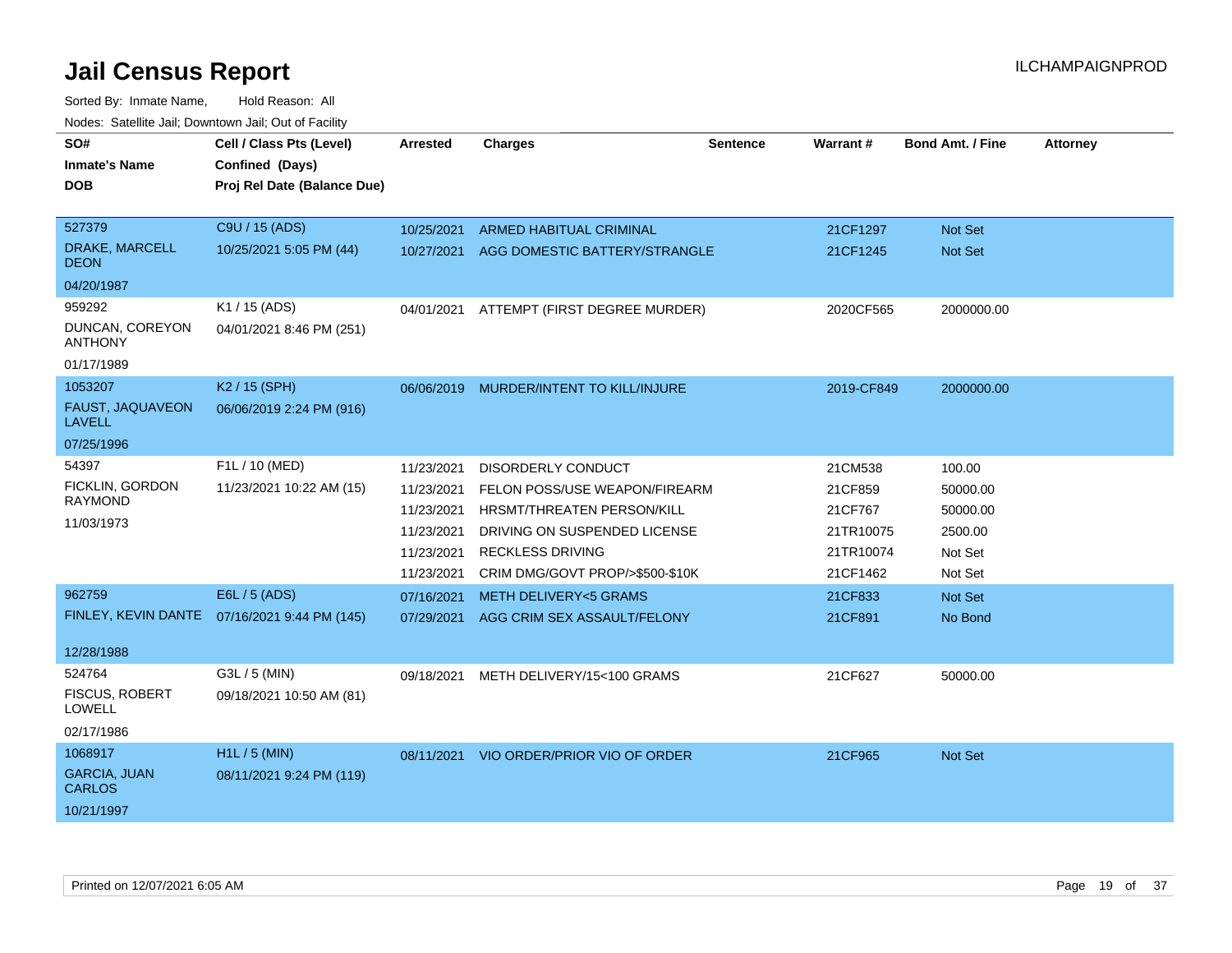Sorted By: Inmate Name, Hold Reason: All Nodes: Satellite Jail; Downtown Jail; Out of Facility

| SO#                                           | Cell / Class Pts (Level)                  | <b>Arrested</b> | <b>Charges</b>                      | <b>Sentence</b> | Warrant#    | <b>Bond Amt. / Fine</b> | <b>Attorney</b> |
|-----------------------------------------------|-------------------------------------------|-----------------|-------------------------------------|-----------------|-------------|-------------------------|-----------------|
| <b>Inmate's Name</b>                          | Confined (Days)                           |                 |                                     |                 |             |                         |                 |
| <b>DOB</b>                                    | Proj Rel Date (Balance Due)               |                 |                                     |                 |             |                         |                 |
|                                               |                                           |                 |                                     |                 |             |                         |                 |
| 1069726                                       | G3U / 5 (MIN)                             | 11/17/2021      | POSS AMT CON SUB EXCEPT(A)/(D)      |                 | 21CF472     | 10000.00                |                 |
|                                               | GREER, CONNOR JAY 11/17/2021 5:26 PM (21) | 11/17/2021      | <b>BURGLARY W/O CAUSING DAMAGE</b>  |                 | 19CF1421    | 10000.00                |                 |
|                                               |                                           |                 |                                     |                 |             |                         |                 |
| 02/22/1994                                    |                                           |                 |                                     |                 |             |                         |                 |
| 1073611                                       | G5L / 5 (MIN)                             | 02/09/2021      | DELIVERY OF OR POSSESSION OF W/ INT |                 | 21CF160     | Not Set                 |                 |
| <b>HAYES, CAMERON</b><br><b>TAYLOR MALEEK</b> | 02/09/2021 3:10 PM (302)                  | 02/09/2021      | MFG 15>100 GR ECSTASY/ANALOG        |                 | 21CF121     | 500000.00               |                 |
| 08/10/1998                                    |                                           |                 |                                     |                 |             |                         |                 |
| 544770                                        | F6L / 10 (MED)                            | 08/14/2021      | AGG DOMESTIC BATTERY/STRANGLE       |                 | 2021CF514   | 25000.00                |                 |
| HAYES, DEVON<br><b>JERMAINE</b>               | 08/14/2021 2:56 AM (116)                  | 08/14/2021      | AGGRAVATED DOMESTIC BATTERY         |                 | 21CF977     | No Bond                 |                 |
| 11/07/1987                                    |                                           |                 |                                     |                 |             |                         |                 |
| 1015002                                       | J1L / 10 (ADS)                            | 07/22/2021      | AGGRAVATED BATTERY                  |                 | 2021CF861   | Not Set                 |                 |
| HERRERA, ANDREW<br>WESLEY                     | 07/22/2021 9:17 PM (139)                  |                 |                                     |                 |             |                         |                 |
| 12/17/1993                                    |                                           |                 |                                     |                 |             |                         |                 |
| 1024228                                       | K3 / 15 (SPH)                             | 04/24/2018      | *MURDER/INTENT TO KILL/INJURE       |                 | 2018-CF1170 | 5000000.00              |                 |
| <b>HILL, JAMONTE</b><br><b>RASHAD</b>         | 04/24/2018 4:07 PM (1,324)                |                 |                                     |                 |             |                         |                 |
| 05/23/1994                                    |                                           |                 |                                     |                 |             |                         |                 |
| 49618                                         | J7L / 5 (ADS)                             | 10/26/2021      | CRIM DAMAGE TO PROPERTY <\$500      |                 | 2021CF1300  | 100.00                  |                 |
| HITES, STEVEN<br><b>WAYNE</b>                 | 10/26/2021 7:42 AM (43)                   | 11/24/2021      | FLEEING/ATTEMPT ELUDE OFFICER       |                 | 2021TR9315  | 1000.00                 |                 |
| 12/31/1979                                    |                                           |                 |                                     |                 |             |                         |                 |
| 1063119                                       | F4L / 10 (MED)                            | 11/05/2021      | <b>BURGLARY</b>                     |                 | 2018CF877   | 10000.00                |                 |
| HUNT, KHALLEEL<br><b>MALIK</b>                | 11/05/2021 7:47 AM (33)                   |                 |                                     |                 |             |                         |                 |
| 03/28/1999                                    |                                           |                 |                                     |                 |             |                         |                 |
| 29206                                         | $11 / 15$ (MAX)                           | 11/09/2021      | AGGRAVATED BATTERY                  |                 | 21CF1381    | No Bond                 |                 |
| JOHNSON, REUBEN<br><b>MONTE</b>               | 11/09/2021 11:30 AM (29)                  | 11/16/2021      | PROBATION VIOLATION                 |                 | 20CF987     | Not Set                 |                 |
| 04/07/1956                                    |                                           |                 |                                     |                 |             |                         |                 |

Printed on 12/07/2021 6:05 AM **Page 20 of 37**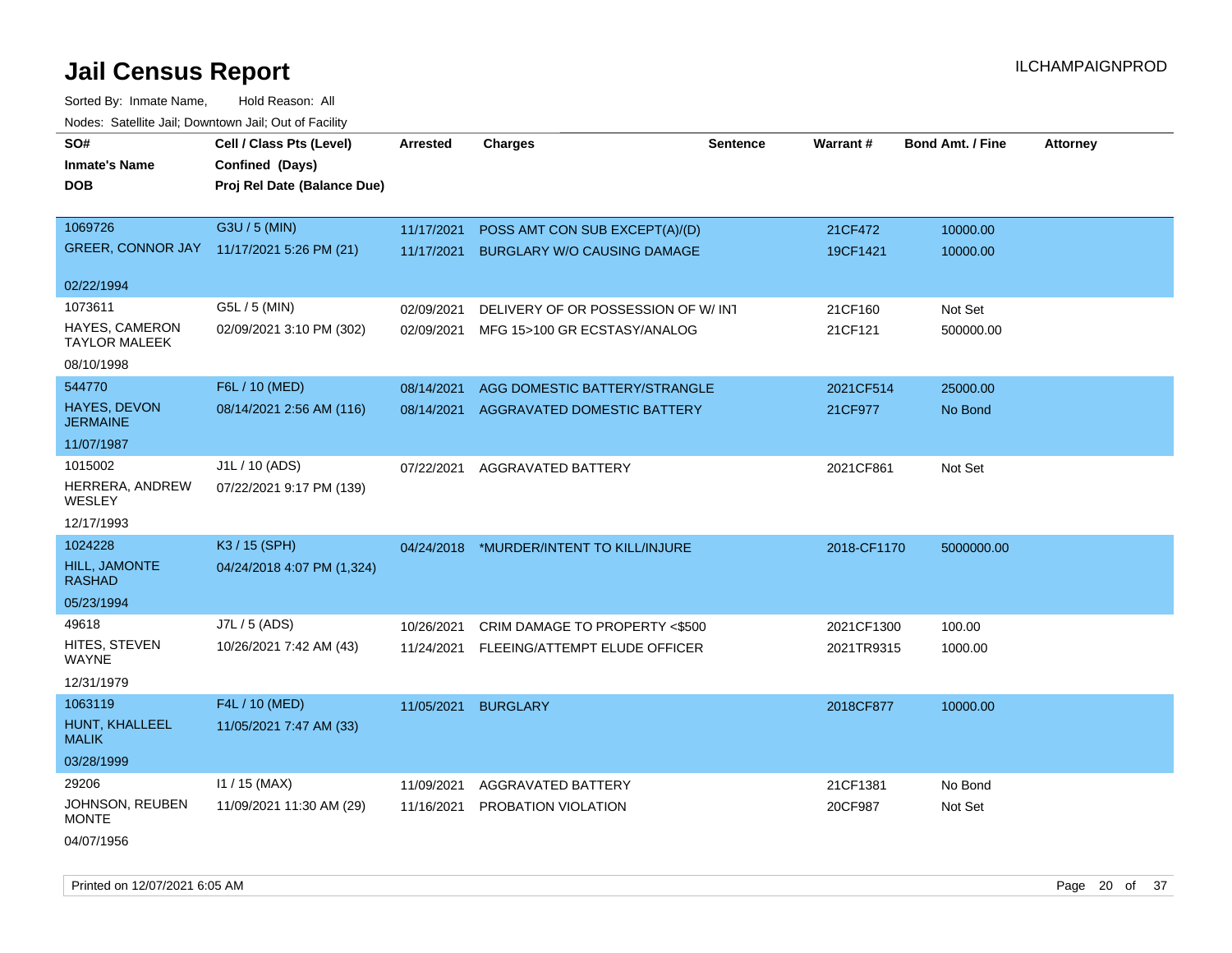| roaco. Calcinio dan, Downtown dan, Out or Fability |                             |                 |                                    |                 |            |                         |                 |
|----------------------------------------------------|-----------------------------|-----------------|------------------------------------|-----------------|------------|-------------------------|-----------------|
| SO#                                                | Cell / Class Pts (Level)    | <b>Arrested</b> | <b>Charges</b>                     | <b>Sentence</b> | Warrant#   | <b>Bond Amt. / Fine</b> | <b>Attorney</b> |
| <b>Inmate's Name</b>                               | Confined (Days)             |                 |                                    |                 |            |                         |                 |
| <b>DOB</b>                                         | Proj Rel Date (Balance Due) |                 |                                    |                 |            |                         |                 |
|                                                    |                             |                 |                                    |                 |            |                         |                 |
| 1073894                                            | E4U / 10 (ADS)              | 09/09/2021      | VIOLATE SEX OFFENDER REGIS/2+      |                 | 2021CF920  | 10000.00                |                 |
| <b>JOKICH, ANTON VEGO</b>                          | 09/09/2021 2:14 PM (90)     |                 |                                    |                 |            |                         |                 |
|                                                    |                             |                 |                                    |                 |            |                         |                 |
| 05/30/1969                                         |                             |                 |                                    |                 |            |                         |                 |
| 23138                                              | D1 / 15 (MAX)               | 06/17/2021      | STALKING/TRANSMITS THREAT          |                 | 18CF1332   | Not Set                 |                 |
| JONES, GLENN                                       | 06/17/2021 12:51 PM (174)   | 06/17/2021      | AGG CRIM SEXUAL ABUSE/FELONY       |                 | 18-CF-1333 | Not Set                 |                 |
| <b>CLAYTON</b>                                     |                             |                 |                                    |                 |            |                         |                 |
| 08/17/1958                                         |                             |                 |                                    |                 |            |                         |                 |
| 1017120                                            | G8L / 5 (MIN)               | 10/29/2021      | AGG ASLT/USE DDLY WEAPON           |                 | 21CM452    | 2500.00                 |                 |
| JONES, JOSHUA LYNN 10/29/2021 3:15 AM (40)         |                             | 10/29/2021      | <b>BATTERY/CAUSE BODILY HARM</b>   |                 | 21CM498    | <b>Not Set</b>          |                 |
|                                                    |                             |                 |                                    |                 |            |                         |                 |
| 05/16/1993                                         |                             |                 |                                    |                 |            |                         |                 |
| 001077231                                          | J5L / 10 (ADS)              | 11/02/2021      | RECEIVE/POSS/SELL STOLEN VEH       | 6y (DOC)        |            | 15000.00                |                 |
| KOLESAR, JEREMY J                                  | 11/02/2021 5:51 PM (36)     | 12/03/2021      | VIOLATE SEX OFFENDER REGIS         |                 | 2020CF466  | 40000.00                |                 |
|                                                    |                             |                 |                                    |                 |            |                         |                 |
| 10/20/1979                                         |                             |                 |                                    |                 |            |                         |                 |
| 24308                                              | D <sub>2</sub> / 15 (MAX)   | 06/03/2021      | <b>ROBBERY</b>                     |                 | 21CF625    | No Bond                 |                 |
| KWIATKOWSKI,                                       | 06/03/2021 10:40 PM (188)   |                 |                                    |                 |            |                         |                 |
| <b>ROBERT JOHN</b>                                 |                             |                 |                                    |                 |            |                         |                 |
| 08/08/1963                                         |                             |                 |                                    |                 |            |                         |                 |
| 29681                                              | J2L / 15 (ADS)              | 07/14/2020      | PREDATORY CRIMINAL SEX ASSLT/CHILE |                 | 20CF-781   | 250000.00               |                 |
| LENOIR, JOHN                                       | 07/14/2020 12:51 PM (512)   |                 |                                    |                 |            |                         |                 |
| <b>CHRISTOPHER</b>                                 |                             |                 |                                    |                 |            |                         |                 |
| 04/20/1966                                         |                             |                 |                                    |                 |            |                         |                 |
| 001078320                                          | F3L / 10 (MED)              | 11/23/2021      | RESIST/OBSTRUCTING A PEACE OFFICEF |                 | 21CM539    | Not Set                 |                 |
| <b>MARSH, PAUL</b>                                 | 11/23/2021 2:32 PM (15)     |                 |                                    |                 |            |                         |                 |
| OLUFUNMILAYO                                       |                             |                 |                                    |                 |            |                         |                 |
| 07/13/1994                                         |                             |                 |                                    |                 |            |                         |                 |
| 45113                                              | E4L / 15 (MAX)              | 11/20/2021      | ARMED HABITUAL CRIMINAL            |                 | 21CF1424   | No Bond                 |                 |
| MARTIN, JEREMIAH                                   | 11/20/2021 1:18 AM (18)     |                 |                                    |                 |            |                         |                 |
| <b>FRANCIS</b>                                     |                             |                 |                                    |                 |            |                         |                 |
| 01/18/1977                                         |                             |                 |                                    |                 |            |                         |                 |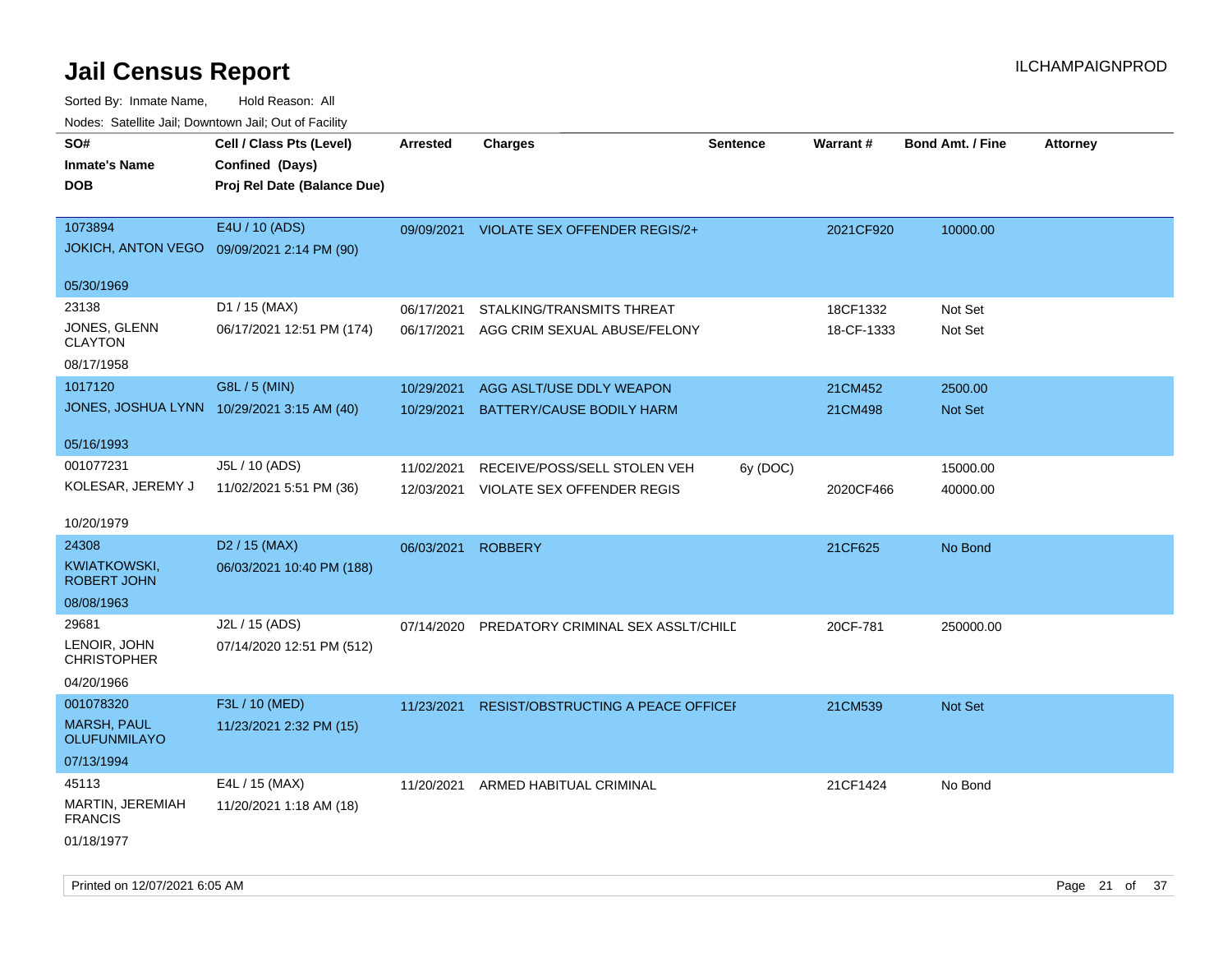Sorted By: Inmate Name, Hold Reason: All

| Nodes: Satellite Jail: Downtown Jail: Out of Facility |                             |                 |                                                            |                 |            |                         |                 |
|-------------------------------------------------------|-----------------------------|-----------------|------------------------------------------------------------|-----------------|------------|-------------------------|-----------------|
| SO#                                                   | Cell / Class Pts (Level)    | <b>Arrested</b> | <b>Charges</b>                                             | <b>Sentence</b> | Warrant#   | <b>Bond Amt. / Fine</b> | <b>Attorney</b> |
| <b>Inmate's Name</b>                                  | Confined (Days)             |                 |                                                            |                 |            |                         |                 |
| <b>DOB</b>                                            | Proj Rel Date (Balance Due) |                 |                                                            |                 |            |                         |                 |
|                                                       |                             |                 |                                                            |                 |            |                         |                 |
| 1066623                                               | G6U / 5 (MIN)               | 11/17/2021      | MFG/DEL 15<100 GR COCA/ANALOG                              |                 | 17CF1093   | 75000.00                |                 |
| MATA-OROZCO,<br><b>OLEGARIO</b>                       | 11/17/2021 5:08 PM (21)     |                 |                                                            |                 |            |                         |                 |
| 03/06/1995                                            |                             |                 |                                                            |                 |            |                         |                 |
| 001078249                                             | B3 / 10 (MED)               | 08/07/2021      | FELON POSS/USE WEAPON/FIREARM                              |                 | 21CF947    | Not Set                 |                 |
| MCCLENDON, CALVIN<br>м                                | 08/07/2021 8:56 AM (123)    |                 |                                                            |                 |            |                         |                 |
| 04/29/1990                                            |                             |                 |                                                            |                 |            |                         |                 |
| 40235                                                 | G9U / 5 (MIN)               | 10/04/2021      | <b>AGG DUI/4</b>                                           |                 | 2021CF1145 | 35000.00                |                 |
| MERRIWEATHER,<br><b>MARCUS TODD</b>                   | 10/04/2021 4:41 PM (65)     |                 |                                                            |                 |            |                         |                 |
| 11/28/1967                                            |                             |                 |                                                            |                 |            |                         |                 |
| 1040273                                               | E5U / 15 (ADS)              | 09/30/2021      | PRED CRIM SEX ASLT/VICTIM <13                              |                 | 21CF329    | 500000.00               |                 |
| METCALFE, LANELL<br><b>JARON</b>                      | 09/30/2021 11:32 PM (69)    |                 |                                                            |                 |            |                         |                 |
| 09/22/1988                                            |                             |                 |                                                            |                 |            |                         |                 |
| 1075635                                               | B <sub>2</sub> / 10 (ADS)   | 05/11/2021      | AGG DISCHARGE FIREARM/OCC VEH                              |                 | 21CF538    | Not Set                 |                 |
| MILES, DEVLON VON,<br>Junior                          | 05/11/2021 10:39 PM (211)   | 05/11/2021      | MFG/DEL CANNABIS/30-500 GRAMS                              |                 | 20CF1402   | 100000.00               |                 |
| 11/04/2000                                            |                             |                 |                                                            |                 |            |                         |                 |
| 1069209                                               | H2L / 10 (ADS)              | 04/07/2021      | AGG BATTERY/GREAT BODILY HARM                              |                 | 21CF376    | Not Set                 |                 |
| MOORE, DEVONTE<br><b>JAMAL</b>                        | 04/07/2021 6:25 PM (245)    |                 |                                                            |                 |            |                         |                 |
| 09/24/1995                                            |                             |                 |                                                            |                 |            |                         |                 |
| 966887                                                | F7L / 15 (MAX)              | 11/05/2021      | DELIVERY OF OR POSSESSION OF W/ IN1 10y/0m/0d (DC 19CF1425 |                 |            | No Bond                 |                 |
| NELSON, DARRYL<br><b>WAYNE</b>                        | 11/05/2021 11:00 AM (33)    |                 |                                                            |                 |            |                         |                 |
| 01/16/1984                                            |                             |                 |                                                            |                 |            |                         |                 |
| 001078357                                             | H6L / 15 (ADS)              | 09/17/2021      | ARMED ROBBERY/ARMED W/FIREARM                              |                 | 21CF1128   | Not Set                 |                 |
| PETTIGREW, CAREY                                      | 09/17/2021 9:56 AM (82)     | 09/17/2021      | ARMED ROBBERY/ARMED W/FIREARM                              |                 | 21CF1129   | Not Set                 |                 |
| <b>CORNITRIAS DEOBLO</b>                              |                             | 09/17/2021      | ARMED ROBBERY/ARMED W/FIREARM                              |                 | 21CF1230   | Not Set                 |                 |
| 08/31/1986                                            |                             |                 |                                                            |                 |            |                         |                 |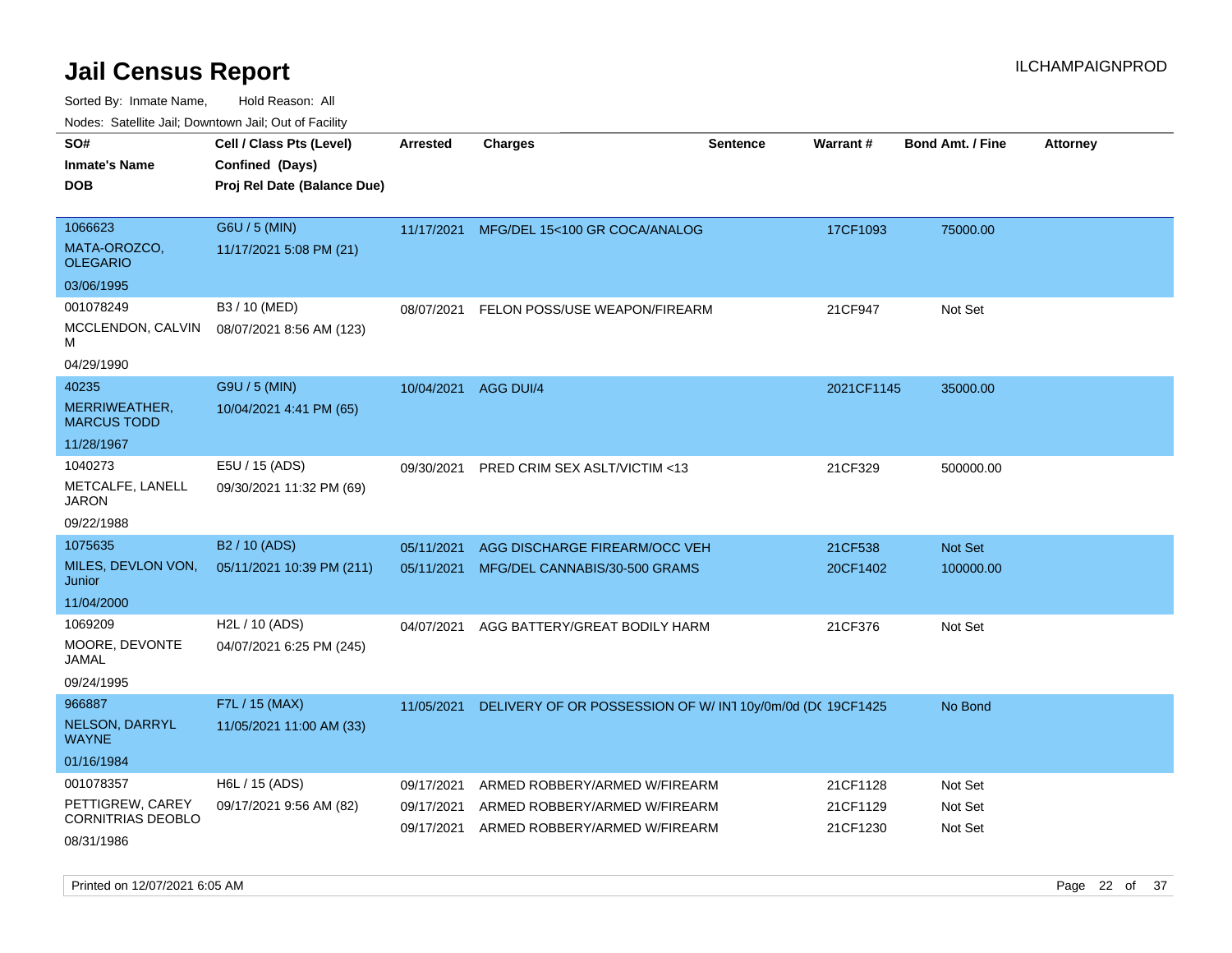| SO#<br><b>Inmate's Name</b><br><b>DOB</b>                     | Cell / Class Pts (Level)<br>Confined (Days)<br>Proj Rel Date (Balance Due) | <b>Arrested</b>                        | <b>Charges</b>                                                                  | <b>Sentence</b> | Warrant#                          | <b>Bond Amt. / Fine</b>          | <b>Attorney</b> |
|---------------------------------------------------------------|----------------------------------------------------------------------------|----------------------------------------|---------------------------------------------------------------------------------|-----------------|-----------------------------------|----------------------------------|-----------------|
| 1022441<br>PICKENS, DONTRELL<br><b>DEMAR</b>                  | H3L / 10 (ADS)<br>10/27/2021 1:39 PM (42)                                  | 10/27/2021<br>10/27/2021               | AGG BATTERY/PEACE OFFICER<br>AGG BATTERY/PEACE OFFICER                          |                 | 2021 CF 12<br>2020 CF 1488        | No Bond<br>No Bond               |                 |
| 12/10/1993                                                    |                                                                            |                                        |                                                                                 |                 |                                   |                                  |                 |
| 1072114<br>ROBINSON, DONNELL<br><b>LEVON</b><br>10/23/2000    | A1U / 15 (SPH)<br>01/17/2021 2:40 PM (325)                                 | 01/17/2021<br>01/17/2021<br>02/17/2021 | ATTEMPT (FIRST DEGREE MURDER)<br>ARMED ROBBERY/NO FIREARM<br>AGGRAVATED BATTERY | 4y (DOC)        | 2021CF65<br>2020CF824             | Not Set<br>75000.00<br>250000.00 |                 |
| 980761<br>ROBINSON, LEON<br><b>SOLOMON</b><br>10/22/1983      | B1 / 10 (MED)<br>06/07/2021 1:53 AM (184)                                  | 06/07/2021                             | DOMESTIC BATTERY/OTHER PRIOR                                                    | 5y (DOC)        |                                   | Not Set                          |                 |
| 1006507<br>RODGERS, DYLAN<br><b>ROBERT</b><br>12/12/1991      | 14 / 10 (ADS)<br>10/21/2021 12:34 AM (48)                                  | 10/21/2021<br>10/21/2021<br>10/21/2021 | AGG ASLT/USE DDLY WEAPON<br>DOMESTIC BATTERY/OTHER PRIOR<br>PROBATION VIOLATION |                 | 21CM123<br>21CF1269<br>2019CF1220 | 1000.00<br>Not Set<br>10000.00   |                 |
| 1068592<br>ROSS, TEVONTAE<br><b>TERRANCE</b><br>12/15/1998    | C8L / 15 (ADS)<br>11/12/2021 8:41 AM (26)                                  | 11/12/2021                             | <b>BURGLARY</b>                                                                 |                 | 21CF1393                          | <b>Not Set</b>                   |                 |
| 1069960<br>SHELTON, JOSIAH<br><b>TIMOTHY</b><br>02/23/1980    | G7L / 5 (MIN)<br>09/28/2021 2:04 AM (71)                                   | 09/28/2021                             | IDENTITY THEFT/\$2K-\$10K                                                       |                 | 21CF952                           | 10000.00                         |                 |
| 960772<br><b>STARK, FARON</b><br><b>MICHAEL</b><br>05/12/1988 | G1L / 5 (MIN)<br>11/11/2021 10:28 PM (27)                                  | 11/11/2021                             | POSSESSION OF METH<5 GRAMS                                                      | 3y (DOC)        | 2020CF362                         | No Bond                          |                 |
| 1057312<br>STARKS, RAMEON<br><b>TAHZIER</b><br>12/18/1996     | G <sub>2U</sub><br>11/10/2021 9:51 PM (28)                                 | 11/10/2021<br>11/30/2021               | HOME INVASION/FIREARM<br>THEFT                                                  |                 | 21CF1388<br>21CF1194              | Not Set<br>100000.00             |                 |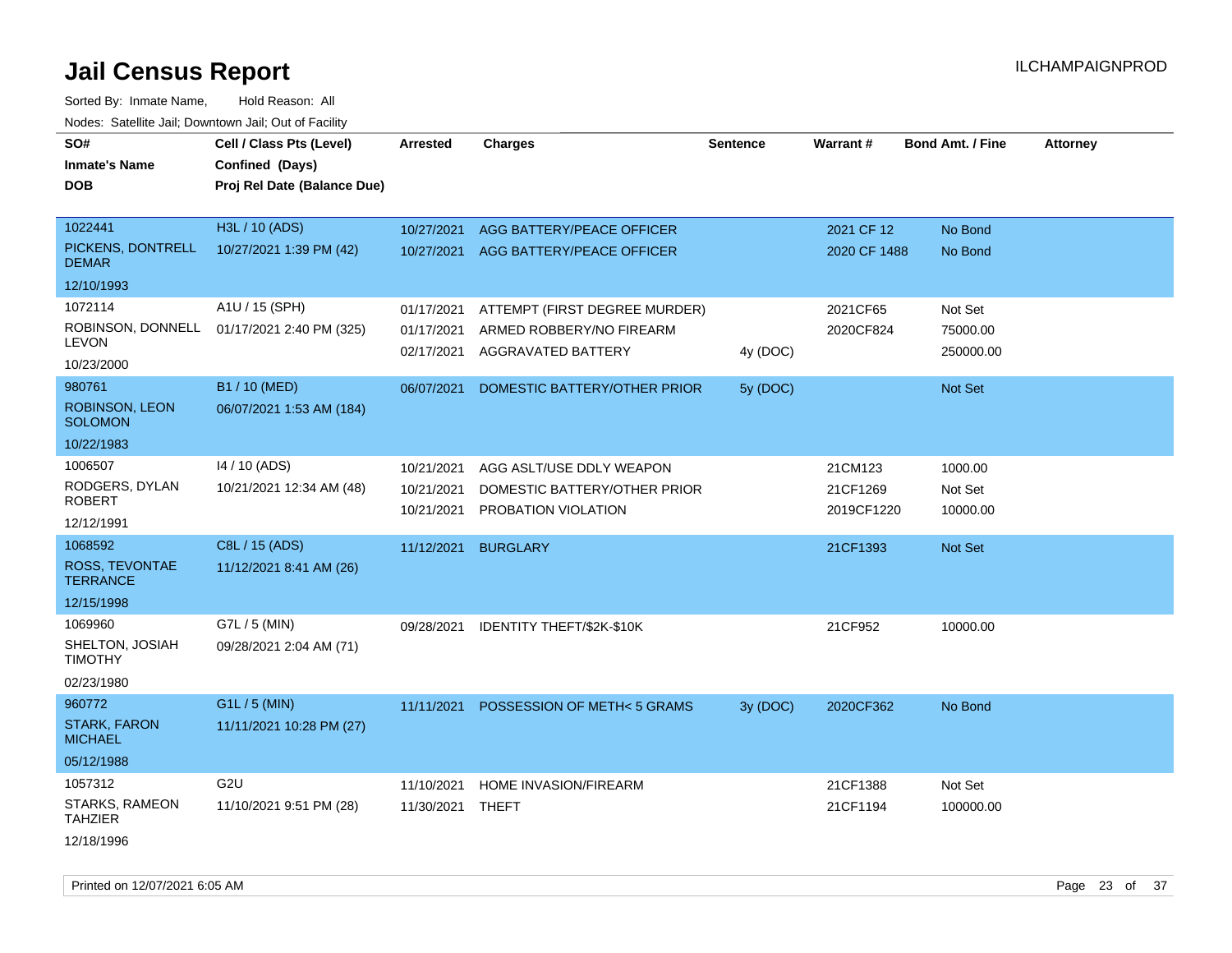| SO#                                   | Cell / Class Pts (Level)    | <b>Arrested</b>   | <b>Charges</b>                       | <b>Sentence</b> | Warrant#   | <b>Bond Amt. / Fine</b> | <b>Attorney</b> |
|---------------------------------------|-----------------------------|-------------------|--------------------------------------|-----------------|------------|-------------------------|-----------------|
| <b>Inmate's Name</b>                  | Confined (Days)             |                   |                                      |                 |            |                         |                 |
| <b>DOB</b>                            | Proj Rel Date (Balance Due) |                   |                                      |                 |            |                         |                 |
|                                       |                             |                   |                                      |                 |            |                         |                 |
| 1051104                               | G1U / 5 (MIN)               | 05/26/2021        | DRIVING ON REVOKED LICENSE           |                 | 21TR4000   | <b>Not Set</b>          |                 |
| <b>STOVER, ANDREW</b>                 | 05/27/2021 12:59 AM (195)   | 05/26/2021        | <b>BURGLARY</b>                      |                 | 21CF667    | Not Set                 |                 |
| <b>WADE</b>                           |                             | 05/26/2021        | METH DELIVERY/5<15 GRAMS             |                 | 21CF598    | Not Set                 |                 |
| 07/20/1994                            |                             |                   |                                      |                 |            |                         |                 |
| 1024184                               | H5L / 10 (ADS)              | 09/08/2021        | AGG ASLT PEACE OFF/FIRE/ER WRK       |                 | 20CF1051   | No Bond                 |                 |
| SULLIVAN, CODY<br><b>MICHAEL</b>      | 09/08/2021 3:28 PM (91)     |                   |                                      |                 |            |                         |                 |
| 08/15/1994                            |                             |                   |                                      |                 |            |                         |                 |
| 1068839                               | F8L / 15 (MAX)              | 08/07/2020        | <b>HOMICIDE</b>                      |                 | 2020-CF851 | 1000000.00              |                 |
| <b>TAYLOR, LONDON</b><br><b>JAVON</b> | 08/07/2020 10:30 AM (488)   |                   |                                      |                 |            |                         |                 |
| 08/16/1999                            |                             |                   |                                      |                 |            |                         |                 |
| 1004142                               | F9L / 15 (MAX)              | 10/22/2021        | <b>PAROLE REVOCATION</b>             |                 |            | Not Set                 |                 |
| TOY, KAYON LARENZ                     | 10/22/2021 1:01 PM (47)     | 10/27/2021        | POSSESSION OF METH/15<100GRAMS       |                 | 2021CF1298 | 1500000.00              |                 |
|                                       |                             |                   |                                      |                 |            |                         |                 |
| 09/12/1991                            |                             |                   |                                      |                 |            |                         |                 |
| 1056971                               | D6 / 10 (ADS)               | 08/07/2021        | <b>FELON POSS/USE WEAPON/FIREARM</b> |                 | 21CF948    | No Bond                 |                 |
| TRAVIS, DENZEL<br><b>DANTRELL</b>     | 08/07/2021 7:36 AM (123)    | 08/08/2021        | AGG BATTERY/PUBLIC PLACE             |                 | 2020CF647  | 25000.00                |                 |
| 03/21/1993                            |                             |                   |                                      |                 |            |                         |                 |
| 001078250                             | F2L / 10 (MED)              | 08/07/2021        | FELON POSS WEAPON/BODY ARMOR         |                 | 21CF950    | Not Set                 |                 |
| TRAVIS, JORDAN<br><b>TESHAUN</b>      | 08/07/2021 10:27 AM (123)   | 12/02/2021        | <b>FUGITIVE FROM JUSTICE</b>         |                 | 21CF1479   | Not Set                 |                 |
| 03/03/1996                            |                             |                   |                                      |                 |            |                         |                 |
| 969709                                | $13/5$ (MIN)                | 10/29/2021        | CRIM DMG TO PROP \$500-10K           |                 |            | Not Set                 |                 |
| TUFTE, BRYCE<br><b>MATTHEW</b>        | 10/29/2021 3:14 PM (40)     | 10/29/2021        | DRIVING ON SUSPENDED LICENSE         |                 | 20TR2181   | 5000.00                 |                 |
| 05/30/1988                            | 12/20/2021 (0.00)           |                   |                                      |                 |            |                         |                 |
| 30108                                 | J4L / 15 (ADS)              | 07/30/2021 MURDER |                                      |                 | 21CF902    | 2000000.00              |                 |
| VANDYKE, DARYL<br><b>ANTHONY</b>      | 07/30/2021 8:29 PM (131)    |                   |                                      |                 |            |                         |                 |
| 10/04/1965                            |                             |                   |                                      |                 |            |                         |                 |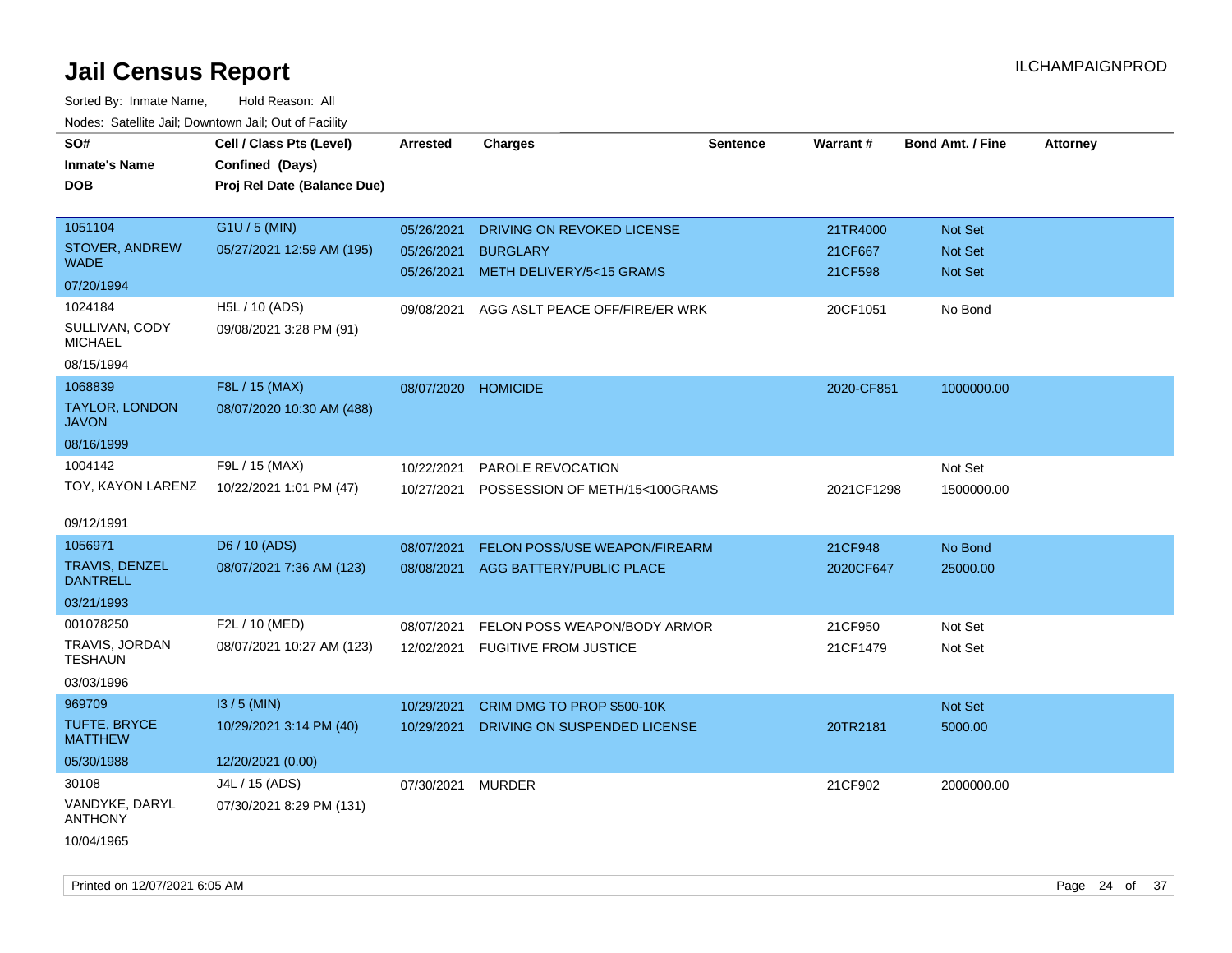| SO#<br><b>Inmate's Name</b><br><b>DOB</b>  | Cell / Class Pts (Level)<br>Confined (Days)<br>Proj Rel Date (Balance Due) | <b>Arrested</b> | <b>Charges</b>                     | Sentence | Warrant#    | <b>Bond Amt. / Fine</b> | <b>Attorney</b> |
|--------------------------------------------|----------------------------------------------------------------------------|-----------------|------------------------------------|----------|-------------|-------------------------|-----------------|
| 968681                                     | D5 / 15 (ADS)                                                              | 08/27/2021      | <b>INDIRECT CRIMINAL CONTEMPT</b>  | 5y (DOC) | 2021CC16    | No Bond                 |                 |
| <b>WADE, DEMETRIUS</b><br><b>DARYL</b>     | 08/27/2021 2:25 AM (103)                                                   | 08/27/2021      | AGG CRIM SX AB/VIC 13<18/TRUST     |          | 2020CF499   | 250000.00               |                 |
| 01/07/1987                                 |                                                                            |                 |                                    |          |             |                         |                 |
| 1070904                                    | G7U / 5 (MIN)                                                              | 10/28/2021      | <b>BURGLARY</b>                    |          | 2021CF321   | 15000.00                |                 |
| WANKEL, JONAH<br><b>JAMES</b>              | 10/28/2021 3:42 AM (41)                                                    |                 |                                    |          |             |                         |                 |
| 12/15/1993                                 |                                                                            |                 |                                    |          |             |                         |                 |
| 44836                                      | E2L / 15 (ADS)                                                             | 11/02/2021      | <b>CRIM TRESPASS TO STATE LAND</b> |          | 21118875    | <b>Not Set</b>          |                 |
| <b>WESLEY, FRANK</b><br><b>LADELL</b>      | 11/02/2021 4:08 AM (36)                                                    |                 |                                    |          |             |                         |                 |
| 09/17/1977                                 |                                                                            |                 |                                    |          |             |                         |                 |
| 001078511                                  | G5U / 5 (MIN)                                                              | 10/18/2021      | WRIT                               |          | 20CF1318    | No Bond                 |                 |
| WILLIAMS, KANAAN<br><b>AUBREY</b>          | 10/18/2021 2:21 PM (51)                                                    |                 |                                    |          |             |                         |                 |
| 03/17/2000                                 |                                                                            |                 |                                    |          |             |                         |                 |
| 1058072                                    | A2U / 15 (SPH)                                                             | 02/25/2021      | ARMED HABITUAL CRIMINAL            |          |             | <b>Not Set</b>          |                 |
| <b>WILLIAMS, KENNETH</b><br><b>BERNARD</b> | 02/25/2021 3:24 PM (286)                                                   |                 |                                    |          |             |                         |                 |
| 10/04/1985                                 |                                                                            |                 |                                    |          |             |                         |                 |
| 53518                                      | I5 / 15 (ADS)                                                              | 08/19/2021      | AGGRAVATED BATTERY                 |          | 21CF1014    | Not Set                 |                 |
| <b>WILLIAMS, TORREY</b><br><b>TOSHIBA</b>  | 08/19/2021 10:10 AM (111)                                                  | 09/01/2021      | PROBATION VIOLATION                |          | 20CF381     | Not Set                 |                 |
| 03/30/1975                                 |                                                                            |                 |                                    |          |             |                         |                 |
| 9326                                       | $12/5$ (ADS)                                                               | 06/14/2021      | <b>BURGLARY</b>                    |          | 2020-CF-625 | <b>Not Set</b>          |                 |
| YOUNG, ANTHONY<br><b>PAUL</b>              | 06/14/2021 12:07 PM (177)                                                  |                 |                                    |          |             |                         |                 |
| 03/13/1954                                 |                                                                            |                 |                                    |          |             |                         |                 |
| <b>Total Downtown Jail: 69</b>             |                                                                            | Males: 69       | Females: 0<br>Unknown: 0           |          |             |                         |                 |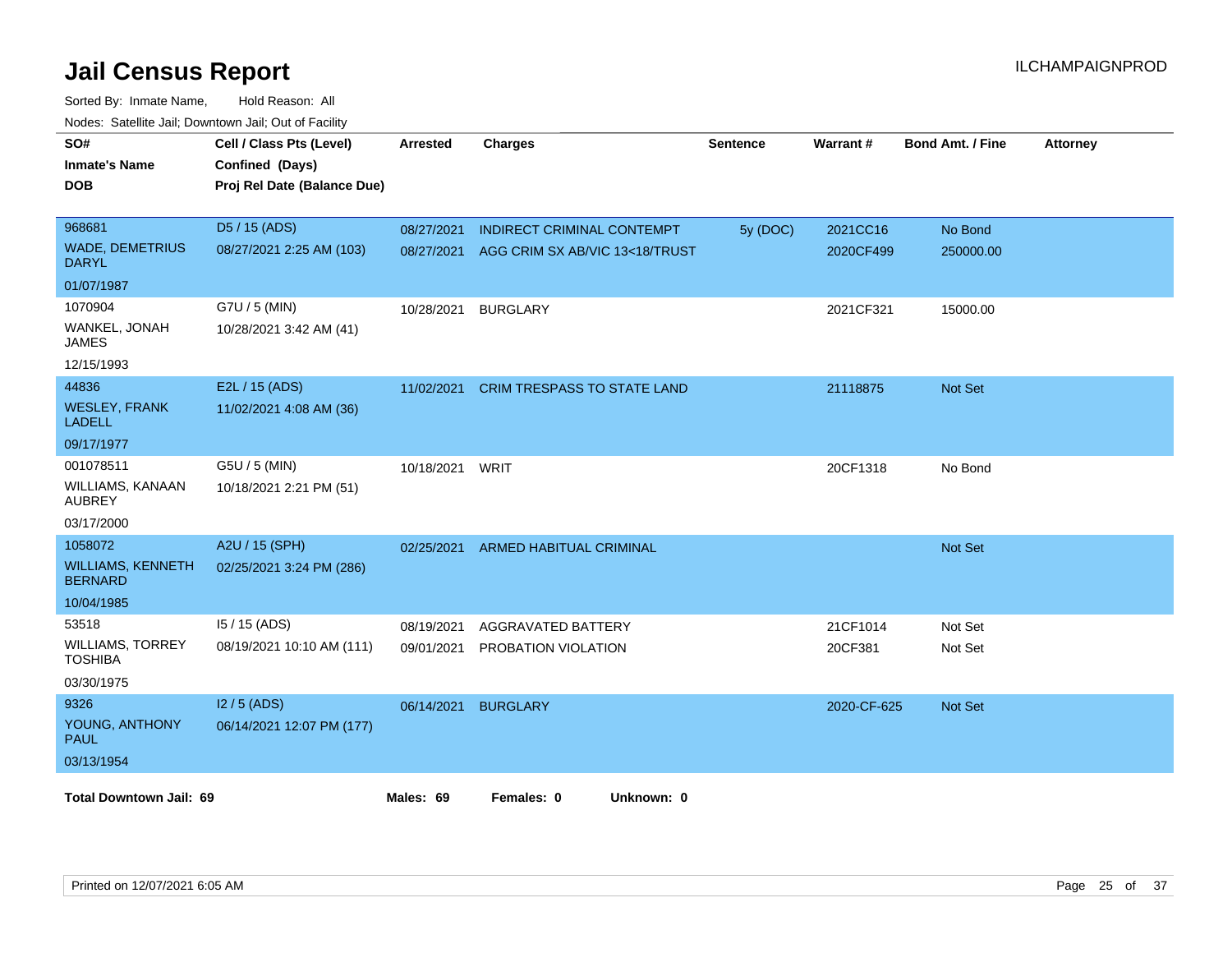|  | <b>Out of Facility</b> |  |
|--|------------------------|--|

| SO#<br><b>Inmate's Name</b><br><b>DOB</b>                         | Cell / Class Pts (Level)<br>Confined (Days)<br>Proj Rel Date (Balance Due) | <b>Arrested</b>          | <b>Charges</b>                                               | <b>Sentence</b> | Warrant#             | <b>Bond Amt. / Fine</b> | <b>Attorney</b> |
|-------------------------------------------------------------------|----------------------------------------------------------------------------|--------------------------|--------------------------------------------------------------|-----------------|----------------------|-------------------------|-----------------|
| 61095<br>AMOS, DERRICK<br><b>JAMES</b>                            | <b>DEW / 10 (ADS)</b><br>05/02/2021 9:02 PM (220)                          | 05/02/2021               | HOME INVASION/CAUSE INJURY                                   |                 | 2021CF323            | 100000.00               |                 |
| 06/12/1985<br>19971                                               | EHD<br>BARNESKE, RAYMOND 11/09/2021 9:32 AM (29)                           | 11/09/2021               | DRIVING RVK/SUSP DUI/SSS 4-9                                 |                 | 2021CF968            | Not Set                 |                 |
| <b>LYNN</b><br>08/17/1961                                         | 5/6/2022 (0.00)                                                            |                          |                                                              |                 |                      |                         |                 |
| 516062<br><b>BENNETT, JOHN</b><br><b>MICHAEL</b>                  | <b>DEW / 15 (MAX)</b><br>02/22/2021 10:47 AM (289)                         | 02/22/2021<br>02/22/2021 | PHONE HARASSMENT/2+<br>AGG DISCH FIR/VEH/PC OFF/FRMAN        |                 | 20CF194<br>21CF210   | 5000.00<br>No Bond      |                 |
| 04/30/1986                                                        |                                                                            |                          |                                                              |                 |                      |                         |                 |
| 976538                                                            | EHD<br>BLISSIT, WYATT TYRES 10/12/2021 10:05 AM (57)                       | 10/12/2021               | DOMESTIC BATTERY/OTHER PRIOR                                 |                 | 2020CF1095           | Not Set                 |                 |
| 09/05/1989                                                        | 1/6/2022 (0.00)                                                            |                          |                                                              |                 |                      |                         |                 |
| 33993                                                             | <b>DEW / 10 (MED)</b>                                                      | 06/14/2021               | AGGRAVATED DOMESTIC BATTERY                                  |                 | 21CF688              | Not Set                 |                 |
| <b>BOOKER, STEPHON</b><br><b>MONTELL</b>                          | 06/14/2021 7:42 PM (177)                                                   | 06/14/2021<br>06/14/2021 | POSSESSING A CONTROLLED SUBSTANC<br><b>PAROLE REVOCATION</b> |                 | 21CF657<br>CH2103612 | Not Set<br>No Bond      |                 |
| 06/11/1971                                                        |                                                                            |                          |                                                              |                 |                      |                         |                 |
| 1074315                                                           | DEW / 15 (MAX)                                                             | 07/27/2021               | AGG DISCHARGE FIREARM/VEH/SCH                                |                 | 21CF927              | Not Set                 |                 |
| <b>BRIGGS, PATRICK</b><br><b>MONTAY</b>                           | 08/03/2021 4:56 PM (127)                                                   |                          |                                                              |                 |                      |                         |                 |
| 08/05/2001                                                        |                                                                            |                          |                                                              |                 |                      |                         |                 |
| 001078065<br><b>BROWN, CHARMAN</b><br><b>LAKEEF</b><br>11/30/2002 | <b>KAN / 10 (ADS)</b><br>06/17/2021 12:32 PM (174)                         | 06/17/2021               | AGG BATTERY/DISCHARGE FIREARM                                |                 | 21CF704              | 1000000.00              |                 |
|                                                                   |                                                                            |                          |                                                              |                 |                      |                         |                 |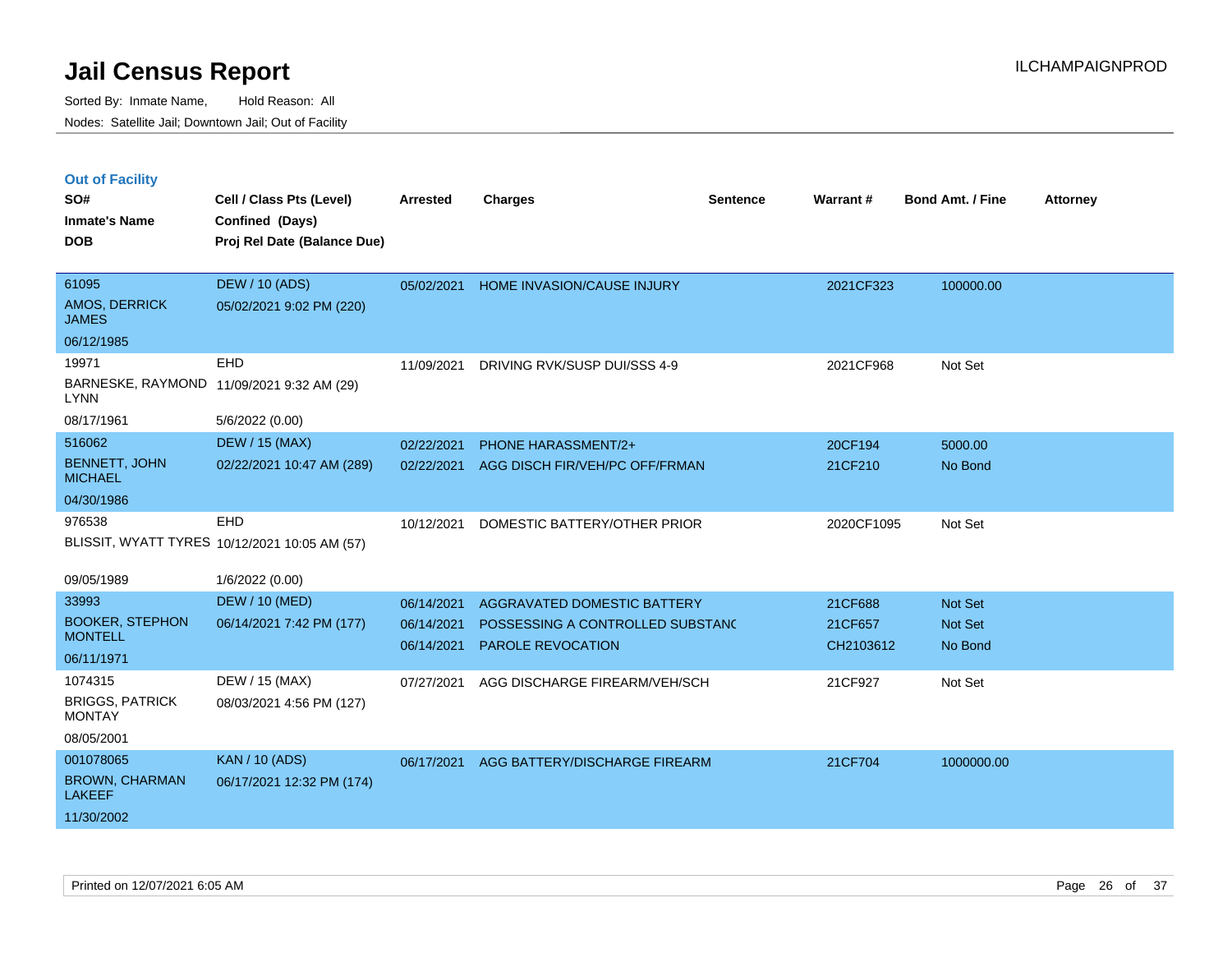| roaco. Catolino cali, Downtown cali, Out of Fability |                             |                 |                                          |                 |            |                         |                 |
|------------------------------------------------------|-----------------------------|-----------------|------------------------------------------|-----------------|------------|-------------------------|-----------------|
| SO#                                                  | Cell / Class Pts (Level)    | <b>Arrested</b> | <b>Charges</b>                           | <b>Sentence</b> | Warrant#   | <b>Bond Amt. / Fine</b> | <b>Attorney</b> |
| <b>Inmate's Name</b>                                 | Confined (Days)             |                 |                                          |                 |            |                         |                 |
| <b>DOB</b>                                           | Proj Rel Date (Balance Due) |                 |                                          |                 |            |                         |                 |
|                                                      |                             |                 |                                          |                 |            |                         |                 |
| 1038554                                              | <b>KAN / 15 (MAX)</b>       | 08/18/2021      | DELIVERY OF OR POSSESSION OF W/INT       |                 | 21CF1009   | No Bond                 |                 |
| <b>BROWN, CORRION</b><br><b>DEVONTAE</b>             | 08/18/2021 5:40 PM (112)    | 08/18/2021      | <b>ARMED HABITUAL CRIMINAL</b>           |                 | 21CF1162   | Not Set                 |                 |
| 04/19/1995                                           |                             |                 |                                          |                 |            |                         |                 |
| 1062585                                              | <b>EHD</b>                  | 11/30/2021      | AGG DUI/LIC SUSP OR REVOKED              |                 | 2020CF1152 | Not Set                 |                 |
| <b>BROWN, ERRICK</b><br>LAMONT, Junior               | 11/30/2021 9:39 AM (8)      |                 |                                          |                 |            |                         |                 |
| 02/12/1994                                           | 12/20/2021 (0.00)           |                 |                                          |                 |            |                         |                 |
| 1071662                                              | <b>KAN / 15 (MAX)</b>       | 12/07/2020      | FELON POSS/USE FIREARM PRIOR             | 7y (DOC)        | 20CF1418   | 250000.00               |                 |
| <b>BROWN, JAWON</b><br><b>EDWARD</b>                 | 12/14/2020 6:02 PM (359)    |                 |                                          |                 |            |                         |                 |
| 04/21/2000                                           |                             |                 |                                          |                 |            |                         |                 |
| 1038579                                              | KAN / 15 (MAX)              | 08/18/2021      | FELON POSS/USE WEAPON/FIREARM            |                 | 21CF1010   | Not Set                 |                 |
| BROWN, MARKEL<br>rikki                               | 08/18/2021 2:05 PM (112)    |                 |                                          |                 |            |                         |                 |
| 01/06/1995                                           |                             |                 |                                          |                 |            |                         |                 |
| 1003006                                              | <b>KAN / 15 (MAX)</b>       | 08/19/2021      | FELON POSS/USE MACHINE GUN               |                 | 21CF1011   | No Bond                 |                 |
| <b>BROWN, ROCKEITH</b><br><b>JAVONTE</b>             | 08/19/2021 12:55 AM (111)   |                 |                                          |                 |            |                         |                 |
| 07/23/1991                                           |                             |                 |                                          |                 |            |                         |                 |
| 987334                                               | DEW / 15 (MAX)              |                 | 03/10/2021 ATTEMPT (FIRST DEGREE MURDER) |                 | 19CF689    | Not Set                 |                 |
| CAIN, ISAIAH<br><b>DEPRIEST</b>                      | 03/10/2021 2:22 PM (273)    |                 |                                          |                 |            |                         |                 |
| 12/23/1990                                           |                             |                 |                                          |                 |            |                         |                 |
| 992962                                               | <b>DEW / 15 (ADS)</b>       | 05/25/2021      | MURDER/INTENT TO KILL/INJURE             |                 | 2018CF1045 | 1000000.00              |                 |
| CAMPBELL, KEITH<br>KNAQEEB                           | 05/25/2021 1:19 PM (197)    |                 |                                          |                 |            |                         |                 |
| 07/22/1991                                           |                             |                 |                                          |                 |            |                         |                 |
| 001078576                                            | KAN / 15 (MAX)              | 11/09/2021      | UNLAWFUL USE OF A WEAPON                 |                 | 21CF1383   | Not Set                 |                 |
| CARTER, DEMONDRE<br>DAVON                            | 11/09/2021 6:01 PM (29)     |                 |                                          |                 |            |                         |                 |
| 05/27/2001                                           |                             |                 |                                          |                 |            |                         |                 |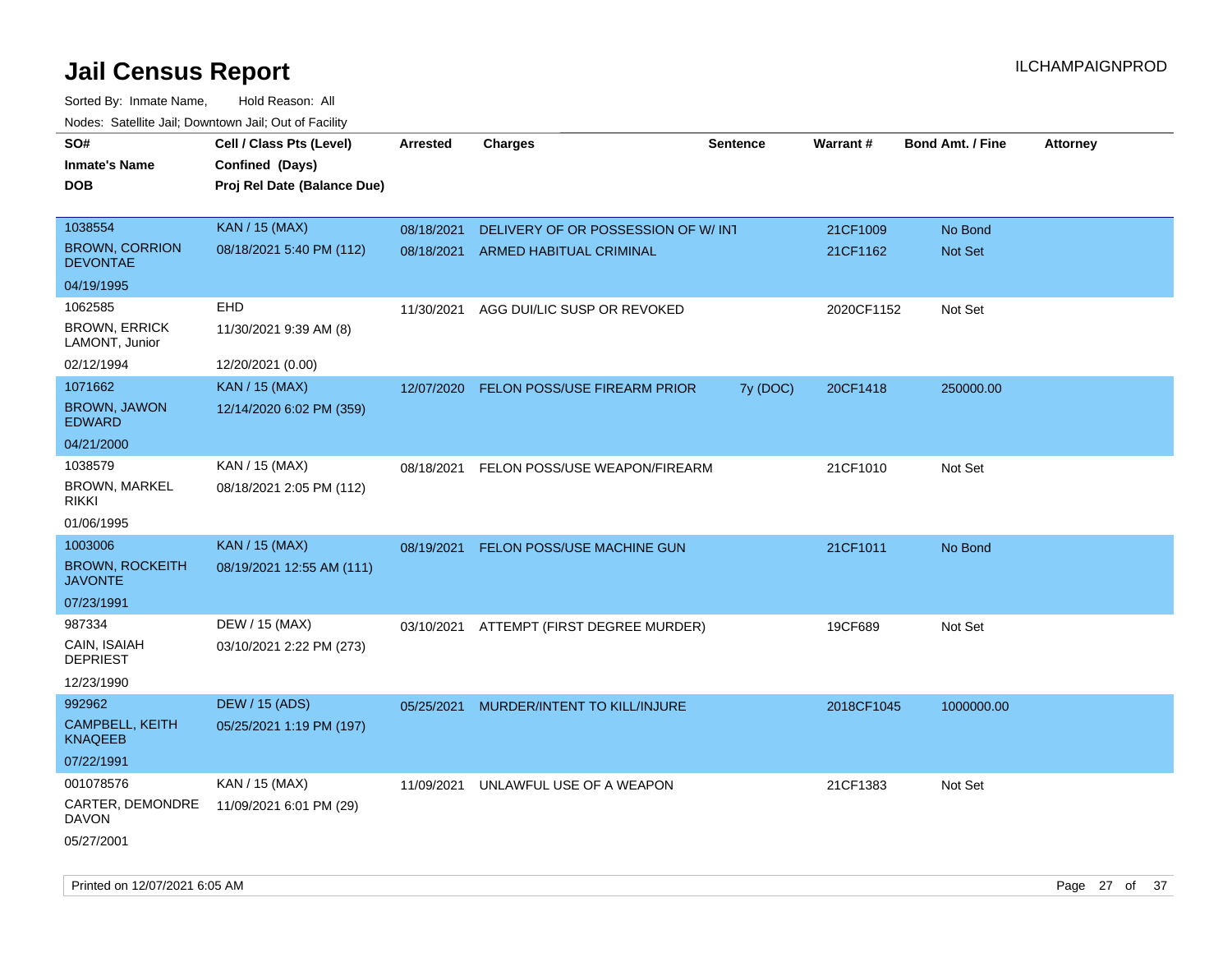Sorted By: Inmate Name, Hold Reason: All Nodes: Satellite Jail; Downtown Jail; Out of Facility

| SO#<br><b>Inmate's Name</b><br><b>DOB</b> | Cell / Class Pts (Level)<br>Confined (Days)<br>Proj Rel Date (Balance Due) | <b>Arrested</b> | <b>Charges</b>                       | Sentence  | Warrant#   | <b>Bond Amt. / Fine</b> | <b>Attorney</b> |
|-------------------------------------------|----------------------------------------------------------------------------|-----------------|--------------------------------------|-----------|------------|-------------------------|-----------------|
| 1064992                                   | KAN / 15 (MAX)                                                             | 09/20/2021      | ARMED VIOLENCE/CATEGORY I            |           | 21CF1137   | <b>Not Set</b>          |                 |
| CARTER, KEJUAN<br><b>JAVONTE</b>          | 09/20/2021 11:42 PM (79)                                                   |                 |                                      |           |            |                         |                 |
| 06/27/1998                                |                                                                            |                 |                                      |           |            |                         |                 |
| 959420                                    | <b>EHD</b>                                                                 | 11/16/2021      | AGG DUI/NO VALID DL                  |           | 2021CF673  | Not Set                 |                 |
| CHAPPLE, RAYMOND<br><b>DEONTE</b>         | 11/16/2021 9:49 AM (22)                                                    |                 |                                      |           |            |                         |                 |
| 06/30/1988                                | 12/29/2021 (0.00)                                                          |                 |                                      |           |            |                         |                 |
| 1068848                                   | <b>KAN / 15 (MAX)</b>                                                      | 02/06/2020      | MURDER/INTENT TO KILL/INJURE         | 60y (DOC) | 20CF-156   | No Bond                 |                 |
| <b>CHATMAN, MICHAEL</b><br><b>DAISEAN</b> | 02/06/2020 5:22 PM (671)                                                   |                 |                                      |           |            |                         |                 |
| 11/12/1999                                |                                                                            |                 |                                      |           |            |                         |                 |
| 001078461                                 | KAN / 10 (MED)                                                             | 10/07/2021      | AGG UNLAWFUL USE WEAPON/PERSON       |           | 2021CF1209 | No Bond                 |                 |
| COLE, ERIC JOSE                           | 10/08/2021 12:25 AM (61)                                                   | 10/07/2021      | AGG DOMESTIC BATTERY/STRANGLE        |           | 2021CF1208 | Not Set                 |                 |
| 01/24/2002                                |                                                                            | 10/08/2021      | HARASS WITNESS/FAMILY MBR/REP        |           | 21CF1218   | Not Set                 |                 |
| 57733                                     | <b>KAN / 15 (SPH)</b>                                                      | 02/25/2020      | <b>HOMICIDE</b>                      |           | 2020-CF250 | 2000000.00              |                 |
| <b>CRAIG, ANTOINE</b><br><b>DARRELL</b>   | 02/25/2020 4:08 PM (652)                                                   | 02/25/2020      | <b>FELON POSS/USE WEAPON/FIREARM</b> |           | 19CF-1827  | 80000.00                |                 |
| 10/09/1982                                |                                                                            |                 |                                      |           |            |                         |                 |
| 001077939                                 | DEW / 10 (MED)                                                             | 05/10/2021      | FIREARM/FOID INVALID/NOT ELIG        |           | 21CF526    | No Bond                 |                 |
| <b>CROSS, PATRICK</b><br><b>DONTRELLE</b> | 05/10/2021 7:31 PM (212)                                                   | 06/02/2021      | POSS STOLEN VEHICLE > \$25,000       |           | 21CF612    | Not Set                 |                 |
| 11/07/2001                                |                                                                            |                 |                                      |           |            |                         |                 |
| 1061304                                   | <b>DEW / 15 (MAX)</b>                                                      | 10/11/2021      | <b>ARMED HABITUAL CRIMINAL</b>       |           | 21CF1226   | No Bond                 |                 |
| <b>DORRIS, KEMION</b>                     | 10/11/2021 7:30 PM (58)                                                    | 10/11/2021      | <b>ARMED HABITUAL CRIMINAL</b>       |           | 21CF1227   | No Bond                 |                 |
| <b>DAETOCE</b>                            |                                                                            | 10/11/2021      | <b>HOME INVASION/FIREARM</b>         |           | 21CF1228   | No Bond                 |                 |
| 11/19/1997                                |                                                                            |                 |                                      |           |            |                         |                 |
| 1076663                                   | DEW / 15 (MAX)                                                             | 07/15/2020      | *ARMED HABITUAL CRIMINAL             |           | 2020-CF783 | 500000.00               |                 |
| DYE, KENNE YAKIEM                         | 07/15/2020 11:49 AM (511)                                                  |                 |                                      |           |            |                         |                 |

05/30/1988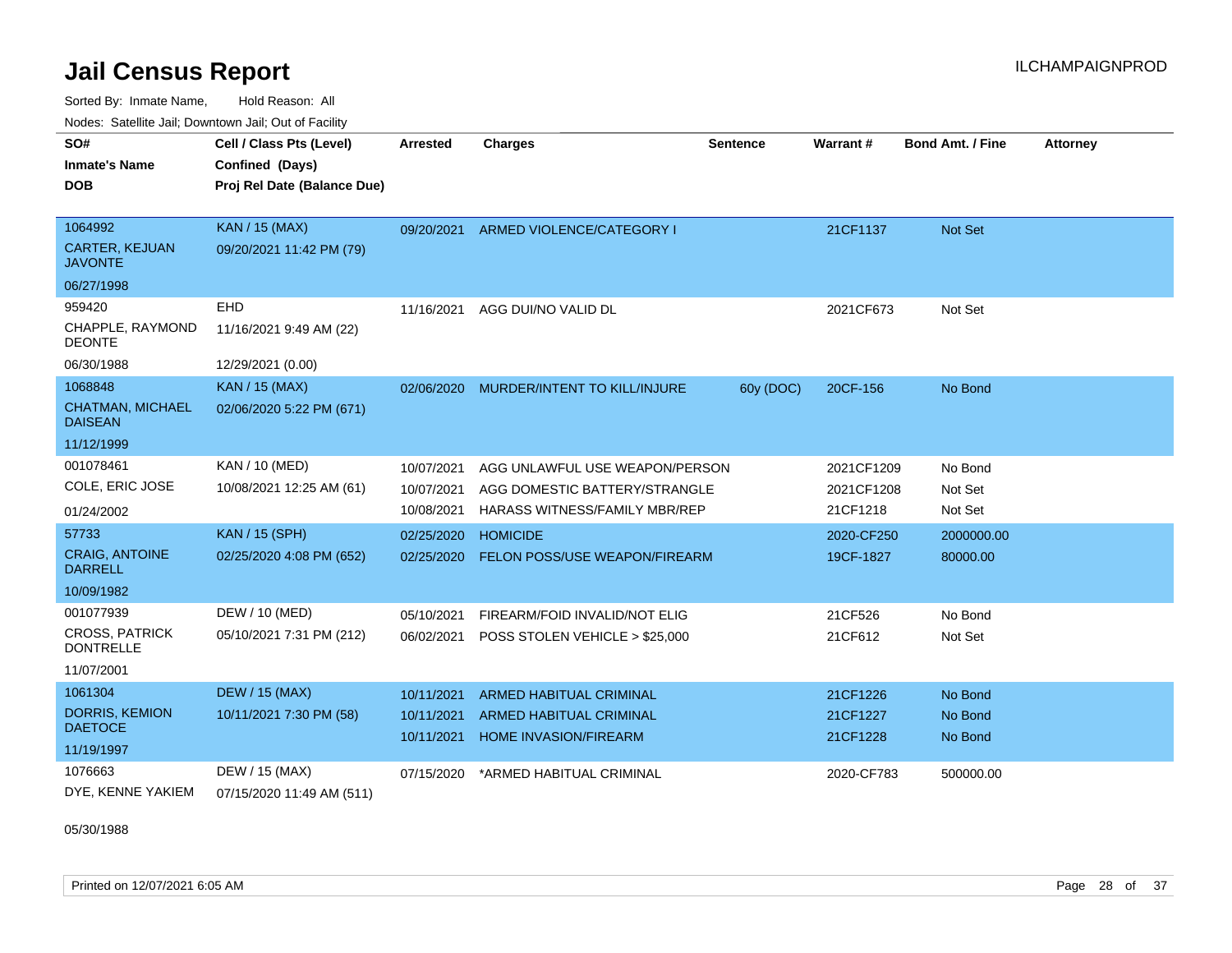| SO#                                    | Cell / Class Pts (Level)    | Arrested   | <b>Charges</b>                      | <b>Sentence</b> | Warrant#   | <b>Bond Amt. / Fine</b> | <b>Attorney</b> |
|----------------------------------------|-----------------------------|------------|-------------------------------------|-----------------|------------|-------------------------|-----------------|
| Inmate's Name                          | Confined (Days)             |            |                                     |                 |            |                         |                 |
| DOB                                    | Proj Rel Date (Balance Due) |            |                                     |                 |            |                         |                 |
|                                        |                             |            |                                     |                 |            |                         |                 |
| 995885                                 | <b>EHD</b>                  | 11/30/2021 | DRIVING ON SUSPENDED LICENSE        |                 | 2021TR4222 | Not Set                 |                 |
| <b>FINLEY, KENON</b><br><b>MARQUIS</b> | 11/30/2021 10:33 AM (8)     |            |                                     |                 |            |                         |                 |
| 09/13/1991                             | 12/29/2021 (0.00)           |            |                                     |                 |            |                         |                 |
| 27428                                  | <b>EHD</b>                  | 09/21/2021 | DRIVING RVK/SUSP DUI/SSS 3RD        |                 | 2020CF1368 | Not Set                 |                 |
| FRANKLIN, TYRONE<br>Senior             | 09/21/2021 9:27 AM (78)     | 09/21/2021 | DRIVING RVK/SUSP DUI/SSS 3RD        |                 | 2021CF435  | Not Set                 |                 |
| 09/12/1966                             | 12/19/2021 (0.00)           |            |                                     |                 |            |                         |                 |
| 60154                                  | <b>EHD</b>                  | 10/20/2021 | AGG DUI/LIC SUSP OR REVOKED         |                 | 2021cf261  | Not Set                 |                 |
| GARCIA-MEZA,<br><b>CARLOS</b>          | 10/20/2021 9:23 AM (49)     |            |                                     |                 |            |                         |                 |
| 03/06/1983                             | 1/16/2022 (0.00)            |            |                                     |                 |            |                         |                 |
| 001077363                              | KAN / 25 (SPH)              | 10/30/2020 | HOME INVASION/FIREARM               |                 | 20CF1202   | 500000.00               |                 |
| GARY, DAKOTA<br><b>TREVON</b>          | 10/30/2020 10:41 AM (404)   |            |                                     |                 |            |                         |                 |
| 12/31/2001                             |                             |            |                                     |                 |            |                         |                 |
| 1013012                                | <b>KAN / 15 (MAX)</b>       | 07/08/2021 | ATTEMPT (FIRST DEGREE MURDER)       |                 | 2021CF790  | 1000000.00              |                 |
| GARY, XAVIER LAMAR                     | 07/08/2021 9:24 AM (153)    | 07/08/2021 | <b>FELON POSS/USE FIREARM PRIOR</b> |                 | 2020CF650  | 25000.00                |                 |
|                                        |                             | 07/08/2021 | <b>FELON POSS/USE FIREARM PRIOR</b> |                 | 21CF798    | <b>Not Set</b>          |                 |
| 12/14/1991                             |                             |            |                                     |                 |            |                         |                 |
| 1065946                                | KAN / 10 (MED)              | 09/04/2021 | RESIST/OBSTRUCTING A PEACE OFFICEF  |                 | 21CM407    | Not Set                 |                 |
| GODBOLT, DESMOND<br>DEVONTAE           | 09/04/2021 1:17 AM (95)     | 09/04/2021 | AGG BATTERY/DISCHARGE FIREARM       |                 | 21CF1057   | 750000.00               |                 |
| 11/15/1997                             |                             |            |                                     |                 |            |                         |                 |
| 1070118                                | <b>KAN / 15 (MAX)</b>       | 08/31/2021 | <b>AGGRAVATED DOMESTIC BATTERY</b>  |                 | 21CF1049   | No Bond                 |                 |
| <b>GRAHAM, CORTEZ</b><br><b>LAMON</b>  | 08/31/2021 9:32 PM (99)     | 09/02/2021 | <b>PROBATION VIOLATION</b>          |                 | 21CF55     | <b>Not Set</b>          |                 |
| 03/31/1976                             |                             |            |                                     |                 |            |                         |                 |
| 1000641                                | KAN / 10 (MED)              | 09/14/2021 | ARMED HABITUAL CRIMINAL             |                 | 21CF1116   | No Bond                 |                 |
| <b>GRANT, CEDRIC</b><br><b>DYSHAWN</b> | 09/14/2021 6:32 PM (85)     |            |                                     |                 |            |                         |                 |
| 01/03/1991                             |                             |            |                                     |                 |            |                         |                 |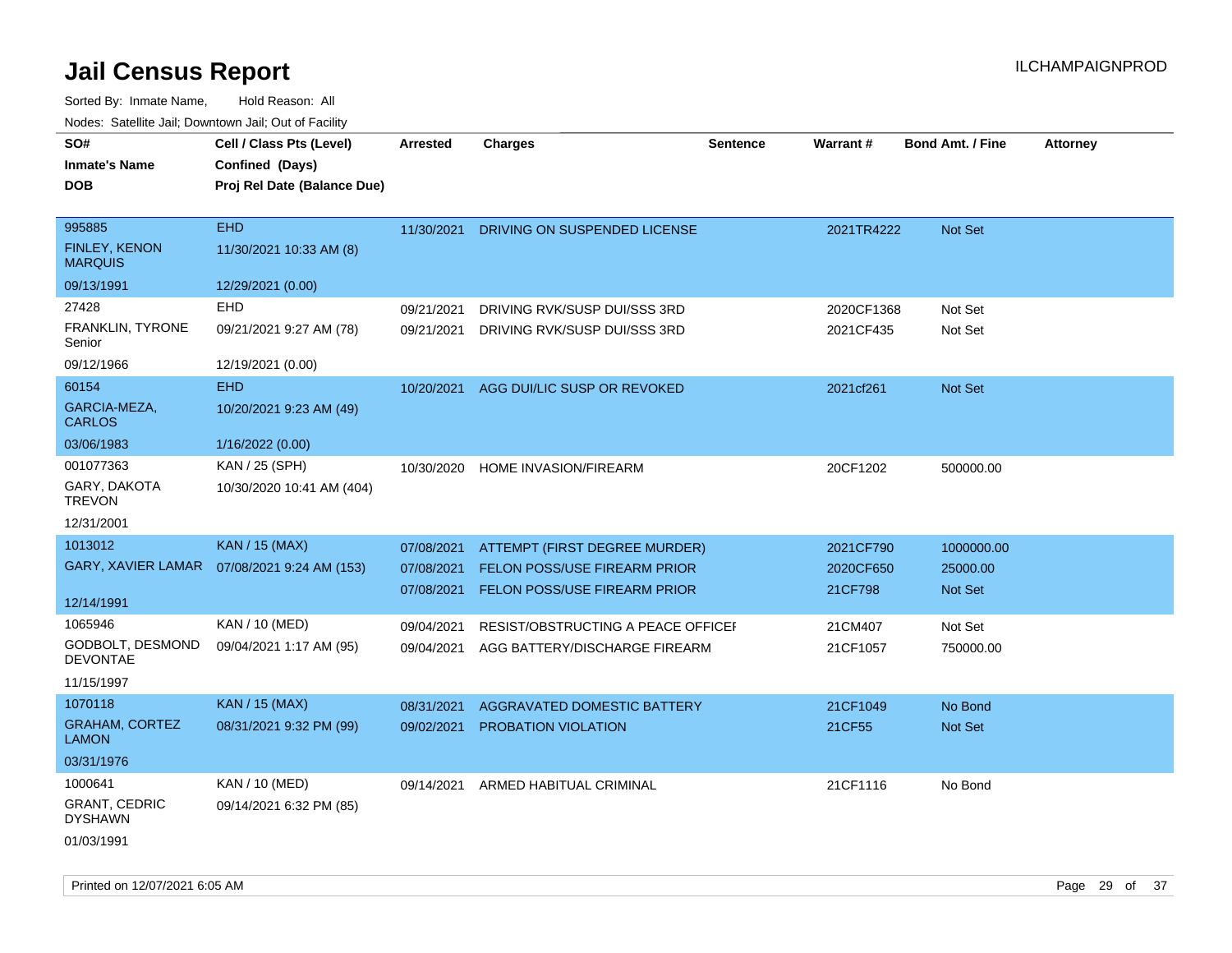| SO#<br><b>Inmate's Name</b><br>DOB             | Cell / Class Pts (Level)<br>Confined (Days)<br>Proj Rel Date (Balance Due) | <b>Arrested</b>          | <b>Charges</b>                                                  | <b>Sentence</b> | Warrant#           | <b>Bond Amt. / Fine</b> | <b>Attorney</b> |    |  |
|------------------------------------------------|----------------------------------------------------------------------------|--------------------------|-----------------------------------------------------------------|-----------------|--------------------|-------------------------|-----------------|----|--|
| 46548<br><b>GRAY, DEMARCO</b><br><b>COTESS</b> | <b>EHD</b><br>11/16/2021 9:13 AM (22)                                      | 11/16/2021               | DRIVING RVK/SUSP DUI/SSS 2ND                                    |                 | 2021CF739          | Not Set                 |                 |    |  |
| 10/19/1976                                     | 12/15/2021 (0.00)                                                          |                          |                                                                 |                 |                    |                         |                 |    |  |
| 1076506                                        | KAN / 15 (MAX)                                                             | 09/17/2021               | AGG UUW/PERSON/CM THREAT VIOL                                   |                 | 21CF1131           | Not Set                 |                 |    |  |
|                                                | GRAY, JAMARH EMERE 09/17/2021 10:41 AM (82)                                | 09/20/2021               | DOMESTIC BATTERY                                                |                 | 21CM430            | Not Set                 |                 |    |  |
| 06/21/2003                                     |                                                                            |                          |                                                                 |                 |                    |                         |                 |    |  |
| 1041176                                        | <b>DEW / 15 (MAX)</b>                                                      | 10/05/2021               | <b>PAROLE REVOCATION</b>                                        |                 |                    | Not Set                 |                 |    |  |
| HART, DAVEON<br>LATTEEF                        | 10/05/2021 10:35 AM (64)                                                   | 10/06/2021               | AGGRAVATED DOMESTIC BATTERY                                     |                 |                    | Not Set                 |                 |    |  |
| 03/15/1996                                     |                                                                            |                          |                                                                 |                 |                    |                         |                 |    |  |
| 1045186                                        | DEW / 15 (MAX)                                                             | 08/16/2021               | ARMED VIOLENCE/CATEGORY I                                       |                 | 21CF934            | 1000000.00              |                 |    |  |
| HOLBROOK, JOHNNIE<br><b>MATHIS</b>             | 08/16/2021 11:07 AM (114)                                                  | 08/16/2021               | FELON POSS/USE WEAPON/FIREARM                                   |                 | 19CF968            | Not Set                 |                 |    |  |
| 07/19/1996                                     |                                                                            | 08/16/2021<br>08/16/2021 | AGG FLEEING POLICE/21 MPH OVER<br>FELON POSS/USE WEAPON/FIREARM |                 | 21CF988<br>21CF989 | Not Set<br>Not Set      |                 |    |  |
| 001078146                                      | <b>DEW / 15 (MAX)</b>                                                      | 07/09/2021               | AGG BATTERY/DISCHARGE FIREARM                                   |                 | 21CF795            | 1000000.00              |                 |    |  |
| <b>HUNT, TEIGAN</b><br><b>JAZAIREO</b>         | 07/09/2021 12:41 PM (152)                                                  | 07/09/2021               | ARMED ROBBERY/ARMED W/FIREARM                                   |                 | 21CF806            | Not Set                 |                 |    |  |
| 05/14/2003                                     |                                                                            |                          |                                                                 |                 |                    |                         |                 |    |  |
| 989743                                         | DEW / 15 (ADS)                                                             | 04/13/2021               | AGG DISCHARGE FIREARM/VEH/SCH                                   |                 | 21CF400            | Not Set                 |                 |    |  |
| JACKSON, STEVE<br>ALLEN                        | 04/13/2021 2:45 AM (239)                                                   | 04/13/2021               | AGGRAVATED DOMESTIC BATTERY                                     |                 | 21CF399            | Not Set                 |                 |    |  |
| 06/04/1991                                     |                                                                            |                          |                                                                 |                 |                    |                         |                 |    |  |
| 50495                                          | <b>EHD</b>                                                                 | 08/10/2021               | DRIVING RVK/SUSP DUI/SSS 10-14                                  |                 | 2020CF997          | <b>Not Set</b>          |                 |    |  |
| <b>JENKINS, ARNOLD</b><br><b>FARRIS</b>        | 08/10/2021 9:08 AM (120)                                                   | 08/10/2021               | DRIVING RVK/SUSP DUI/SSS 10-14                                  |                 | 2019CF1363         | <b>Not Set</b>          |                 |    |  |
| 04/19/1962                                     | 2/4/2022 (0.00)                                                            |                          |                                                                 |                 |                    |                         |                 |    |  |
| 001077709                                      | <b>EHD</b>                                                                 | 07/06/2021               | DRIVING RVK/SUSP DUI/SSS 4-9                                    |                 | 2021CF167          | Not Set                 |                 |    |  |
| JINKINS, DEWAYNE<br><b>ALLEN</b>               | 07/06/2021 9:00 AM (155)                                                   |                          |                                                                 |                 |                    |                         |                 |    |  |
| 01/02/1967                                     | 1/1/2022 (0.00)                                                            |                          |                                                                 |                 |                    |                         |                 |    |  |
| Printed on 12/07/2021 6:05 AM                  |                                                                            |                          |                                                                 |                 |                    |                         | Page 30 of      | 37 |  |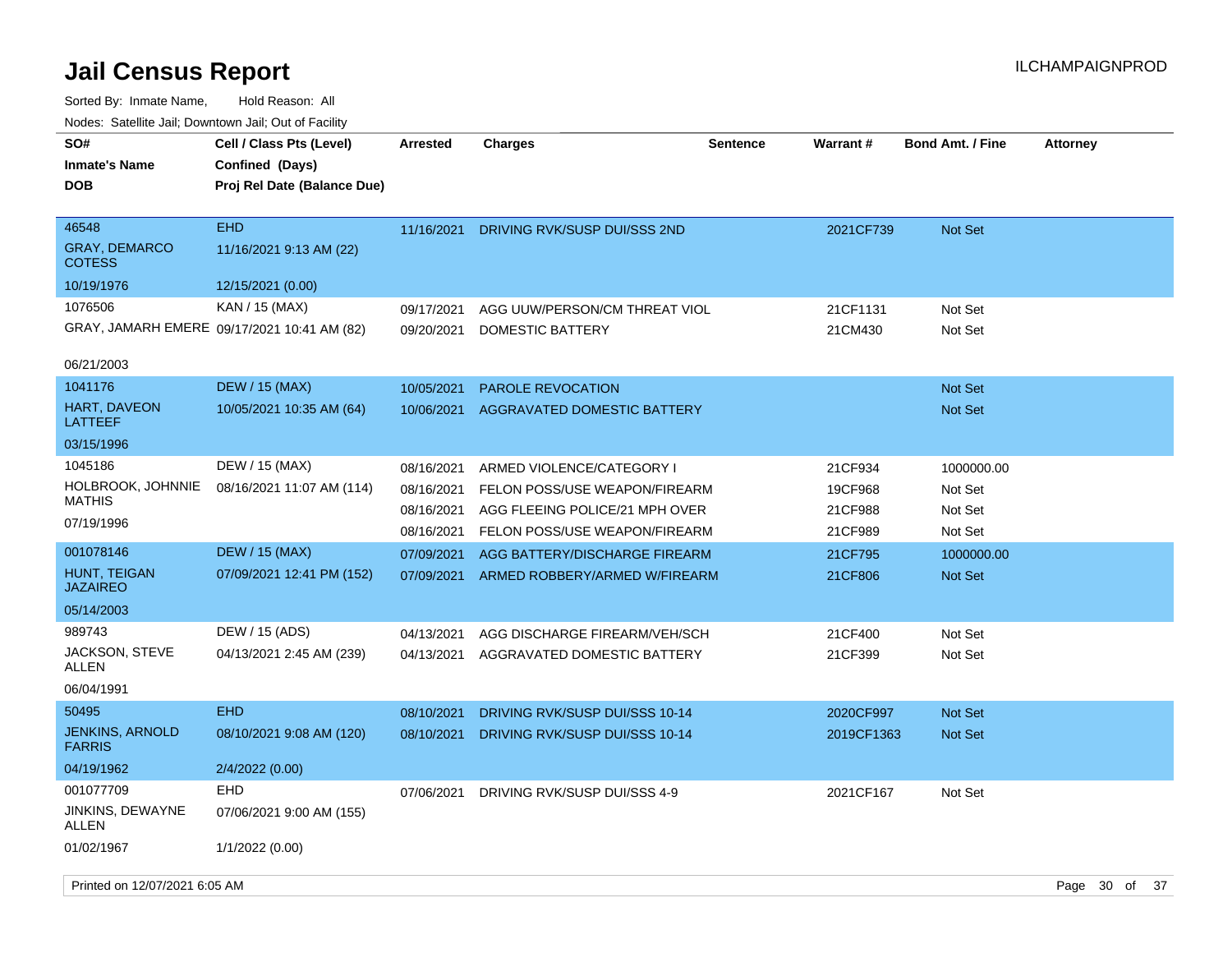| SO#<br><b>Inmate's Name</b><br><b>DOB</b> | Cell / Class Pts (Level)<br>Confined (Days)<br>Proj Rel Date (Balance Due) | <b>Arrested</b>          | <b>Charges</b>                                                       | <b>Sentence</b> | <b>Warrant#</b>     | <b>Bond Amt. / Fine</b> | <b>Attorney</b> |
|-------------------------------------------|----------------------------------------------------------------------------|--------------------------|----------------------------------------------------------------------|-----------------|---------------------|-------------------------|-----------------|
|                                           |                                                                            |                          |                                                                      |                 |                     |                         |                 |
| 1076450                                   | <b>DEW / 15 (MAX)</b>                                                      | 06/25/2020               | MURDER/INTENT TO KILL/INJURE                                         |                 | 2020-CF703          | 750000.00               |                 |
| <b>JONES, CARLOS</b><br><b>ANTONIO</b>    | 06/25/2020 2:13 PM (531)                                                   | 11/02/2020               | <b>HOME INVASION/FIREARM</b>                                         |                 | 20CF1204            | 500000.00               |                 |
| 11/18/2001                                |                                                                            |                          |                                                                      |                 |                     |                         |                 |
| 001077877                                 | DEW / 10 (MED)                                                             | 04/24/2021               | AGG DISCHARGE FIREARM/OCC BLDG                                       | 5y (DOC)        |                     | Not Set                 |                 |
| <b>JORDAN, PATRICK</b><br>RODEL           | 04/24/2021 3:53 PM (228)                                                   |                          |                                                                      |                 |                     |                         |                 |
| 10/22/2002                                |                                                                            |                          |                                                                      |                 |                     |                         |                 |
| 998873                                    | <b>EHD</b>                                                                 | 10/12/2021               | DRIVING RVK/SUSP DUI/SSS 3RD                                         |                 | 2021CF235           | Not Set                 |                 |
| KINCAID, AMANDA<br><b>MICHELLE</b>        | 10/12/2021 11:31 AM (57)                                                   |                          |                                                                      |                 |                     |                         |                 |
| 01/07/1990                                | 1/9/2022 (0.00)                                                            |                          |                                                                      |                 |                     |                         |                 |
| 001078401                                 | DEW / 10 (ADS)                                                             | 09/19/2021               | UNLAWFUL VEHICULAR INVASION                                          |                 | 21CF1134            | Not Set                 |                 |
| KNIGHT, ERIC                              | 09/19/2021 7:32 PM (80)                                                    | 09/19/2021               | HRSMT/THREATEN PERSON/KILL                                           |                 | 2021CF561           | 50000.00                |                 |
| 07/11/1991                                |                                                                            | 09/21/2021               | <b>BURGLARY</b>                                                      |                 | 21CF1139            | Not Set                 |                 |
| 1064445                                   | <b>DEW / 15 (MAX)</b>                                                      | 04/23/2021               | AGG DISCHARGE FIREARM/OCC VEH                                        |                 | 2021CF295           | 500000.00               |                 |
| LARUE, TERENCE<br><b>TRAMEL</b>           | 04/23/2021 11:18 AM (229)                                                  | 04/23/2021<br>04/23/2021 | POSSESS 15<100 GRAMS COCAINE<br><b>FELON POSS/USE FIREARM/PAROLE</b> |                 | 19CF1052<br>21CF899 | 10000.00<br>Not Set     |                 |
| 12/23/1998                                |                                                                            |                          |                                                                      |                 |                     |                         |                 |
| 001078237                                 | KAN / 15 (ADS)                                                             | 08/03/2021               | AGG DISCHARGE FIREARM/OCC VEH                                        |                 | 21CF928             | No Bond                 |                 |
| LAWS, TERON<br><b>RAMONTE</b>             | 08/03/2021 6:29 PM (127)                                                   |                          |                                                                      |                 |                     |                         |                 |
| 04/03/2001                                |                                                                            |                          |                                                                      |                 |                     |                         |                 |
| 001078470                                 | <b>DEW / 15 (MAX)</b>                                                      | 10/10/2021               | MURDER/INTENT TO KILL/INJURE                                         |                 | 21CF1221            | Not Set                 |                 |
| LEE, AMAHRION<br><b>JA'MERE</b>           | 10/10/2021 1:23 PM (59)                                                    |                          |                                                                      |                 |                     |                         |                 |
| 11/05/2002                                |                                                                            |                          |                                                                      |                 |                     |                         |                 |
| 001078170                                 | KAN / 10 (MED)                                                             | 09/07/2021               | AGG UNLAWFUL USE OF WEAPON/VEH                                       |                 | 21CF1060            | Not Set                 |                 |
| LEMONS, DEANGELO<br><b>DEVELLE</b>        | 09/07/2021 12:49 AM (92)                                                   |                          |                                                                      |                 |                     |                         |                 |
| 05/29/2003                                |                                                                            |                          |                                                                      |                 |                     |                         |                 |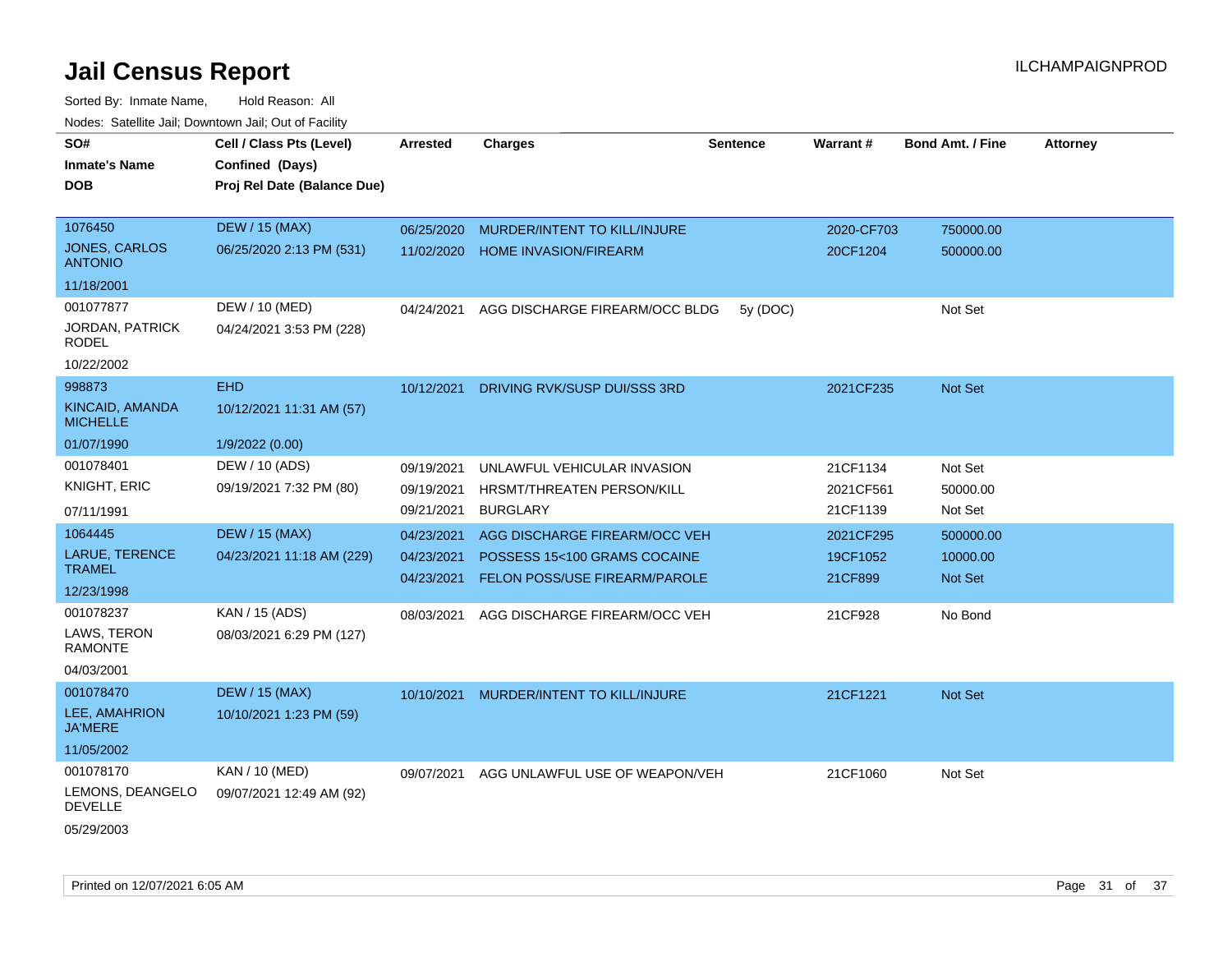| SO#                                      | Cell / Class Pts (Level)    | <b>Arrested</b> | <b>Charges</b>                           | <b>Sentence</b> | Warrant#     | <b>Bond Amt. / Fine</b> | <b>Attorney</b> |
|------------------------------------------|-----------------------------|-----------------|------------------------------------------|-----------------|--------------|-------------------------|-----------------|
| Inmate's Name                            | Confined (Days)             |                 |                                          |                 |              |                         |                 |
| <b>DOB</b>                               | Proj Rel Date (Balance Due) |                 |                                          |                 |              |                         |                 |
|                                          |                             |                 |                                          |                 |              |                         |                 |
| 56792                                    | <b>DEW / 10 (MED)</b>       | 02/02/2021      | <b>ARMED HABITUAL CRIMINAL</b>           |                 | 2021CF141    | 500000.00               |                 |
| LILLARD, LAWRENCE<br><b>TYRONE</b>       | 02/02/2021 2:11 PM (309)    | 02/22/2021      | DRIVING ON REVOKED LICENSE               |                 | 21TR426      | 5000.00                 |                 |
| 10/20/1982                               |                             |                 |                                          |                 |              |                         |                 |
| 001078407                                | EHD                         | 09/21/2021      | DRIVING ON SUSPENDED LICENSE             |                 | 2019TR16777  | Not Set                 |                 |
| LOVE, BRANDON<br><b>TERRELL</b>          | 09/21/2021 11:26 AM (78)    |                 |                                          |                 |              |                         |                 |
| 06/13/1994                               | 12/19/2021 (0.00)           |                 |                                          |                 |              |                         |                 |
| 46837                                    | <b>KAN / 15 (MAX)</b>       | 09/07/2021      | <b>RESIDENTIAL BURGLARY</b>              |                 | 2019-CF-1207 | 25000.00                |                 |
| <b>MARCRUM, JEFFERY</b><br>LEE.          | 09/07/2021 11:43 AM (92)    |                 |                                          |                 |              |                         |                 |
| 11/17/1968                               |                             |                 |                                          |                 |              |                         |                 |
| 1069949                                  | <b>EHD</b>                  | 11/30/2021      | DRIVING ON REVOKED LICENSE               |                 | 2021TR1726   | Not Set                 |                 |
| MARSHALL, ERIC<br>VONTREAL               | 11/30/2021 3:13 PM (8)      |                 |                                          |                 |              |                         |                 |
| 04/28/1997                               | 12/29/2021 (0.00)           |                 |                                          |                 |              |                         |                 |
| 001078575                                | <b>KAN / 10 (MED)</b>       | 11/09/2021      | <b>GUNRUNNING</b>                        |                 | 21CF1330     | 750000.00               |                 |
| MCLAURIN, KEYON A                        | 11/09/2021 12:41 PM (29)    |                 |                                          |                 |              |                         |                 |
|                                          |                             |                 |                                          |                 |              |                         |                 |
| 11/19/2002                               |                             |                 |                                          |                 |              |                         |                 |
| 1011046                                  | KAN / 15 (ADS)              |                 | 04/10/2021 ATTEMPT (FIRST DEGREE MURDER) |                 | 21CF392      | Not Set                 |                 |
| MILES, DARRION<br><b>ANTONIO KEVONTA</b> | 04/11/2021 12:46 AM (241)   |                 |                                          |                 |              |                         |                 |
| 03/18/1990                               |                             |                 |                                          |                 |              |                         |                 |
| 001077278                                | <b>DEW / 15 (MAX)</b>       | 10/06/2020      | MURDER/INTENT TO KILL/INJURE             |                 | 2020CF146    | 2000000.00              |                 |
| MILLER, D'ANDRE                          | 10/06/2020 12:49 PM (428)   | 10/06/2020      | AGG FLEEING POLICE/21 MPH OVER           |                 | 2019CF1171   | 50000.00                |                 |
| 09/08/1986                               |                             |                 |                                          |                 |              |                         |                 |
| 963426                                   | EHD                         | 09/14/2021      | ACCIDENT INJURY/DEATH/11-403             |                 | 2020CF1367   | Not Set                 |                 |
| MITCHELL, MARCELL<br><b>MARTELL</b>      | 09/14/2021 9:03 AM (85)     |                 |                                          |                 |              |                         |                 |
| 12/19/1987                               | 12/10/2021 (0.00)           |                 |                                          |                 |              |                         |                 |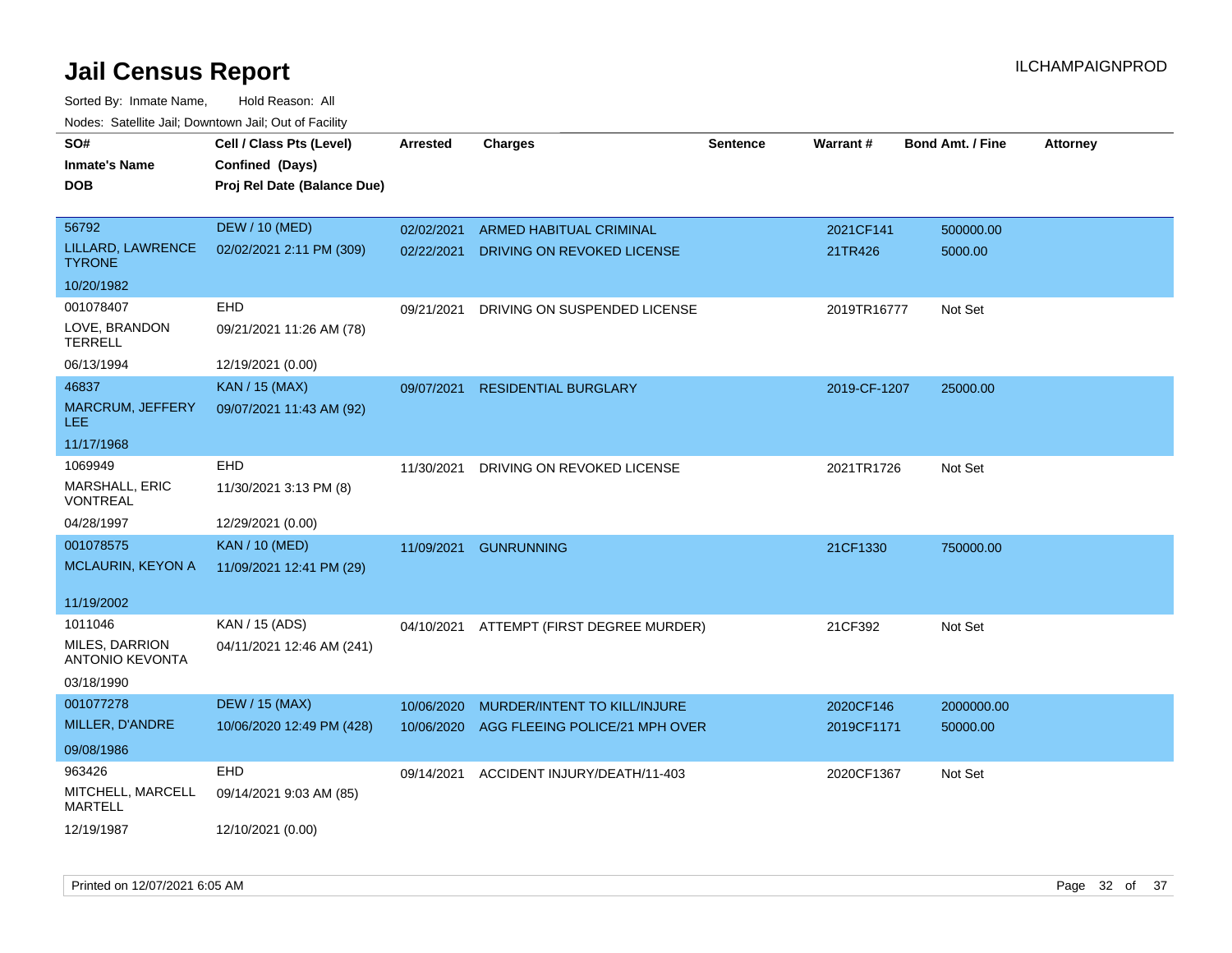| rouco. Calcillo Jali, Downtown Jali, Out of Facility |                                               |                 |                                          |          |             |                         |                 |
|------------------------------------------------------|-----------------------------------------------|-----------------|------------------------------------------|----------|-------------|-------------------------|-----------------|
| SO#<br><b>Inmate's Name</b>                          | Cell / Class Pts (Level)<br>Confined (Days)   | <b>Arrested</b> | <b>Charges</b>                           | Sentence | Warrant#    | <b>Bond Amt. / Fine</b> | <b>Attorney</b> |
| DOB                                                  | Proj Rel Date (Balance Due)                   |                 |                                          |          |             |                         |                 |
| 1026477                                              | <b>KAN / 15 (ADS)</b>                         | 09/21/2021      | AGG DISCHARGE FIREARM/OCC VEH            |          | 21CF1138    | Not Set                 |                 |
| NEWBILL, DEVONTRE<br><b>LAMONT</b>                   | 09/21/2021 2:27 AM (78)                       | 09/22/2021      | PROBATION VIOLATION                      |          | 20CF577     | Not Set                 |                 |
| 11/22/1993                                           |                                               |                 |                                          |          |             |                         |                 |
| 1072907                                              | <b>KAN</b>                                    | 07/14/2021      | CRIMINAL DAMAGE <\$500/SCHOOL            |          | 2021CF840   | 5000.00                 |                 |
|                                                      | NIKOLAEV, YEVGENIY 07/14/2021 10:10 PM (147)  | 07/14/2021      | ATTEMPT (FIRST DEGREE MURDER)            |          | 2021-CF-832 | 2000000.00              |                 |
| 10/06/1983                                           |                                               |                 |                                          |          |             |                         |                 |
| 001078558                                            | <b>DEW / 10 (MED)</b>                         | 11/03/2021      | UNLAWFUL USE OF A WEAPON                 |          | 21CF1352    | Not Set                 |                 |
| PARRISH, DOMINIC<br><b>WALTER</b>                    | 11/03/2021 1:25 PM (35)                       |                 |                                          |          |             |                         |                 |
| 08/23/2001                                           |                                               |                 |                                          |          |             |                         |                 |
| 58051                                                | <b>EHD</b>                                    | 12/01/2021      | AGG DUI/NO VALID DL                      |          | 2021CF40    | Not Set                 |                 |
| PASLEY, SHAWN<br><b>PATRICK</b>                      | 12/01/2021 9:41 AM (7)                        |                 |                                          |          |             |                         |                 |
| 08/10/1982                                           | 12/13/2021 (0.00)                             |                 |                                          |          |             |                         |                 |
| 001077928                                            | <b>EHD</b>                                    | 09/01/2021      | AGG DOMESTIC BATTERY/STRANGLE            |          | 2021CF515   | <b>Not Set</b>          |                 |
| PATTON, MICHAEL<br><b>RYAN</b>                       | 09/01/2021 9:43 AM (98)                       |                 |                                          |          |             |                         |                 |
| 08/15/1994                                           | 12/31/2021 (0.00)                             |                 |                                          |          |             |                         |                 |
| 001078063                                            | DEW / 15 (MAX)                                | 06/15/2021      | AGG CRIM SEX ASSAULT/WEAPON              |          | 2021CF678   | 1000000.00              |                 |
|                                                      | PERRY, ROBERT Junior 06/15/2021 4:37 PM (176) | 06/15/2021      | <b>ROBBERY</b>                           |          | 2021CF159   | 25000.00                |                 |
|                                                      |                                               |                 |                                          |          |             |                         |                 |
| 12/21/1990                                           |                                               |                 |                                          |          |             |                         |                 |
| 1072761                                              | <b>EHD</b>                                    | 11/03/2021      | DRIVING ON SUSPENDED LICENSE             |          | 2020TR5958  | <b>Not Set</b>          |                 |
| POWELL, KYESHA<br><b>MONAE</b>                       | 11/03/2021 10:01 AM (35)                      |                 |                                          |          |             |                         |                 |
| 07/14/2000                                           | 12/17/2021 (0.00)                             |                 |                                          |          |             |                         |                 |
| 001077614                                            | KAN / 15 (MAX)                                |                 | 01/17/2021 ATTEMPT (FIRST DEGREE MURDER) |          | 21CF66      | Not Set                 |                 |
| DEVON                                                | ROBINSON, DONTRELL 01/17/2021 3:08 PM (325)   |                 |                                          |          |             |                         |                 |
| 09/22/2002                                           |                                               |                 |                                          |          |             |                         |                 |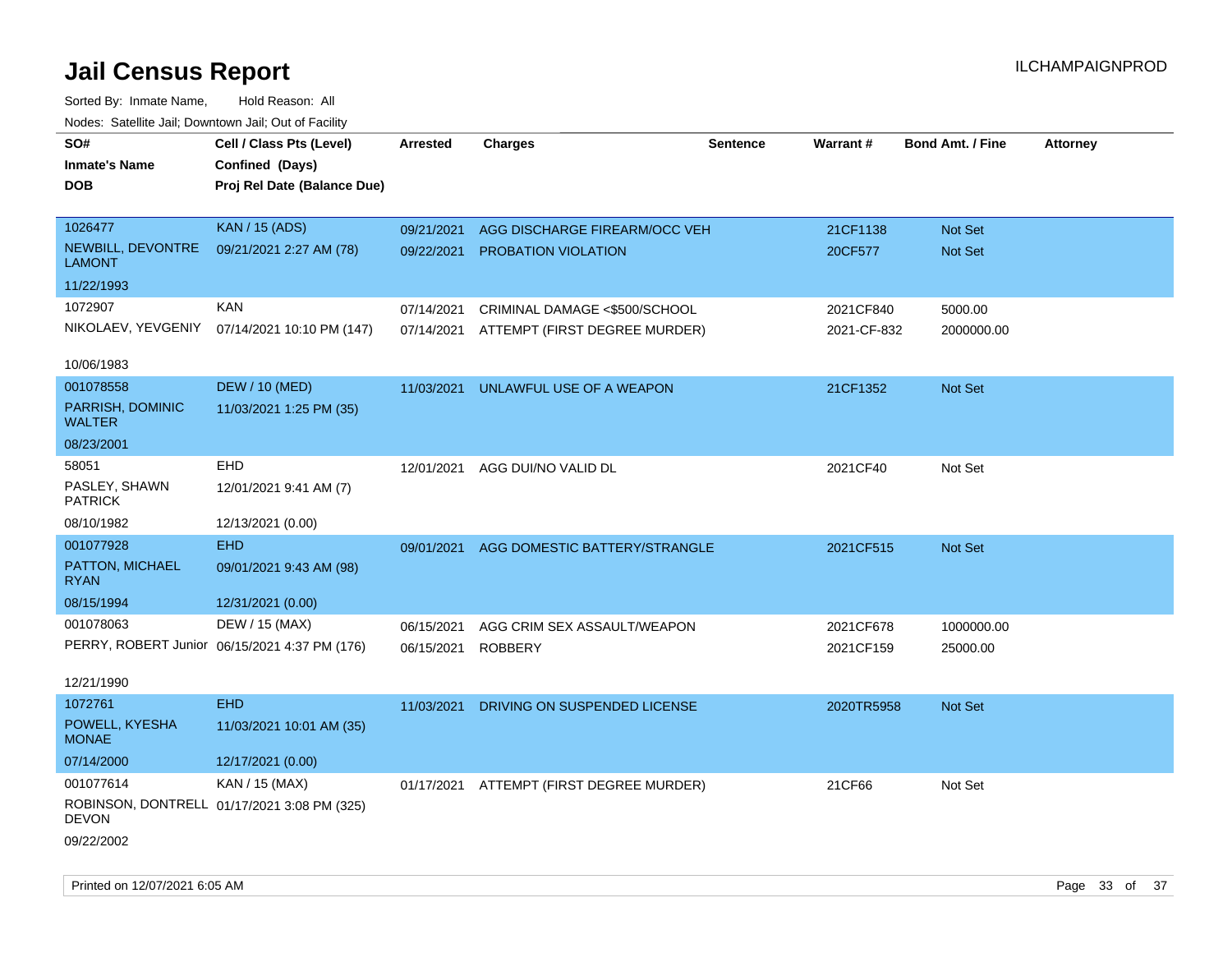| SO#<br><b>Inmate's Name</b><br><b>DOB</b>        | Cell / Class Pts (Level)<br>Confined (Days)<br>Proj Rel Date (Balance Due) | <b>Arrested</b> | <b>Charges</b>                 | <b>Sentence</b> | <b>Warrant#</b> | <b>Bond Amt. / Fine</b> | <b>Attorney</b> |
|--------------------------------------------------|----------------------------------------------------------------------------|-----------------|--------------------------------|-----------------|-----------------|-------------------------|-----------------|
| 1061216<br><b>RUNGE, ANDRE</b><br><b>MARSEAN</b> | <b>KAN / 10 (MED)</b><br>06/22/2021 4:42 PM (169)                          | 06/22/2021      | <b>HOME INVASION/FIREARM</b>   |                 | 21CF727         | Not Set                 |                 |
| 12/05/1997                                       |                                                                            |                 |                                |                 |                 |                         |                 |
| 650295                                           | PIA / 50 (MAX)                                                             | 04/22/2020      | CRIMINAL SEXUAL ASSAULT        |                 | 2020-CF407      | 750000.00               |                 |
| SANDAGE, JERALD<br><b>EUGENE</b>                 | 04/22/2020 6:30 AM (595)                                                   | 04/22/2020      | CRIMINAL SEXUAL ASSAULT        |                 | 2020-CF408      | 750000.00               |                 |
|                                                  |                                                                            | 04/22/2020      | <b>CRIMINAL SEXUAL ABUSE</b>   |                 | 2020-CF409      | 750000.00               |                 |
| 06/07/1971                                       |                                                                            | 04/22/2020      | CRIMINAL SEXUAL ASSAULT        |                 | 2020-CF410      | 750000.00               |                 |
|                                                  |                                                                            | 04/22/2020      | OFFICIAL MISCONDUCT            |                 | 2019-CF1811     | 25000.00                |                 |
| 1062194                                          | <b>DEW / 15 (MAX)</b>                                                      | 02/27/2020      | MURDER/OTHER FORCIBLE FELONY   |                 | 20CF-247        | 1000000.00              |                 |
| SIMMONS, MICHAEL<br><b>JAMAL</b>                 | 02/27/2020 1:11 PM (650)                                                   | 09/23/2020      | AGG BATTERY/DISCHARGE FIREARM  |                 | 20CF1061        | Not Set                 |                 |
| 11/03/1997                                       |                                                                            |                 |                                |                 |                 |                         |                 |
| 001078115                                        | KAN / 15 (MAX)                                                             | 07/01/2021      | ARMED VIOLENCE/CATEGORY I      |                 | 21CF772         | Not Set                 |                 |
| SMITH, JAMES<br>NASHAUN, Junior                  | 07/01/2021 2:44 PM (160)                                                   | 07/30/2021      | DRIVING ON SUSPENDED LICENSE   |                 | 21TR5804        | 1500.00                 |                 |
| 09/18/2000                                       |                                                                            |                 |                                |                 |                 |                         |                 |
| 55331                                            | <b>DEW / 15 (MAX)</b>                                                      | 07/31/2021      | <b>ARMED HABITUAL CRIMINAL</b> | 10y/0m/0d (DC   |                 | Not Set                 |                 |
| <b>SMITH, TARRIO</b><br><b>TERRELLE</b>          | 07/31/2021 2:22 AM (130)                                                   |                 |                                |                 |                 |                         |                 |
| 04/25/1982                                       |                                                                            |                 |                                |                 |                 |                         |                 |
| 001077868                                        | DEW / 15 (MAX)                                                             | 04/21/2021      | ARMED ROBBERY/ARMED W/FIREARM  |                 | 21CF445         | Not Set                 |                 |
| SPEARMENT,<br><b>KENTRELL</b>                    | 04/21/2021 9:48 PM (231)                                                   | 08/19/2021      | FLEEING/ATTEMPT ELUDE OFFICER  |                 | 2021TR1053      | 1000.00                 |                 |
| 01/21/2002                                       |                                                                            |                 |                                |                 |                 |                         |                 |
| 001077854                                        | <b>EHD</b>                                                                 | 09/15/2021      | DRIVING RVK/SUSP DUI/SSS 4-9   |                 | 2021CF306       | Not Set                 |                 |
| STUKINS, DANNY RAY                               | 09/15/2021 10:17 AM (84)                                                   |                 |                                |                 |                 |                         |                 |
| 07/05/1985                                       | 3/13/2022 (0.00)                                                           |                 |                                |                 |                 |                         |                 |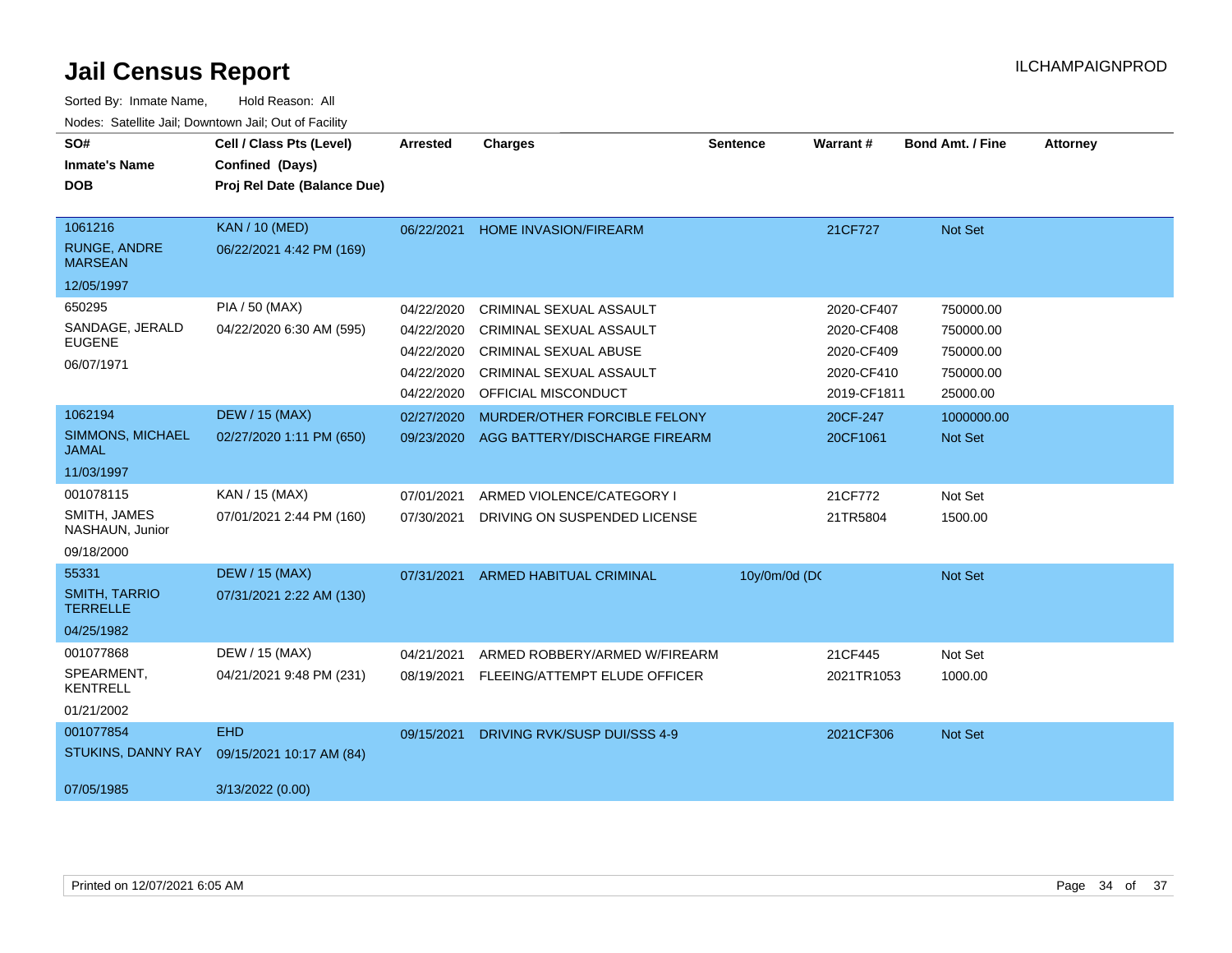| SO#<br><b>Inmate's Name</b><br><b>DOB</b> | Cell / Class Pts (Level)<br>Confined (Days)<br>Proj Rel Date (Balance Due) | <b>Arrested</b> | <b>Charges</b>                | <b>Sentence</b> | Warrant#   | <b>Bond Amt. / Fine</b> | <b>Attorney</b> |
|-------------------------------------------|----------------------------------------------------------------------------|-----------------|-------------------------------|-----------------|------------|-------------------------|-----------------|
|                                           |                                                                            |                 |                               |                 |            |                         |                 |
| 1046632                                   | <b>KAN / 15 (MAX)</b>                                                      | 09/14/2021      | ARMED VIOLENCE/CATEGORY II    |                 | 21CF912    | 750000.00               |                 |
|                                           | TATE, JAVON MARQUIS 09/14/2021 12:10 PM (85)                               |                 |                               |                 |            |                         |                 |
| 08/10/1996                                |                                                                            |                 |                               |                 |            |                         |                 |
| 949990                                    | DEW / 15 (MAX)                                                             | 07/27/2021      | WARRANT OUT OF COUNTY         |                 | 21TR49     | 1500.00                 |                 |
| THATCH, CALVIN<br><b>ANTHONY</b>          | 07/27/2021 5:12 PM (134)                                                   | 07/27/2021      | AGG DISCHARGE FIREARM/OCC VEH |                 | 2021CF829  | 750000.00               |                 |
| 07/09/1986                                |                                                                            |                 |                               |                 |            |                         |                 |
| 001077662                                 | <b>DEW / 15 (MAX)</b>                                                      | 02/03/2021      | ARMED ROBBERY/ARMED W/FIREARM | 12y (DOC)       | 21CF123    | 250000.00               |                 |
| TIPSORD, NOAH LEE                         | 02/03/2021 4:33 PM (308)                                                   |                 |                               |                 |            |                         |                 |
| 08/14/1998                                |                                                                            |                 |                               |                 |            |                         |                 |
| 1033031                                   | KAN / 15 (MAX)                                                             | 08/19/2020      | *AGG BATTERY W/FIREARM/PERSON |                 | 2020-CF923 | 500000.00               |                 |
| TOMS, ANDREW<br><b>CHUCKY</b>             | 08/19/2020 5:59 PM (476)                                                   |                 |                               |                 |            |                         |                 |
| 09/28/1978                                |                                                                            |                 |                               |                 |            |                         |                 |
| 27007                                     | <b>KAN / 15 (MAX)</b>                                                      | 09/19/2021      | DOMESTIC BATTERY/OTHER PRIOR  |                 | 21CF1133   | No Bond                 |                 |
| <b>TUELL, ROBERT</b><br><b>STEPHEN</b>    | 09/19/2021 9:51 AM (80)                                                    |                 |                               |                 |            |                         |                 |
| 09/25/1967                                |                                                                            |                 |                               |                 |            |                         |                 |
| 001078263                                 | KAN / 10 (ADS)                                                             | 08/11/2021      | AGG BATTERY/PUBLIC PLACE      |                 | 2020CF420  | 7500.00                 |                 |
| TURK, BRANDON<br>LARSHAWN                 | 08/11/2021 6:23 PM (119)                                                   | 08/11/2021      | RECEIVE/POSS/SELL STOLEN VEH  |                 | 2020CF928  | 200000.00               |                 |
| 10/18/1995                                |                                                                            |                 |                               |                 |            |                         |                 |
| 64700                                     | <b>KAN / 10 (MED)</b>                                                      | 09/07/2021      | UNLAWFUL USE OF A WEAPON      |                 | 21CF1074   | Not Set                 |                 |
| <b>TURNER, ADAM</b><br><b>ANTONIO</b>     | 09/08/2021 12:49 AM (91)                                                   |                 |                               |                 |            |                         |                 |
| 08/29/1985                                |                                                                            |                 |                               |                 |            |                         |                 |
| 001078386                                 | <b>KAN / 10 (MED)</b>                                                      | 09/14/2021      | POSSESSION OF STOLEN FIREARM  |                 | 2021CF1099 | 250000.00               |                 |
| TURNER, AMARIO                            | 09/14/2021 11:42 PM (85)                                                   |                 |                               |                 |            |                         |                 |
| 09/23/2002                                |                                                                            |                 |                               |                 |            |                         |                 |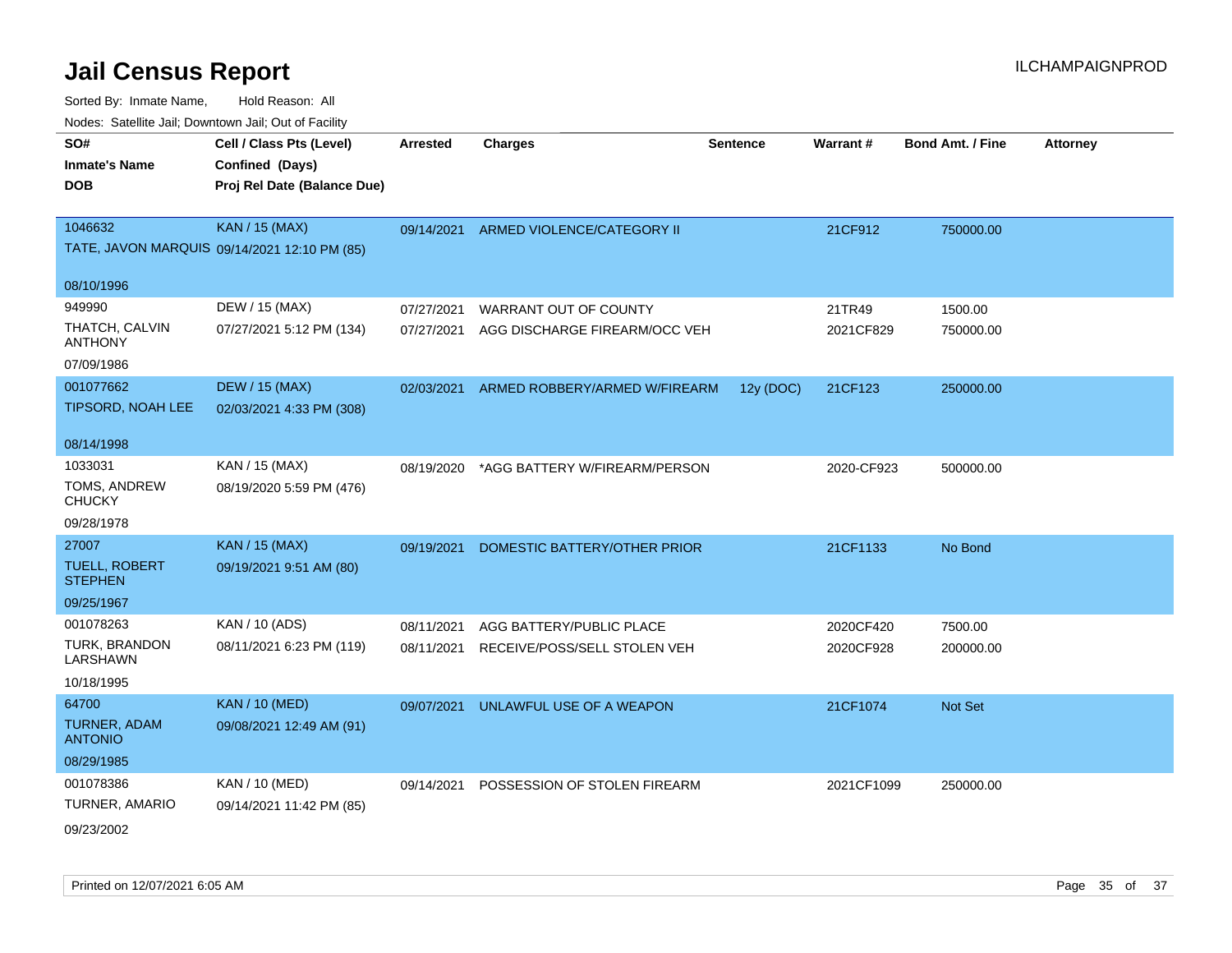| SO#                                           | Cell / Class Pts (Level)    | Arrested   | <b>Charges</b>                       | <b>Sentence</b> | Warrant#      | <b>Bond Amt. / Fine</b> | <b>Attorney</b> |
|-----------------------------------------------|-----------------------------|------------|--------------------------------------|-----------------|---------------|-------------------------|-----------------|
|                                               |                             |            |                                      |                 |               |                         |                 |
| <b>Inmate's Name</b>                          | Confined (Days)             |            |                                      |                 |               |                         |                 |
| DOB                                           | Proj Rel Date (Balance Due) |            |                                      |                 |               |                         |                 |
|                                               |                             |            |                                      |                 |               |                         |                 |
| 1050636                                       | <b>KAN / 15 (MAX)</b>       | 09/24/2021 | <b>FELON POSS/USE WEAPON/FIREARM</b> | 4y (DOC)        | 21CF1154      | <b>Not Set</b>          |                 |
| <b>TURNER, TIMOTHY</b><br><b>SEANTEZ</b>      | 09/24/2021 9:18 PM (75)     |            |                                      |                 |               |                         |                 |
| 09/27/1994                                    |                             |            |                                      |                 |               |                         |                 |
| 1040925                                       | KAN / 10 (MED)              | 10/05/2021 | AGG BATTERY/DISCHARGE FIREARM        |                 | 2021CF1105    | 1000000.00              |                 |
| <b>WEATHERALL</b><br><b>JOHNNY EARL JAMES</b> | 10/05/2021 4:17 PM (64)     |            |                                      |                 |               |                         |                 |
| 04/29/1994                                    |                             |            |                                      |                 |               |                         |                 |
| 1062558                                       | <b>DEW / 10 (MED)</b>       | 10/02/2021 | FELON POSS/USE WEAPON/FIREARM        |                 | 21CF1185      | <b>Not Set</b>          |                 |
| <b>WELLS, JIAMANTE</b><br><b>AMORE</b>        | 10/02/2021 8:29 PM (67)     |            |                                      |                 |               |                         |                 |
| 09/02/1995                                    |                             |            |                                      |                 |               |                         |                 |
| 1002033                                       | KAN / 15 (MAX)              | 09/08/2021 | DRIVING ON SUSPENDED LICENSE         |                 | 2019-TR-11944 | 5000.00                 |                 |
| <b>WEST, ANTONIO</b>                          | 09/08/2021 11:01 PM (91)    | 09/08/2021 | ARMED ROBBERY/ARMED W/FIREARM        |                 | 2020-CF-1406  | 500000.00               |                 |
| <b>DEONTA</b>                                 |                             | 09/08/2021 | AGG UNLAWFUL USE OF WEAPON/VEH       |                 | 2021-CF-AWOW  | Not Set                 |                 |
| 04/15/1992                                    |                             | 09/08/2021 | OBSTRCT JUSTICE/LEAVE STATE          |                 | 2021-CF-AWOW  | Not Set                 |                 |
|                                               |                             | 09/08/2021 | ARMED VIOLENCE/CATEGORY I            |                 | 2021-CF-AWOW  | Not Set                 |                 |
| 1022068                                       | <b>DEW / 15 (ADS)</b>       | 10/10/2021 | FELON POSS/USE WEAPON/FIREARM        |                 | 21CF1212      | <b>Not Set</b>          |                 |
| <b>WILKINS, MICHAEL</b><br><b>CARL</b>        | 10/10/2021 5:07 AM (59)     |            |                                      |                 |               |                         |                 |
| 07/10/1992                                    |                             |            |                                      |                 |               |                         |                 |
| 001077508                                     | DEW / 15 (ADS)              | 12/10/2020 | MURDER/STRONG PROB KILL/INJURE       |                 | 2020CF1293    | No Bond                 |                 |
| WILLIAMS, CALVIN<br><b>TIMOTHY</b>            | 12/10/2020 8:55 PM (363)    |            |                                      |                 |               |                         |                 |
| 10/23/2002                                    |                             |            |                                      |                 |               |                         |                 |
| 539662                                        | <b>KAN / 10 (MED)</b>       | 08/14/2021 | <b>AGGRAVATED BATTERY</b>            |                 | 21CF979       | No Bond                 |                 |
| WILLIAMS, JAVONTAE                            | 08/14/2021 1:28 AM (116)    | 08/14/2021 | AGGRAVATED DOMESTIC BATTERY          |                 | 2020CF1098    | 25000.00                |                 |
| <b>DEMAR</b>                                  |                             | 08/14/2021 | DOM BTRY/CONTACT/1-2 PRECONV         |                 | 2021CF770     | 250000.00               |                 |
| 07/28/1991                                    |                             | 08/14/2021 | <b>CITY OV ARREST</b>                |                 | 2017OV893     | 1000.00                 |                 |